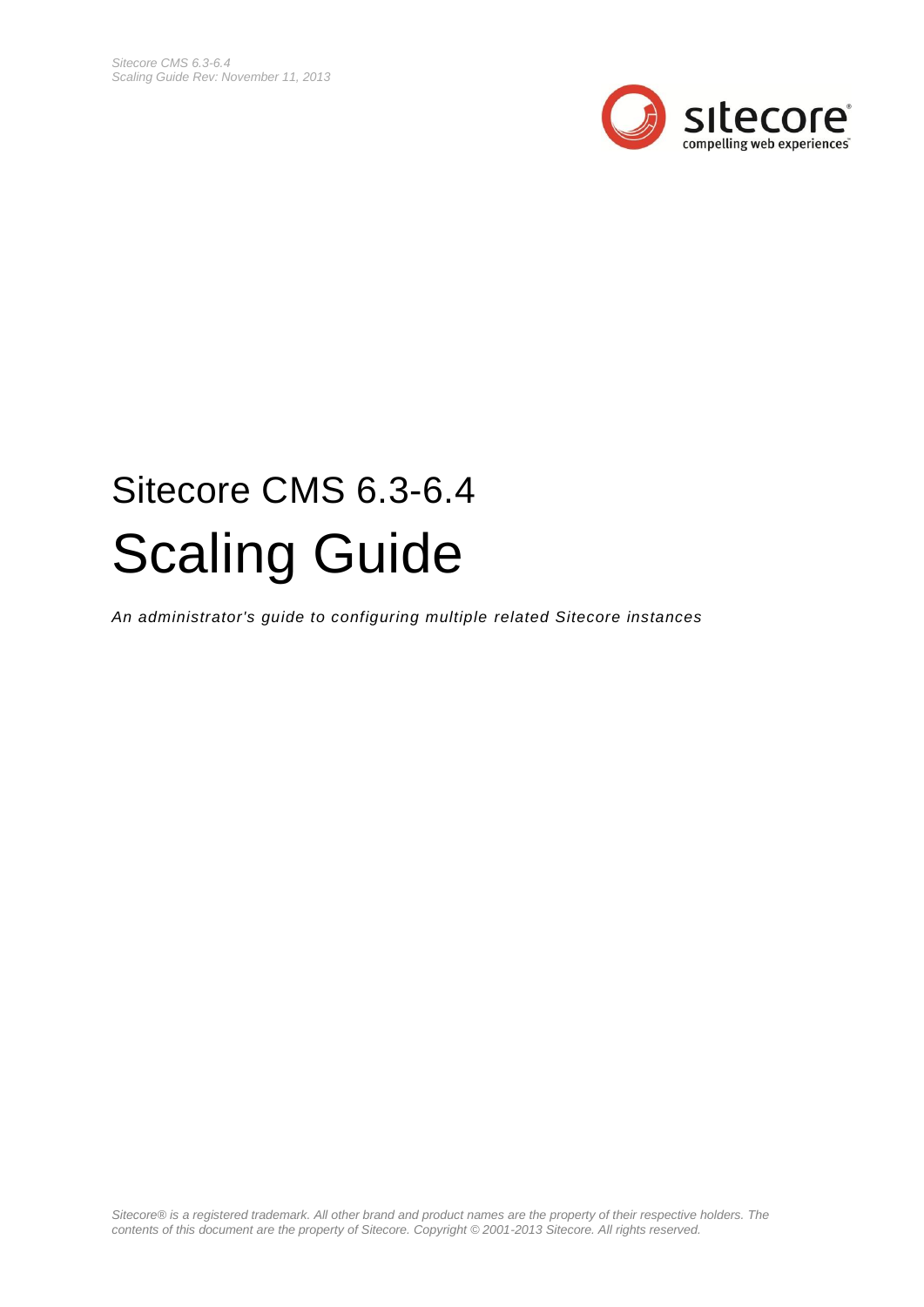

# **Table of Contents**

| Chapter 1 |  |
|-----------|--|
| Chapter 2 |  |
| 2.1       |  |
| 2.2       |  |
| 2.3       |  |
| 2.4       |  |
| Chapter 3 |  |
| 3.1       |  |
| 3.2       |  |
| 3.2.1     |  |
| 3.2.2     |  |
| 3.3       |  |
| 3.4       |  |
| 3.4.1     |  |
|           |  |
| 3.5       |  |
| 3.6       |  |
| 3.6.1     |  |
| 3.6.2     |  |
| 3.6.3     |  |
| 3.7       |  |
| Chapter 4 |  |
| 4.1       |  |
| 4.2       |  |
| 4.3       |  |
| 4.4       |  |
| 4.5       |  |
| 4.6       |  |
|           |  |
|           |  |
| 4.7       |  |
| 4.8       |  |
|           |  |
|           |  |
| 4.9       |  |
| 4.10      |  |
| 4.11      |  |
| 4.12      |  |
|           |  |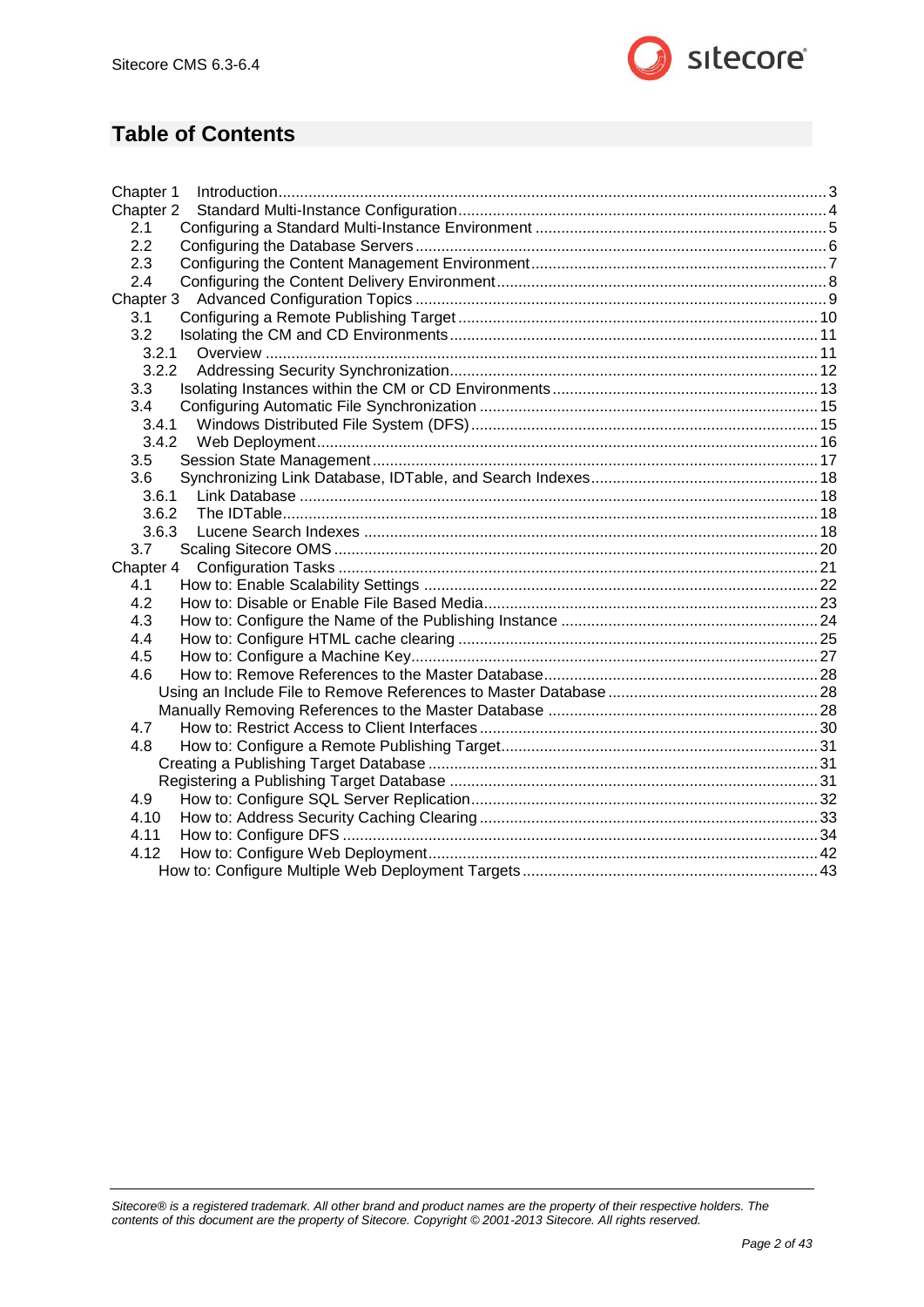

# **Chapter 1**

# <span id="page-2-0"></span>**Introduction**

This document describes how to scale Sitecore CMS solutions by configuring multiple instances in one or more environments, such as, Content Management (CM) and Content Delivery (CD) environments. There is also a description of some alternative configurations that could be implemented to meet certain infrastructure and security requirements.

Readers should be familiar with the Sitecore Content Editor and should understand the Sitecore application architecture, including installation, the Sitecore databases, and the Sitecore security system. Readers should also be familiar with Microsoft Windows, Internet Information Services (IIS), and either Microsoft SQL Server or Oracle. Some of the instructions in this document require the user to have administrative rights in Sitecore and Windows.

Before you read this *Scaling Guide*, read the *Introducing Sitecore CMS 6.3* manual in its entirety.<sup>1</sup> Before installing Sitecore CMS 6.3 in a multi-instance configuration, we recommend that you read the *Chapter 2* of this *Scaling Guide* in its entirety.

The information in this manual applies to Sitecore CMS 6.3 and 6.4. The information in this manual does not apply to Sitecore Azure implementations<sup>2</sup>.

This manual contains the following chapters:

- **[Chapter 1](#page-2-0) — [Introduction](#page-2-0)** This introduction.
- **[Chapter 2](#page-3-0) — Standard [Multi-Instance Configuration](#page-3-0)** This chapter describes how to configure Sitecore in a multi-instance environment.
- **[Chapter 3](#page-8-0) — [Advanced Configuration Topics](#page-8-0)** This chapter describes how to perform a number of more advanced tasks including how to configure a remote publishing target and isolate the different environments.
- **[Chapter 4](#page-20-0) — [Configuration Tasks](#page-20-0)** This chapter describes some other important tasks that administrators need to perform.

1

<sup>1</sup> The *Introducing Sitecore CMS 6.3* manual is available at

[http://sdn.sitecore.net/Products/Sitecore%20V5/Sitecore%20CMS%206/Introducing%20SC63.aspx.](http://sdn.sitecore.net/Products/Sitecore%20V5/Sitecore%20CMS%206/Introducing%20SC63.aspx)

 $2$  For more information about Sitecore Azure implementations, see

<http://sdn.sitecore.net/Products/Sitecore%20Azure/Getting%20Started%20with%20Sitecore%20Azure.aspx>.

*Sitecore® is a registered trademark. All other brand and product names are the property of their respective holders. The contents of this document are the property of Sitecore. Copyright © 2001-2013 Sitecore. All rights reserved.*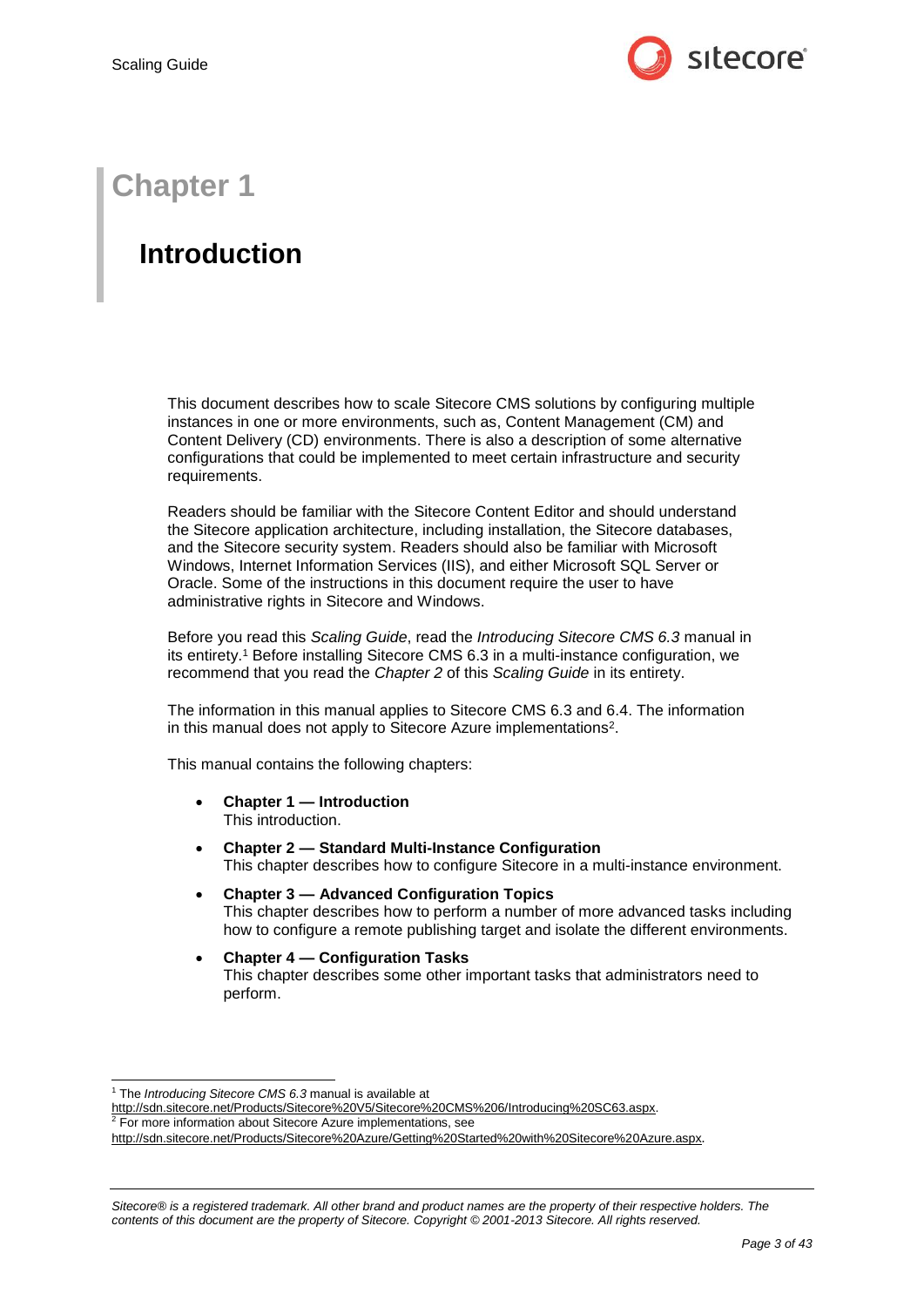

# **Chapter 2**

# <span id="page-3-0"></span>**Standard Multi-Instance Configuration**

This chapter describes how to configure a standard multi-instance solution. This solution contains multiple instances of both Content Management (CM) and Content Delivery (CD) servers, all of which are hosted at the same physical location.

It is important to apply configuration steps from this chapter to all instances in every Sitecore solution that consists of more than one instance. These are required and sufficient steps to configure Sitecore instances for the production-ready usage and enable such features as automatic cache synching and distributed publishing.

This chapter contains the following sections:

- [Configuring a Standard Multi-Instance Environment](#page-4-0)
- [Configuring the Database Servers](#page-5-0)
- [Configuring the Content Management Environment](#page-6-0)
- [Configuring the Content Delivery Environment](#page-7-0)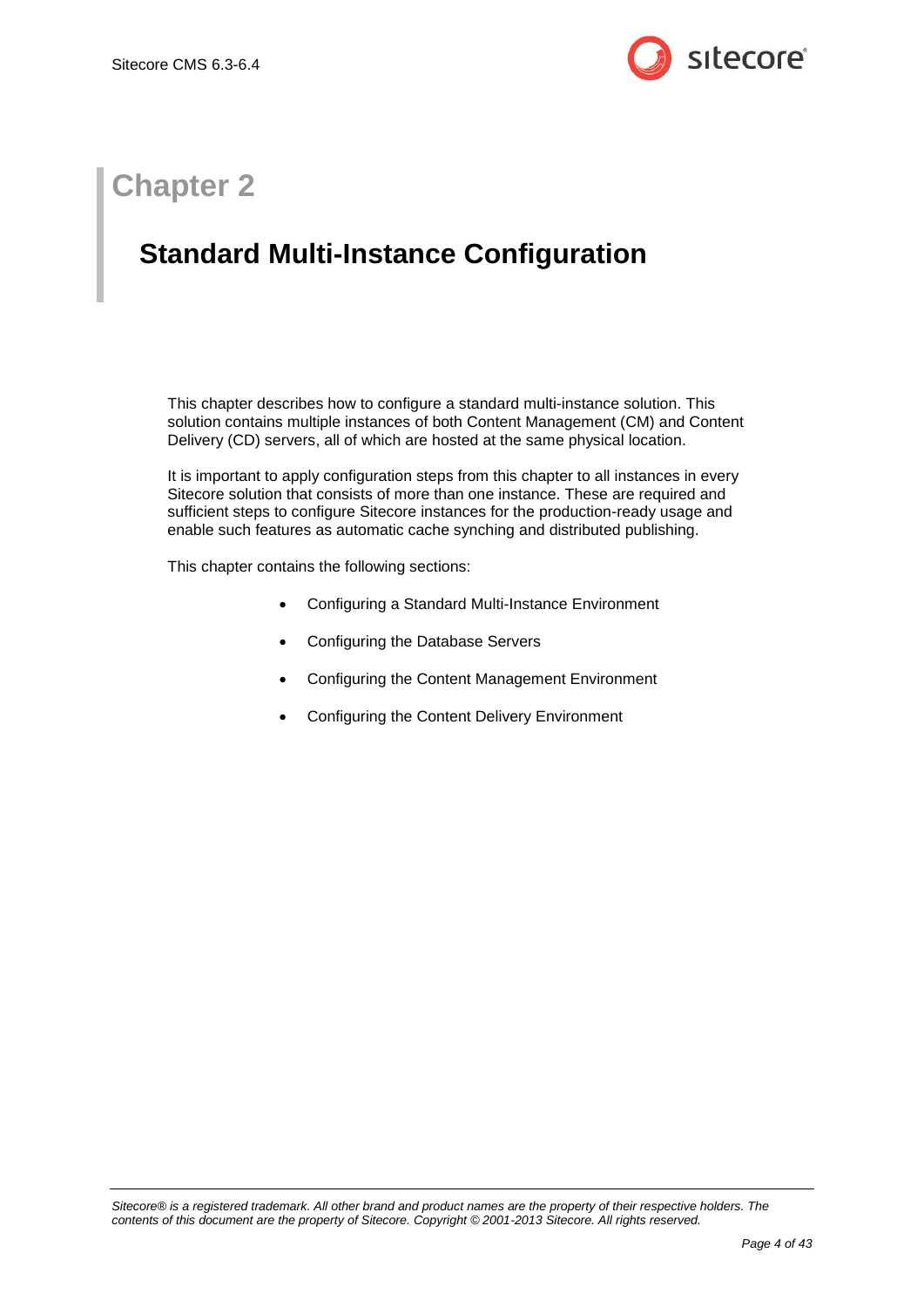

### <span id="page-4-0"></span>**2.1 Configuring a Standard Multi-Instance Environment**

The Sitecore configuration described in this chapter is appropriate for multi-instance solutions that include multiple instances of both Content Management (CM) and Content Delivery (CD), all of which are hosted at the same physical location. This is the simplest configuration and may be appropriate for the majority of Sitecore installations.

The standard single-instance Sitecore configuration includes three databases:

- The Master database contains every version of every item in every language, including unpublished work in progress and is the source of the published website.
- The Web database is the default publishing target and only contains the published version(s) of each item including the different language versions that have been published.
- The Core database contains the configuration information about the Sitecore user interfaces.

The standard multi-instance Sitecore setup uses the same three databases, shares the Core and Web databases between all the CM and CD instances, and shares the Master database between all the CM instances.

In the standard multi-instance Sitecore setup, you must make one of the CM instances the publishing CM instance.

In the standard multi-instance Sitecore setup, you must store all media item data in the Sitecore databases and you must therefore disable file based media.

The following diagram illustrates the connections between the Web instances and the Sitecore databases in the standard multi-instance Sitecore setup:



#### **Note**

If you are using Sitecore OMS, a multi-instance setup also includes an Analytics database. The Analytics database should be shared between every instance in both the CM and the CD environments. For more information about scaling Sitecore OMS, see the *[Scaling Sitecore OMS](#page-19-0)* section.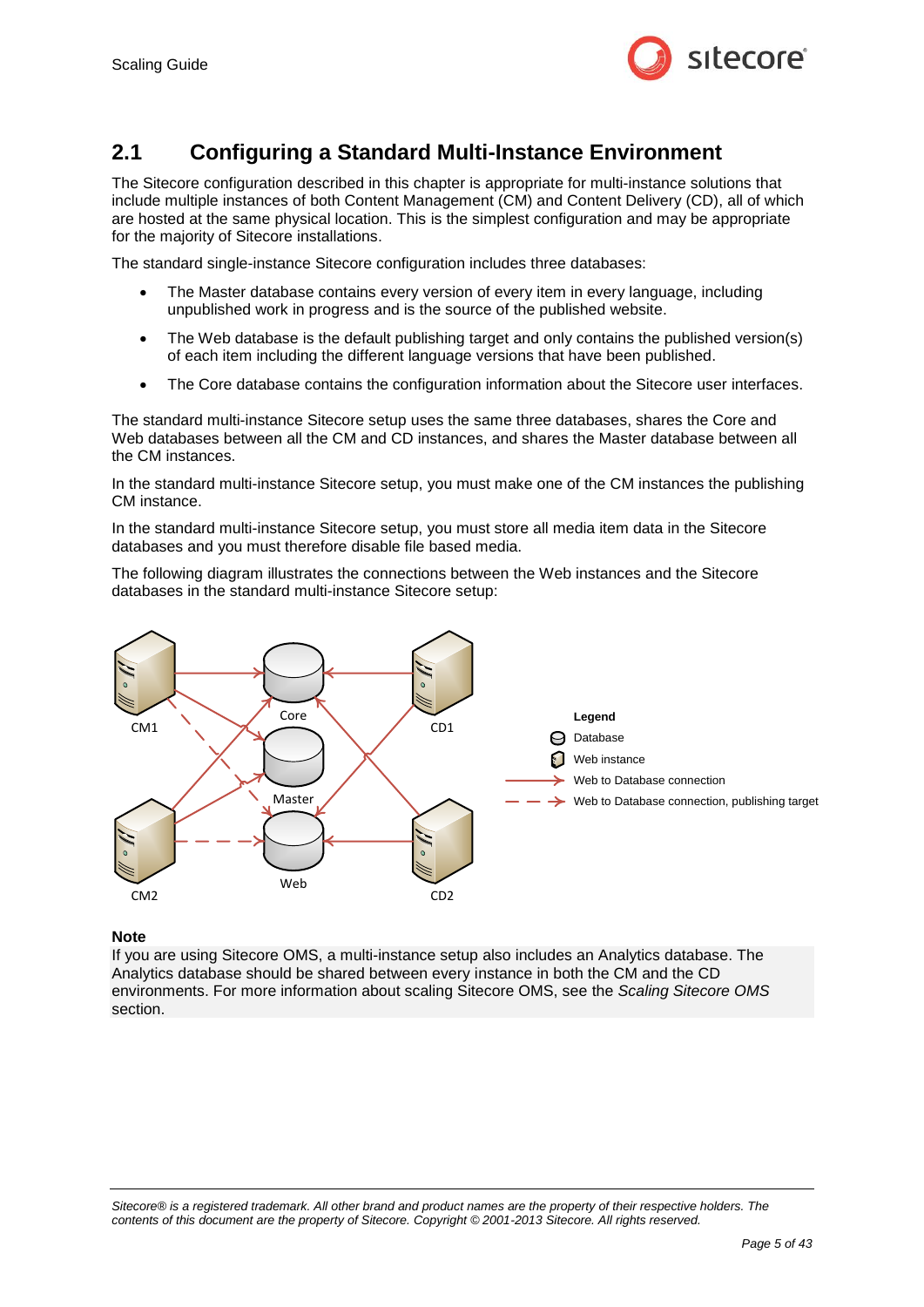

# <span id="page-5-0"></span>**2.2 Configuring the Database Servers**

Sitecore recommends that you install the Core, Master, and Web databases on a single database server or multiple database servers that are located on the same network as all of the Web servers.

If you are using Sitecore OMS, we recommend that you install the Analytics database on a dedicated database server. For more information about scaling Sitecore OMS, see *[Scaling Sitecore OMS](#page-19-0)* section.

You can use the Sitecore installation program to install the Sitecore databases or you can install them manually from the Sitecore package. These are both available on the SDN.

For more information on installing the Sitecore SQL and Oracle databases, see the *Sitecore CMS Installation Guide* at

[http://sdn.sitecore.net/Products/Sitecore%20V5/Sitecore%20CMS%206/Installation.aspx.](http://sdn.sitecore.net/Products/Sitecore%20V5/Sitecore%20CMS%206/Installation.aspx)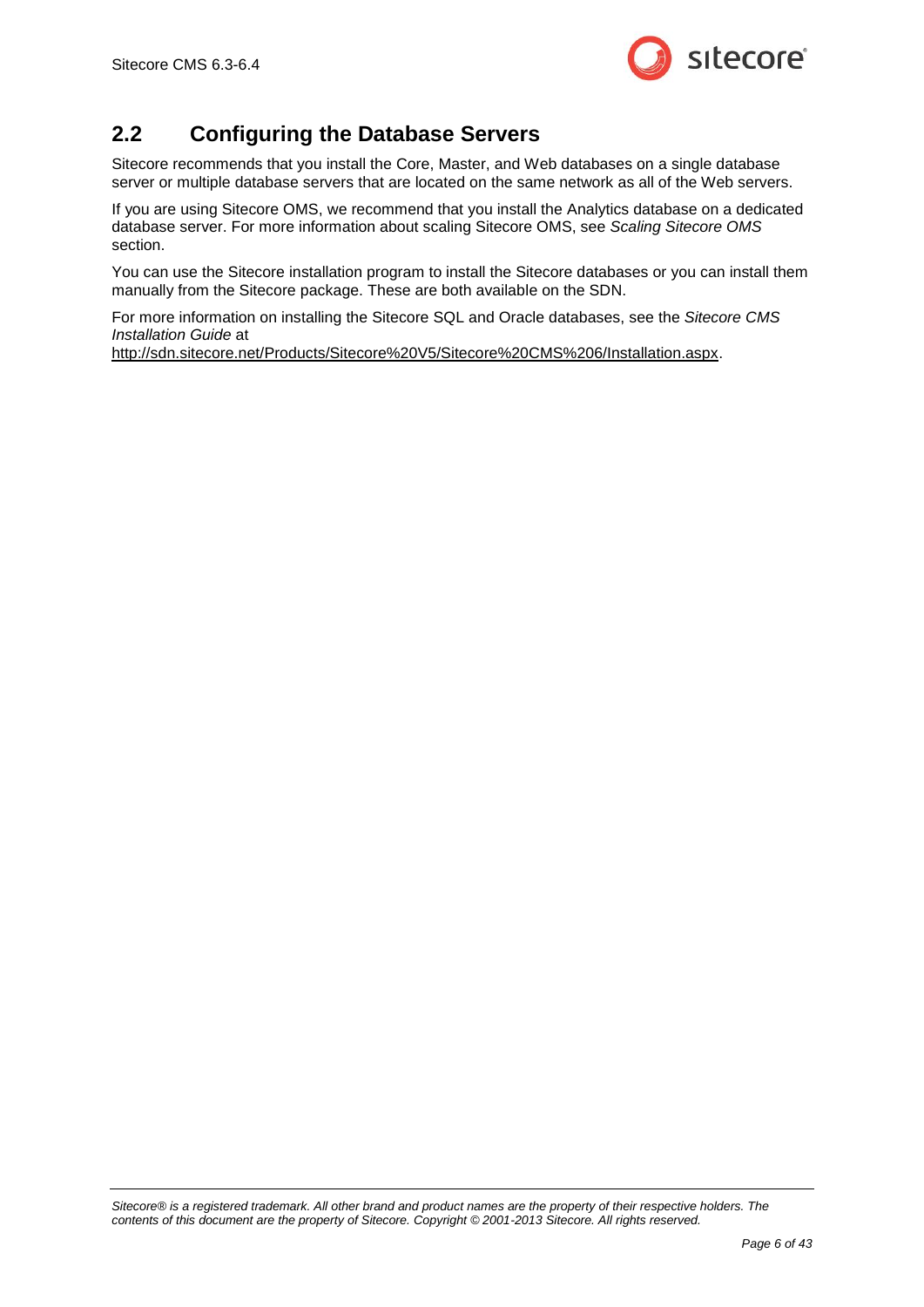

### <span id="page-6-0"></span>**2.3 Configuring the Content Management Environment**

To configure the CM environment, you must set up one or more CM instances on one or more Web servers.

Sitecore recommends that you use a dedicated Web server for every Sitecore CMS instance in the environment.

To configure an instance of Sitecore CMS in a CM environment:

1. Install a Sitecore CMS web application on the server.

For more information about installing Sitecore CMS, see the *Sitecore CMS Installation Guide.*

- 2. Configure the web application to connect to the Core, Master, and Web databases from the database server.
- 3. Enable the scalability settings.

For more information about enabling scalability settings, see the

*How to: [Enable Scalability](#page-20-1)* Settings section.

4. Disable all file based media.

For more information about disabling file based media, see the *How to: Disable [or Enable](#page-22-0) File [Based Media](#page-22-0)* section.

For more information about an alternative way of working with file based media if you do not want to disable them, see section *[Configuring Automatic File Synchronization](#page-14-0)*.

5. Configure the name of the publishing instance.

For more information about configuring the name of the publishing instance, see the *[How to:](#page-23-0) Configure the [Name of the Publishing Instance](#page-23-0)* section.

6. Configure HTML cache clearing.

For more information about configuring HTML cache clearing, see the *[How to: Configure](#page-24-0)  [HTML cache clearing](#page-24-0) section*.

7. Configure the machine key section.

For more information about configuring the machine key section, see the *How to: [Configure a](#page-26-0)  [Machine Key](#page-26-0)* section.

8. Synchronize the operating system time between Content Management and Content Delivery environments.

The operating system time must be the same for all CM, CD and database instances on all Web Servers and Database Servers.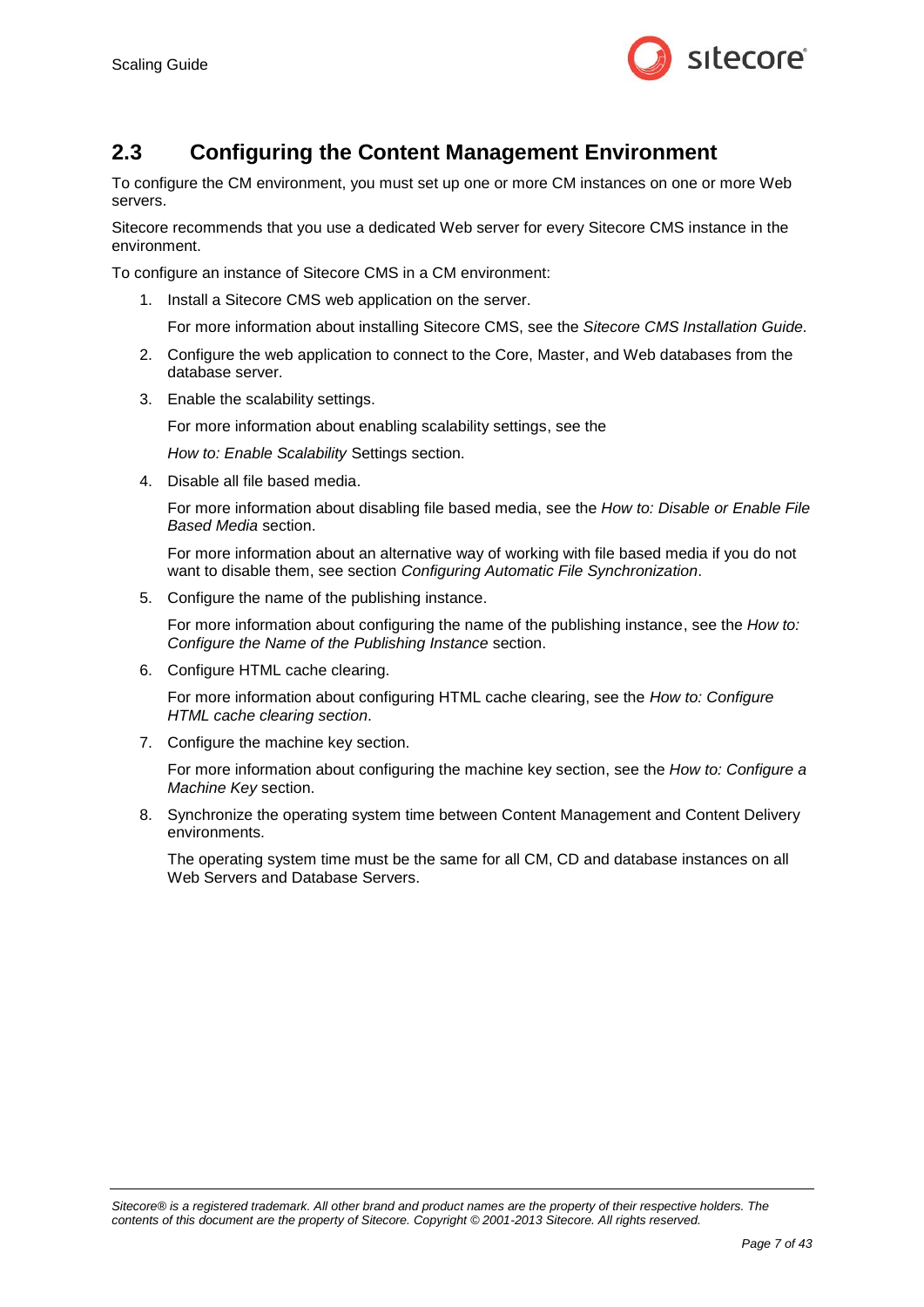

# <span id="page-7-0"></span>**2.4 Configuring the Content Delivery Environment**

To configure the CD environment, you must set up one or more CD instances on one or more Web servers.

Sitecore recommends that you use a dedicated Web server for every Sitecore CMS instance in the environment.

To configure an instance of Sitecore CMS in a CD environment:

1. Install a Sitecore CMS web application on the server.

For more information about installing Sitecore CMS, see the *Sitecore CMS Installation Guide*.

- 2. Configure the web application to connect to the Core and Web databases from the database server, but not to the Master database.
- 3. Remove every reference to the Master database.

For more information about removing references to the Master database, see the *[How to:](#page-27-0) [Remove References to the Master Database](#page-27-0)* section.

4. Enable the scalability settings.

For more information about enabling scalability settings, see the

*How to: [Enable Scalability](#page-20-1)* Settings section.

5. Disable all file based media.

For more information about disabling file based media, see the *How to: Disable [or Enable](#page-22-0) File [Based Media](#page-22-0)* section.

For more information about an alternative way of working with file based media if you do not want to disable them, see section *[Configuring Automatic File Synchronization](#page-14-0)*.

6. Configure HTML cache clearing.

For more information about configuring HTML cache clearing, see the *[How to: Configure](#page-24-0)  [HTML cache clearing](#page-24-0) section*.

7. Configure the machine key section.

For more information about configuring the machine key section, see the *How to: [Configure a](#page-26-0)  [Machine Key](#page-26-0)* section.

8. Restrict access to the Sitecore CMS client interfaces.

For more information about restricting access to the Sitecore CMS client interfaces, see the *How to: Restrict [Access to Client Interfaces](#page-29-0)* section.

9. Synchronize the operating system time between Content Management and Content Delivery environments.

The operating system time must be the same for all CM, CD and database instances on all Web Servers and Database Servers.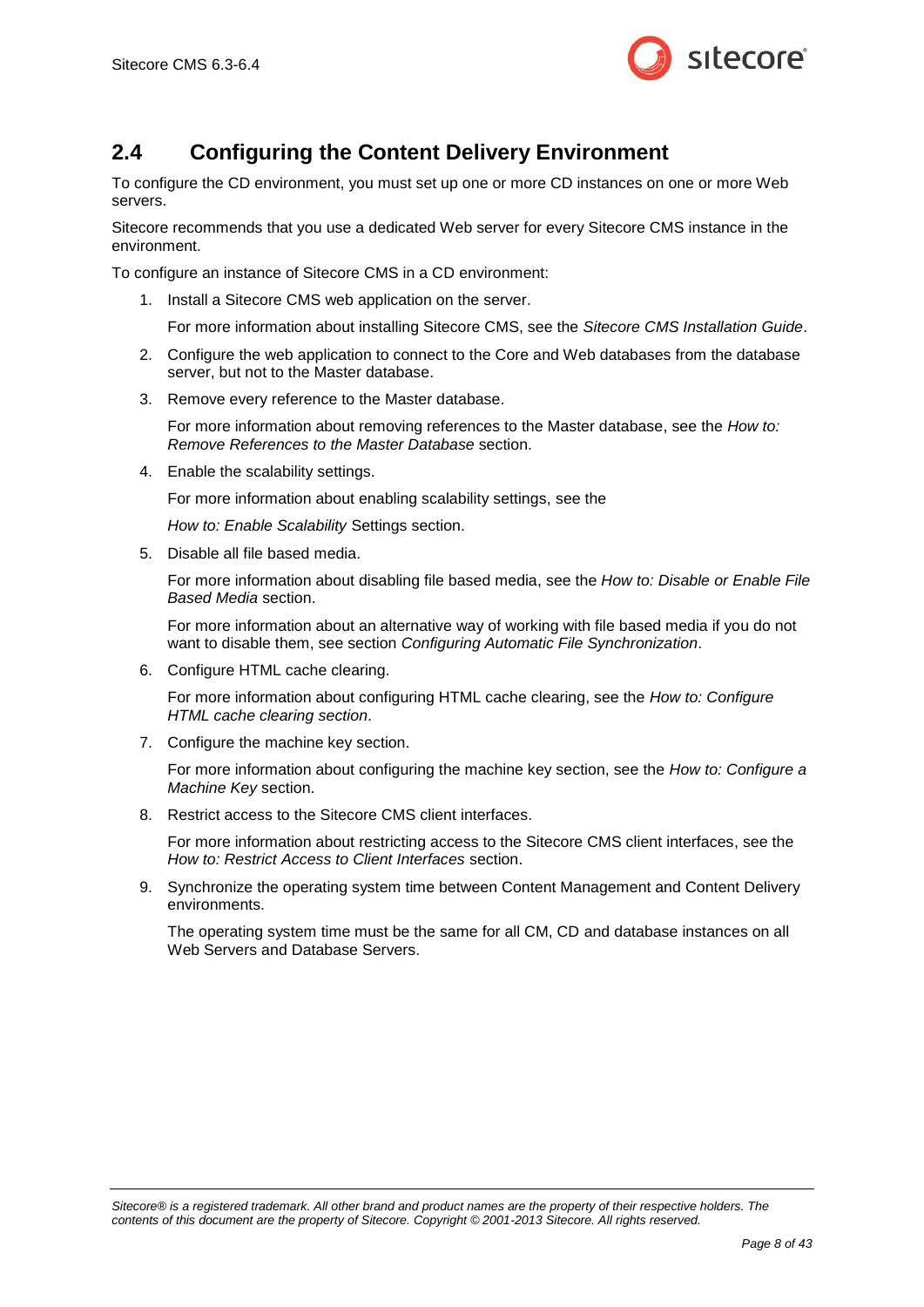

# **Chapter 3**

# <span id="page-8-0"></span>**Advanced Configuration Topics**

This chapter describes some possible deviations from the standard multi-instance Sitecore CMS setup that you might need to implement to meet various infrastructure and security requirements. It contains configuration instructions for solutions that have additional requirements.

This chapter contains the following sections:

- [Configuring a Remote Publishing Target](#page-9-0)
- [Isolating the CM and CD Environments](#page-10-0)
- Isolating Instances within [the CM or CD Environments](#page-12-0)
- [Configuring Automatic File Synchronization](#page-14-0)
- [Session State Management](#page-16-0)
- [Synchronizing](#page-17-0)
- [Scaling Sitecore OMS](#page-19-0)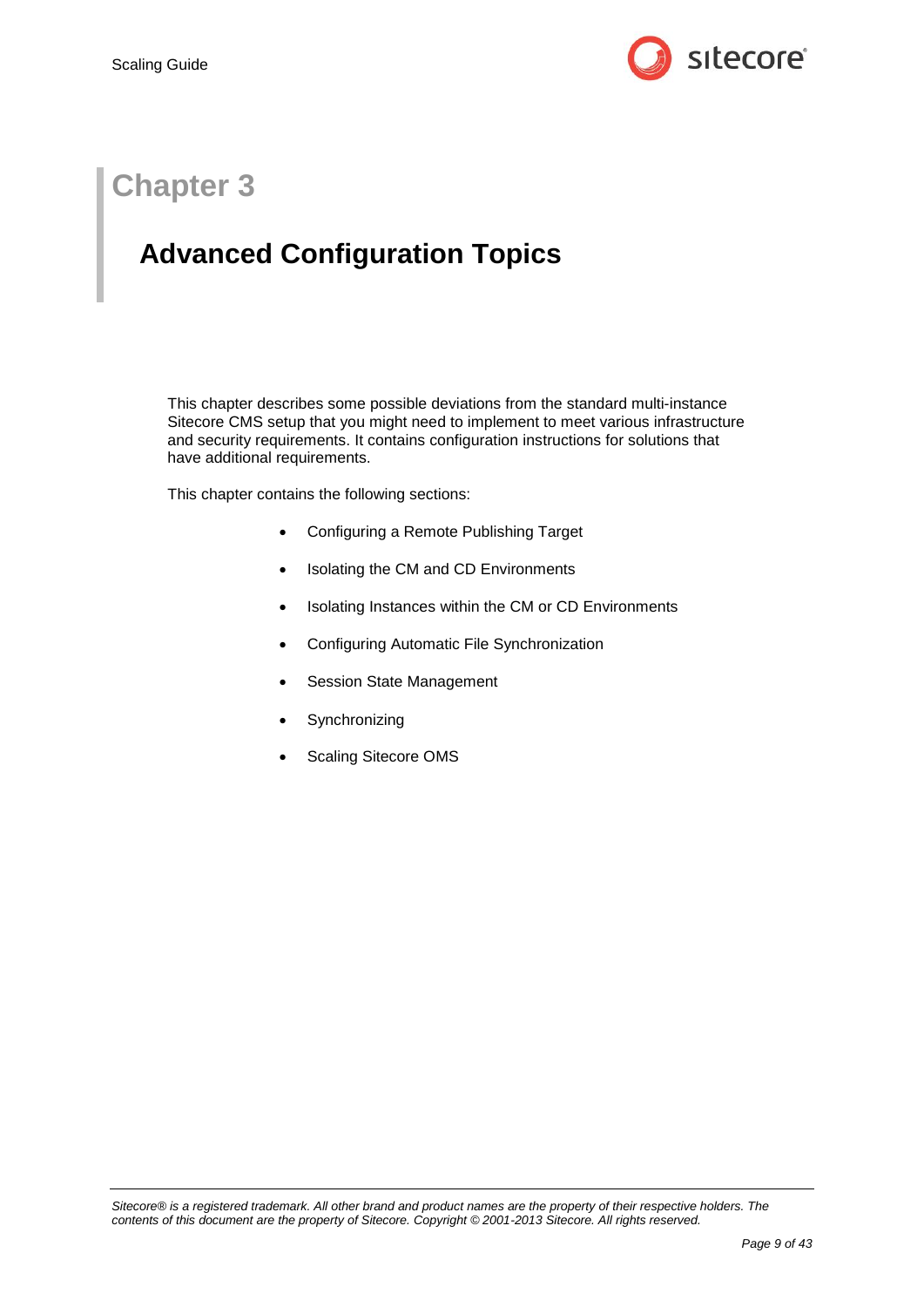

# <span id="page-9-0"></span>**3.1 Configuring a Remote Publishing Target**

The standard Sitecore CMS multi-instance configuration includes three databases — Core, Master, and Web. The Web database is the default publishing target used for rendering the website on both the CM and CD environments.

Another typical option is to configure a remote publish target to be used on the CD instances for rendering the website. This allows you to use the default Web target on the CM environment to publish and preview the content of the website on the CM environment without affecting the CD environment.

A Sitecore CMS multiple-instance configuration like this includes four databases — Core, Master, Web, and Pub (CD Web).

The CM instances connect to all four databases and have two publishing targets that link to Web and Pub.

The CD instances connect to the Core and Pub databases.

For more information about configuring a remote publishing target, see the *How to: [Configure](#page-30-0) a [Remote Publishing Target](#page-30-0)* section.

The following diagram illustrates the connections between the Web instances and the Sitecore databases for the standard multi-instance Sitecore setup with a remote publishing target:

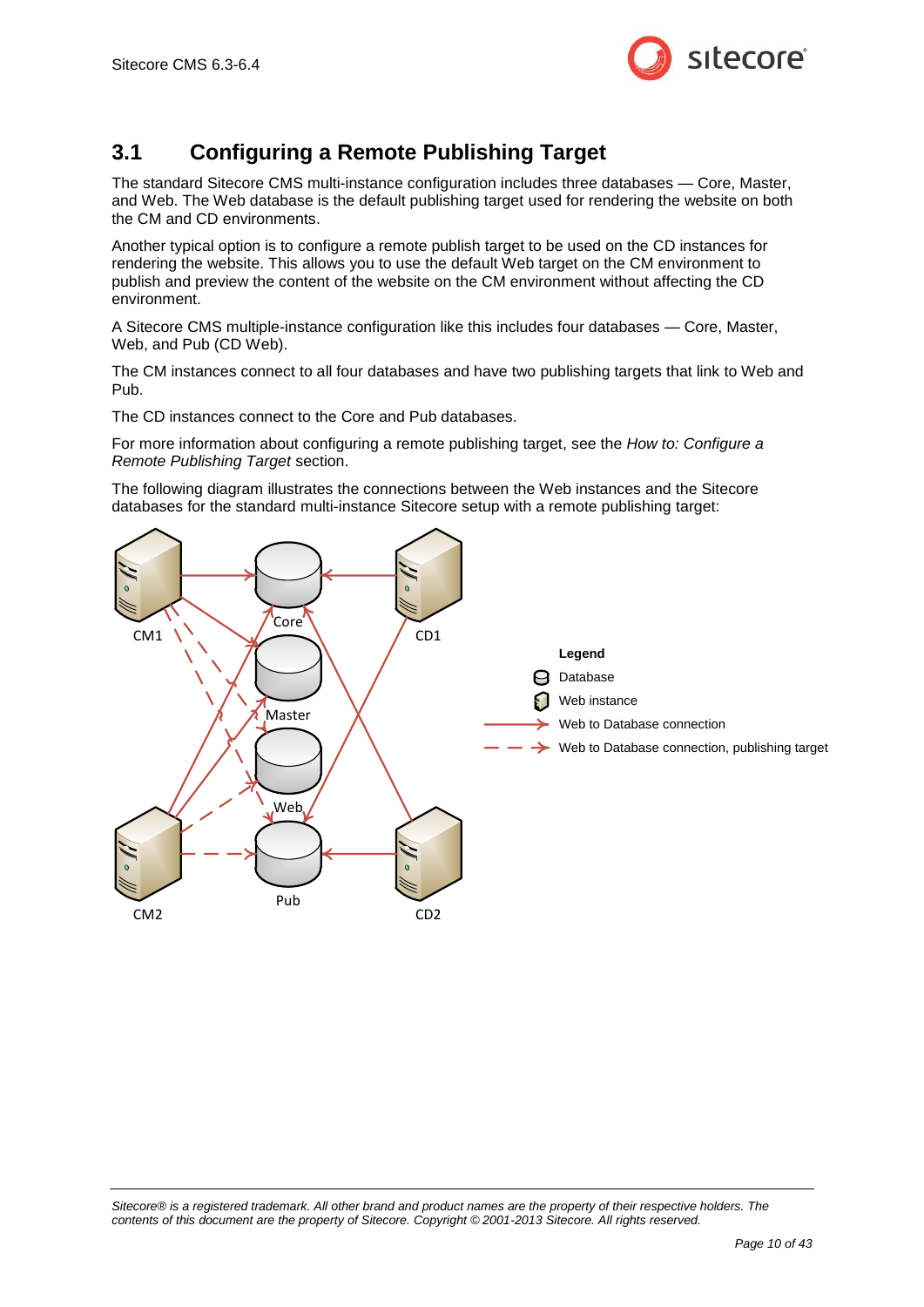

## <span id="page-10-0"></span>**3.2 Isolating the CM and CD Environments**

The CM and CD environments typically need to be isolated to meet security or infrastructure requirements. You can also use the information in this section when you configure geographically distributed CM and CD environments.

#### <span id="page-10-1"></span>**3.2.1 Overview**

A typical isolated CM and CD setup consists of:

- Two separate database servers, one for the CM environment and one for the CD environment.
- A Core and a Master database on the CM database server.
- A Core and a Web database on the CD database server.
- One or more CM web instances that are connected to the CM databases and the Web database on the CD database server.
- One or more CD web instances that are connected to the CD databases.

Each CM web instance and each CD web instance should be configured according to the instructions in [Chapter 2.](#page-3-0)

The following diagram illustrates the connections between the web instances and the Sitecore databases in a Sitecore setup with isolated CM and CD environments:



#### **Note**

You can to use the instructions in the *How to: Configure [a Remote Publishing Target](#page-30-0)* section to configure this setup so that the Web database is placed in the CM environment and the Pub database is placed in the CD environment.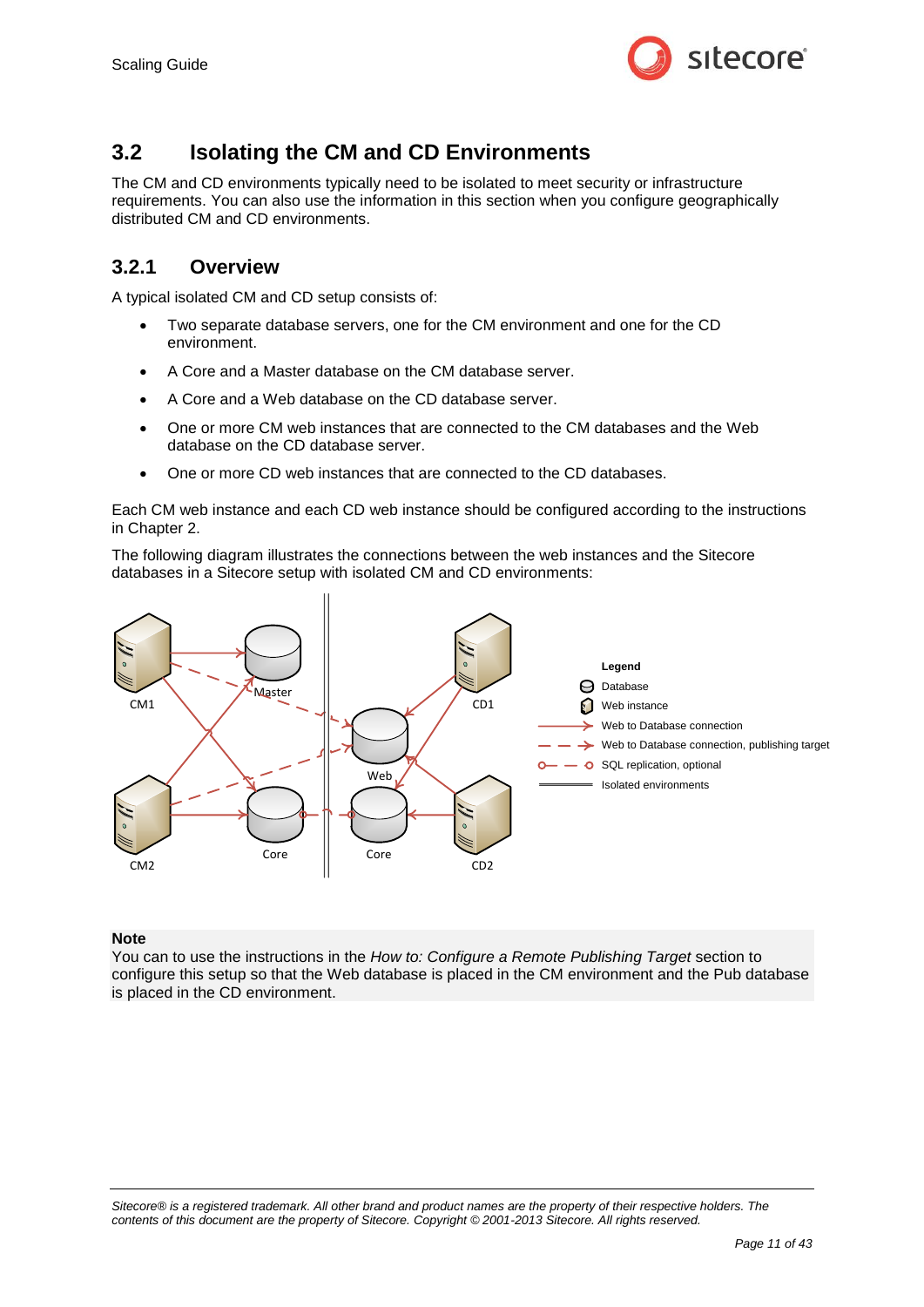

#### <span id="page-11-0"></span>**3.2.2 Addressing Security Synchronization**

In an isolated CM and CD environment, security data<sup>3</sup> and caches are automatically synchronized within every instance of the CM environment, as well as within every instance of the CD environment. This happens because every instance within the environment shares the same databases, and therefore shares the same security data and system event queue. <sup>4</sup> However, security data and caches are not automatically synchronized between the isolated CM and CD environments.

#### **Note**

For more information about how the .NET security provider is implemented and configured in Sitecore, see

[http://sdn.sitecore.net/Articles/Security/Low\\_level\\_Sitecore\\_Security\\_and\\_Custom\\_Providers.aspx](http://sdn.sitecore.net/Articles/Security/Low_level_Sitecore_Security_and_Custom_Providers.aspx)

There are different ways to address security synchronization in an isolated CM and CD setup depending on the implementation requirements.

- If your solution does not require synchronization of security data and caches, you do not need to perform any of the modifications described in this section. For example, if the CD instances do not use any extranet security, synchronization may be not required.
- If your solution requires live synchronization of the security data and caches between the CM and CD environments from the default SQL membership, role, and profile providers, plus security caches from additional security providers (Active Directory, CRM, or custom providers), we recommend that you configure database replication to synchronize the CM Core database with the CD Core database.

This will ensure that the security account data that is stored in these two databases, as well as related security events that are required for synchronizing security caches are replicated between the environments.

For more information about configuring database replication, see the *How to: [Configure SQL](#page-31-0)  [Server Replication](#page-31-0)* section.

 If your solution does not require live synchronization of security data between the CM and CD environments from the default SQL membership, role, and profile providers, but requires synchronization of security caches from additional security providers (Active Directory, CRM, custom providers), it is enough to only address security cache clearing rather than replicating the Core database.

For more information about addressing security cache clearing, see the *How to: [Address](#page-32-0)  [Security Caching](#page-32-0) Clearing* section.

#### **Note**

You can also use the latter approach to addressing security caching if the SQL security providers' data is shared between the environments, while the Core database that stores the system event queue is not. This requires extracting the security related tables from the Core database to a dedicated database, reconfiguring all the SQL security providers, and has a negative effect on performance in geographically distributed setups. This approach is currently not documented.

For more information about the implementation and configuration of Sitecore CMS security and other caches, see [http://sdn.sitecore.net/Reference/Sitecore 6/Cache Configuration Reference.aspx.](http://sdn.sitecore.net/Reference/Sitecore%206/Cache%20Configuration%20Reference.aspx)

<sup>1</sup>  $3$  This only includes security data about the membership, role, and profile information stored in .NET security providers that are configured for the Sitecore application. This does not include the security permissions that users are assigned to content items which are stored in the Sitecore content databases. This Sitecore security information is automatically synchronized when the content database is shared between environments and during the publishing process. <sup>4</sup> For more information about the system event queue, see *Introducing Sitecore CMS 6.3*

<http://sdn.sitecore.net/Products/Sitecore%20V5/Sitecore%20CMS%206/Introducing%20SC63.aspx>.

*Sitecore® is a registered trademark. All other brand and product names are the property of their respective holders. The contents of this document are the property of Sitecore. Copyright © 2001-2013 Sitecore. All rights reserved.*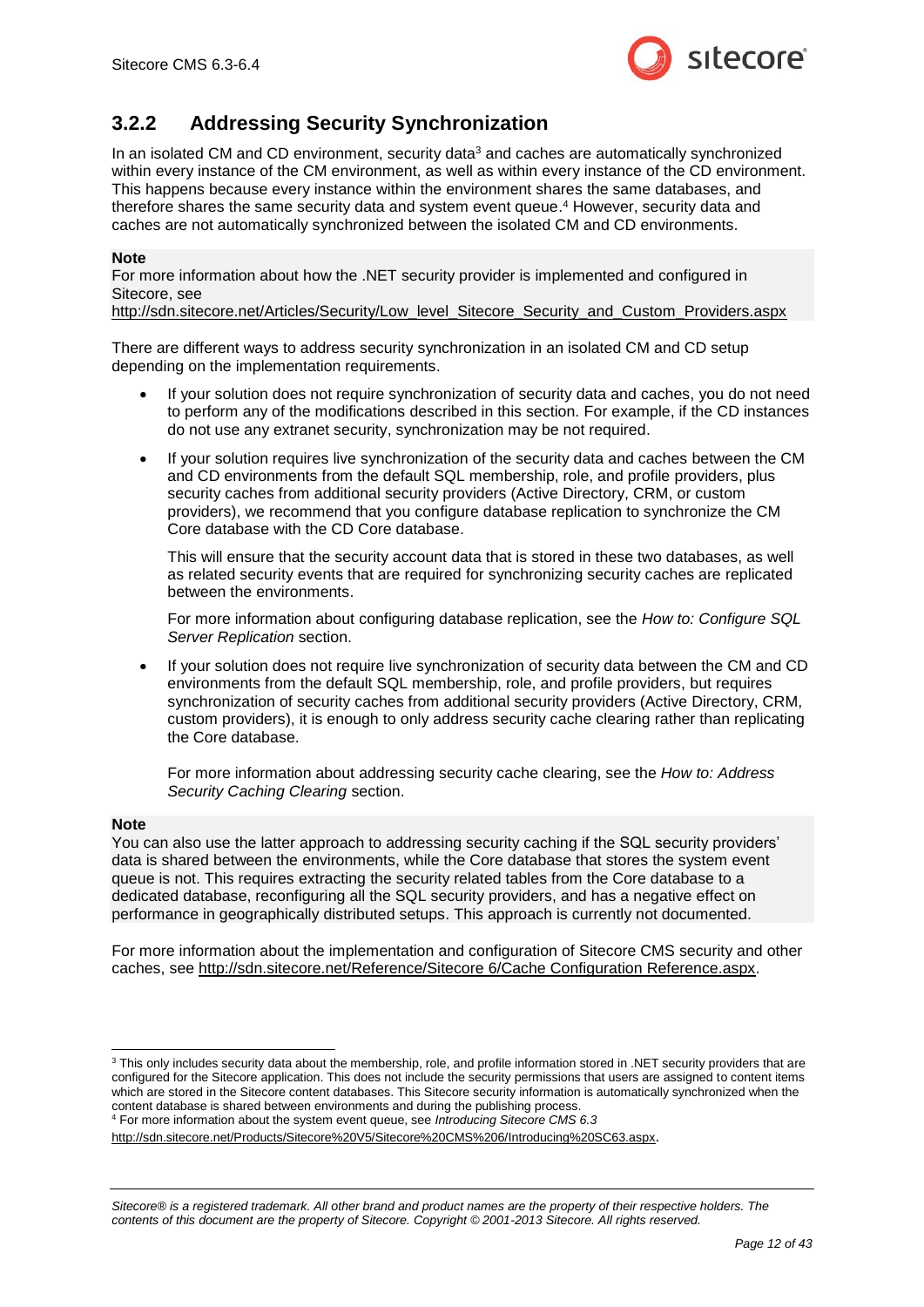

#### <span id="page-12-0"></span>**3.3 Isolating Instances within the CM or CD Environments**

In addition to isolating the CM and CD environments, infrastructure requirements may force different instances within the same environment to be isolated. This is typically relevant when you are configuring geographically separated Sitecore instances within an environment.

To geographically separate instances within the CM or CD environment to two or more locations, perform the configuration steps described in the *[Isolating the CM and CD Environments](#page-10-0)* section, with the following differences:

- Every Sitecore database within the environment should have a copy located in each geographical location.
- Every web instance within a geographical location in the environment should connect to its local copies of the Sitecore databases (and in the CM environment it should connect to the nearest Web database).
- Every Sitecore database in the CM environment should have database replication configured for all of its copies within the environment.
- Every Sitecore database in the CD environment should optionally have database replication configured for all of its copies within the environment.

#### **Note**

When each CD Web database is configured as a separate publishing target, it is not necessary to configure Web database replication in the CD environment. For more information about configuring remote publishing targets, see the *How to: Configure [a Remote Publishing Target](#page-30-0)* section.

For more information about when it is not necessary to configure Core database replication in the CD environment, see the *[Addressing Security Synchronization](#page-11-0)* section.

For more information about configuring database replication, see the *How to: [Configure SQL Server](#page-31-0)  [Replication](#page-31-0)* section.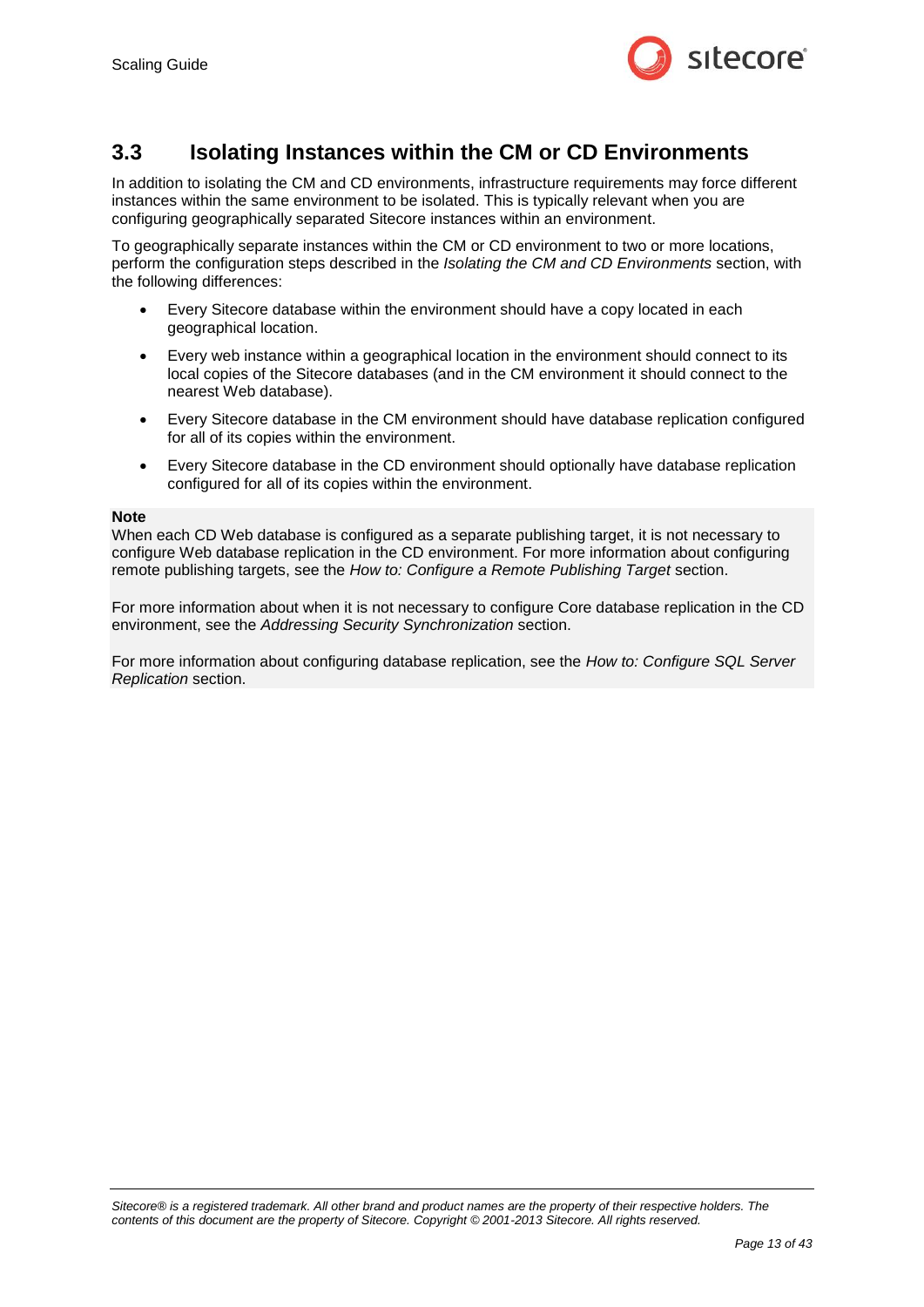

The following diagram illustrates the connections between the Web instances and the Sitecore databases for a setup which contains isolated instances within the CM and CD environments:



#### **Note**

You can apply the instructions in the *How to: Configure [a Remote Publishing Target](#page-30-0)* section to this configuration so that the setup contains the Web database on the CM environments and the Pub database on the CD environments.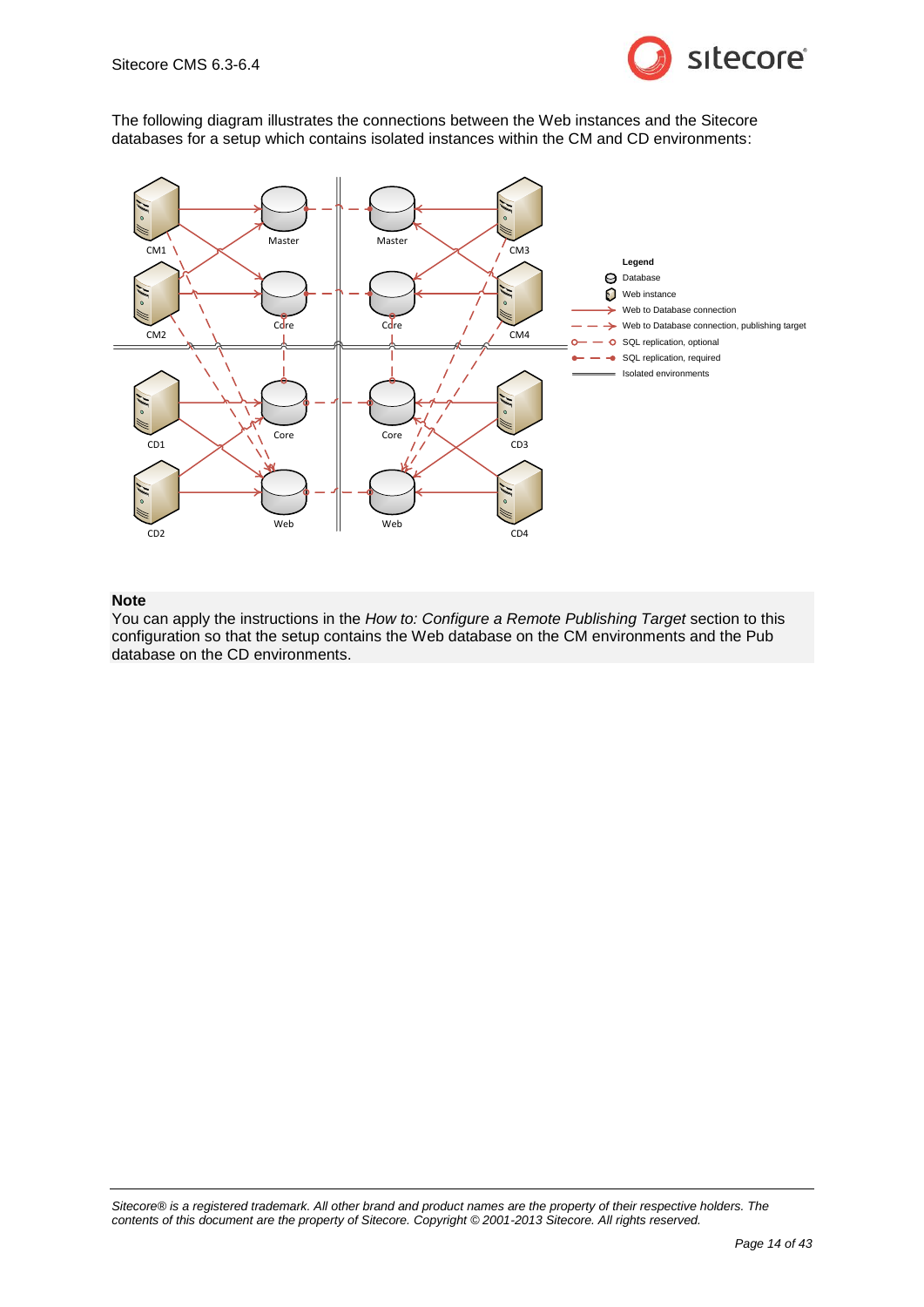

# <span id="page-14-0"></span>**3.4 Configuring Automatic File Synchronization**

In multi-instance Sitecore solutions, if you use the file system to store media data for Sitecore media items or if you change the Sitecore domain configuration, file and folder synchronization is required.

Sitecore supports two ways to configure automatic file system synchronization between multiple Sitecore instances:

- Windows Distributed File System (DFS)
- Web Deployment

Sitecore supports using these techniques for synchronizing media files and folders that correspond to Sitecore media items  $//$   $\Delta pp$  Data/MediaFiles folder), as well as security domain configuration files (/App\_Config/Security folder).

#### **Warning**

Sitecore does not support using these techniques to synchronize files from folders other than those specified here. This is because the nature of ASP.NET applications, as well as the implementation details of DFS and Web Deployment that can cause conflicts when you configure both utilities to synchronize the same folders on the file system.

Synchronizing folders and files other than those specified here is not being a part of a regular content authoring process. Such folders and files are recommended to be deployed in the same manner as new builds of the Sitecore site – for example manually, using Sitecore Packager, or other deployment tools.

In a multi-instance Sitecore configuration, DFS and Web Deployment serve different purposes and have different limitations:

- DFS only allows you to synchronize files between web servers that are located in the same Windows Server domain, and in a bidirectional way.
- Web Deploy allows you to synchronize changes between servers from different domains, but only supports unidirectional synchronization.

We recommended that you use:

- DFS to synchronize file systems within the CM environment.
- Web Deployment to replicate media file changes to the deployment target in the CD environment.
- DFS within the CD environment to replicate those deployed changes to other CD instances.

#### <span id="page-14-1"></span>**3.4.1 Windows Distributed File System (DFS)**

If you use file media, but the different instances do not share a common file system for media files, you can configure DFS to synchronize the subdirectory specified by the Media. FileFolder setting in the /App\_Config/Include/ScalabilitySettings.config or in the web.config file between the different instances in the environment.

DFS synchronizes file systems between groups of servers. You can use DFS to synchronize file systems across the Sitecore instances in CM or CD environments. DFS works with subdirectories on local disk drives, without network drives or other types of shared resources.

If you add, remove, or update security domains, you can configure DFS to synchronize the directory containing the security domain configuration file.

When you configure DFS, you must configure a DFS replication group for each environment. There is typically one DFS replication group for the CM environment and another for the CD environment. When you add additional CD or CM instances to your environments, you must also add these instances to the appropriate DFS replication group.

*Sitecore® is a registered trademark. All other brand and product names are the property of their respective holders. The contents of this document are the property of Sitecore. Copyright © 2001-2013 Sitecore. All rights reserved.*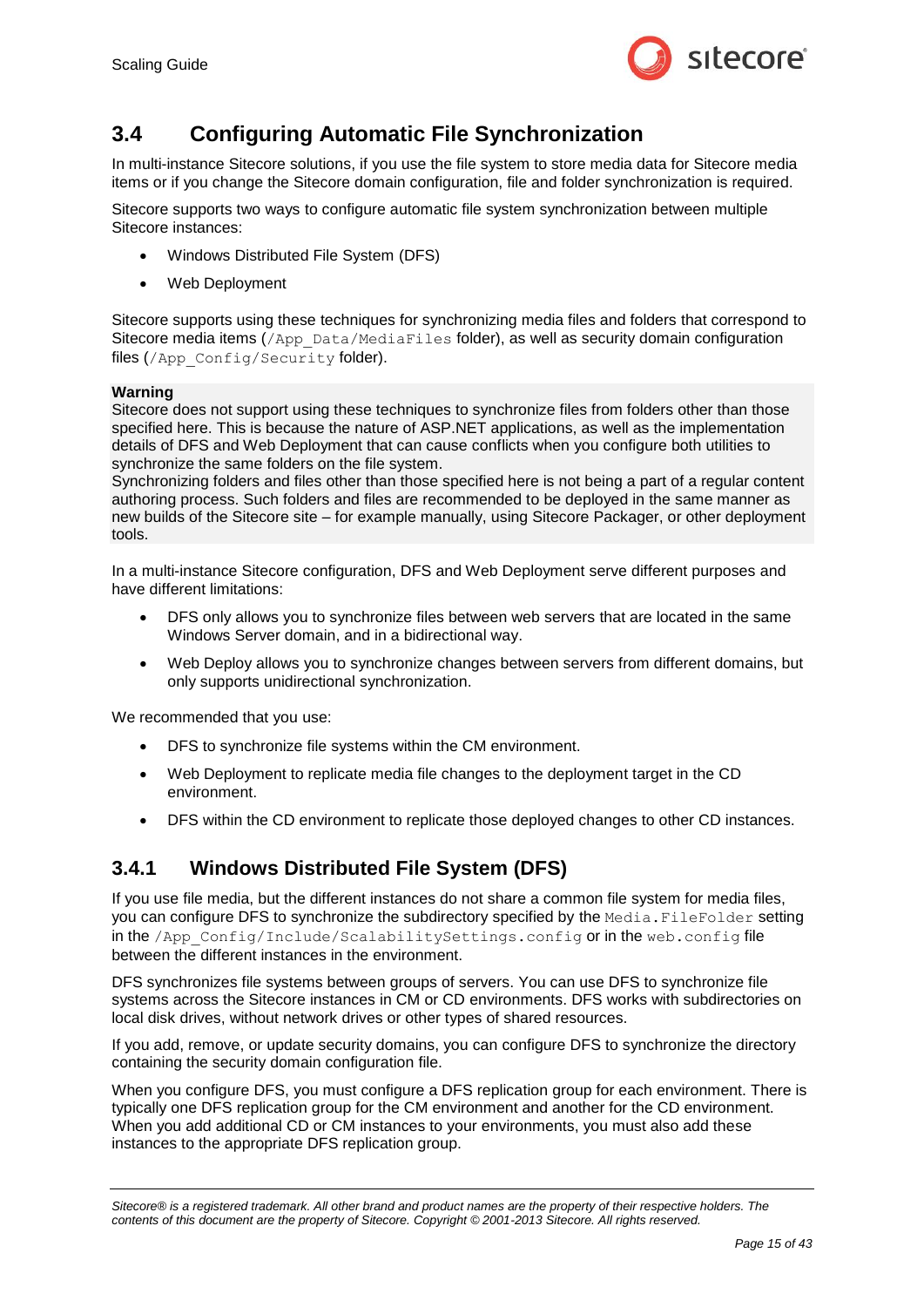

<span id="page-15-0"></span>For more information about configuring DFS, see the *How to: [Configure DFS](#page-33-0)* section.

#### **3.4.2 Web Deployment**

You can configure Sitecore to use the Microsoft Web Deployment tool to transfer file system changes from a source instance to one or more target instances. Specifically, you can configure Web Deployment of file media from the CM environment to the CD environment.

Sitecore uses the Web Deployment tool to deploy all additions, changes, and deletions from the specified source subdirectories and files to the target file systems. Unlike DFS, which replicates files to and from all servers in a replication group, Web Deployment is unidirectional. Web Deployment therefore only deploys changes from the CM publishing instance to the CD target instance and never from the target to the source.

#### **Warning**

Do not configure Web Deployment for files or subdirectories other than the subdirectory specified in the Media. FileFolder setting in the /App\_Config/Include/ScalabilitySettings.config file or in the web.config file.

To minimize the use of network bandwidth, Web Deployment compares the file systems, and only deploys the differences.

For more information about configuring Web Deployment, see the *How to: [Configure Web](#page-41-0) [Deployment](#page-41-0)* section.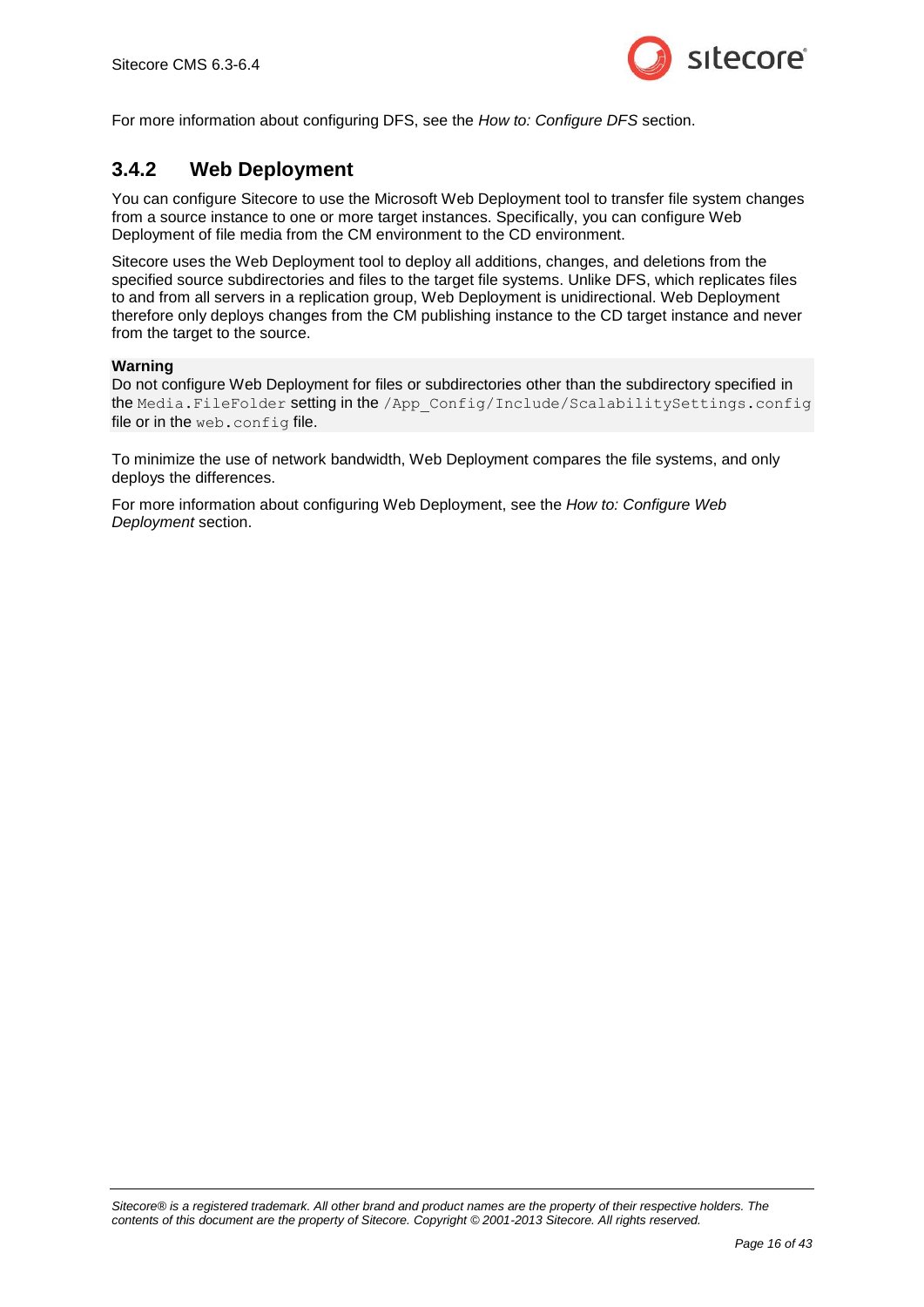

# <span id="page-16-0"></span>**3.5 Session State Management**

The Sitecore CMS user interfaces require in-process ASP.NET session management. For CM instances, the value of the mode attribute of the /configuration/system.web/sessionState element in the web.config file must be InProc.

In-process session management requires you to configure the CM load balancer for server affinity (also known as sticky sessions). You can use other values for the mode attribute in the CD environment.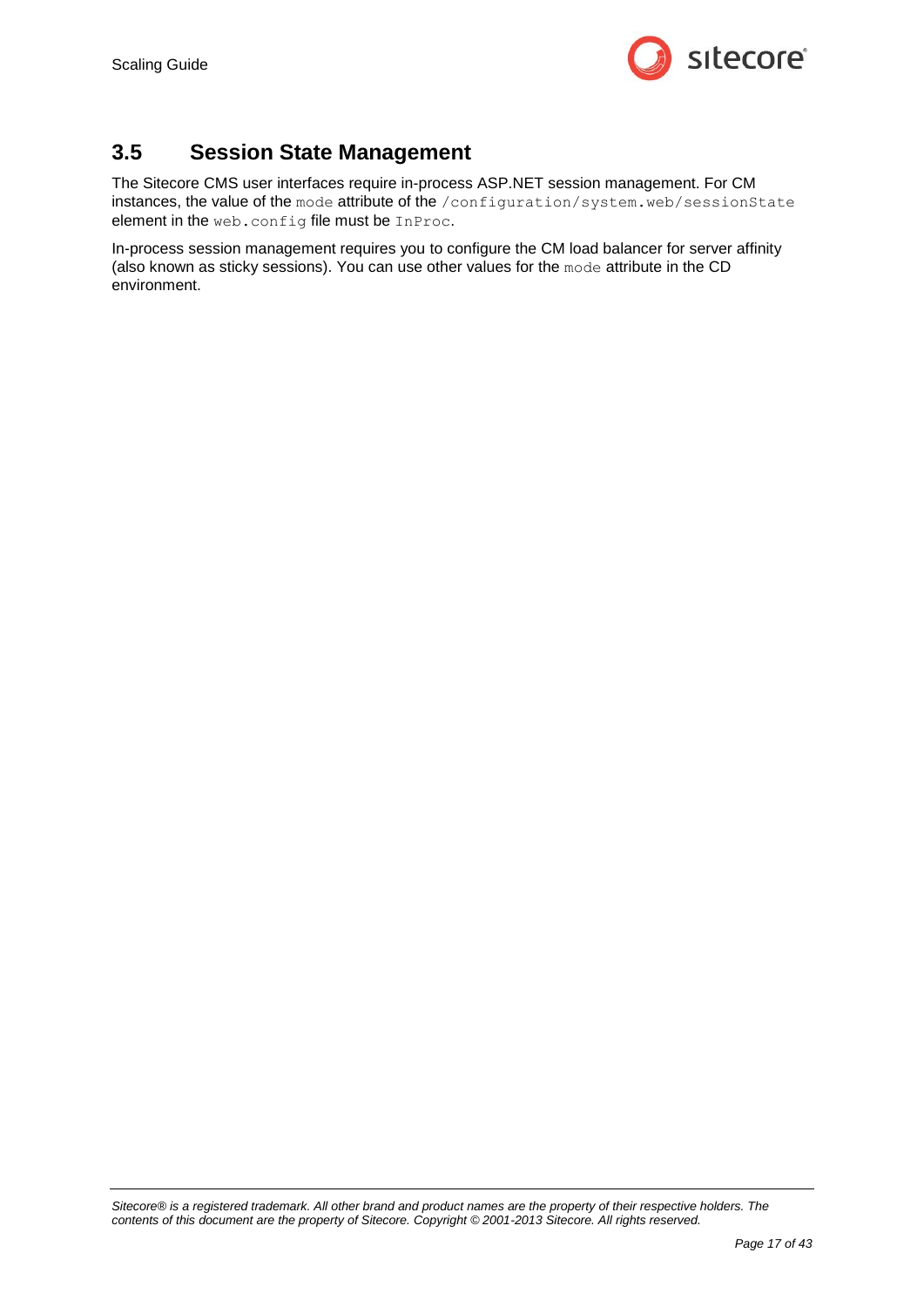

# <span id="page-17-0"></span>**3.6 Synchronizing Link Database, IDTable, and Search Indexes**

In multi-instance Sitecore setups, there are some more Sitecore CMS features that you must configure if you have implemented the following features on your installation.

#### <span id="page-17-1"></span>**3.6.1 Link Database**

You can use the Sitecore link database API to access all the items that are referenced by or refer to a specific Sitecore item.

All the link database information is stored in the Core database by default, and aggregates data for the items from every Sitecore content database.

You configure the location of the link database in the web.config in the Link Database section file in the connectionStringName parameter:

```
\langle!-- LINK DATABASE -->
             <LinkDatabase type="Sitecore.Data.$(database).$(database)LinkDatabase, 
Sitecore.Kernel">
               <param connectionStringName="core" />
             </LinkDatabase>
```
In a single-server Sitecore setup, the link database is automatically updated.

In a multi-server Sitecore setup, the link database is only automatically updated for databases that are referenced from the CM environment.

To ensure that Sitecore automatically updates the link database in the CD environment:

- The CD and CM instances must use the same name to refer to the publishing target database across the environments (typically Web).
- One of the following conditions should be met:
	- $\circ$  The Core database should be shared or replicated between the CM and CD instances.
	- $\circ$  The Link database data should be configured to be stored in a database which is shared between CM and CD publishing target database (typically Web).

#### <span id="page-17-2"></span>**3.6.2 The IDTable**

You can store persistent mappings of arbitrary keys to Sitecore IDs in the Sitecore IDTable.

By default, this is only used by the Sitecore CMS WebDAV functionality to keep locks on media items in the CM environment and does not need to be synchronized with the CD environment.

You configure the location of the IDTable in the web.config file in the IDTable section in the connectionStringName parameter:

```
 <IDTable type="Sitecore.Data.$(database).$(database)IDTable, Sitecore.Kernel" 
singleInstance="true">
              <param connectionStringName="master" />
               <param desc="cacheSize">500KB</param>
             </IDTable>
```
To synchronize the contents of the IDTable between the CM and CD environments, change the connectionStringName parameter in the IDTable configuration section to point to a Core database that is shared or replicated between the environments. Alternatively, it can point to a shared Web database.

#### <span id="page-17-3"></span>**3.6.3 Lucene Search Indexes**

Sitecore automatically maintains the Lucene search indexes for items in the Master and Core databases in the CM environment, and for items in the Core database in the CD environment by

*Sitecore® is a registered trademark. All other brand and product names are the property of their respective holders. The contents of this document are the property of Sitecore. Copyright © 2001-2013 Sitecore. All rights reserved.*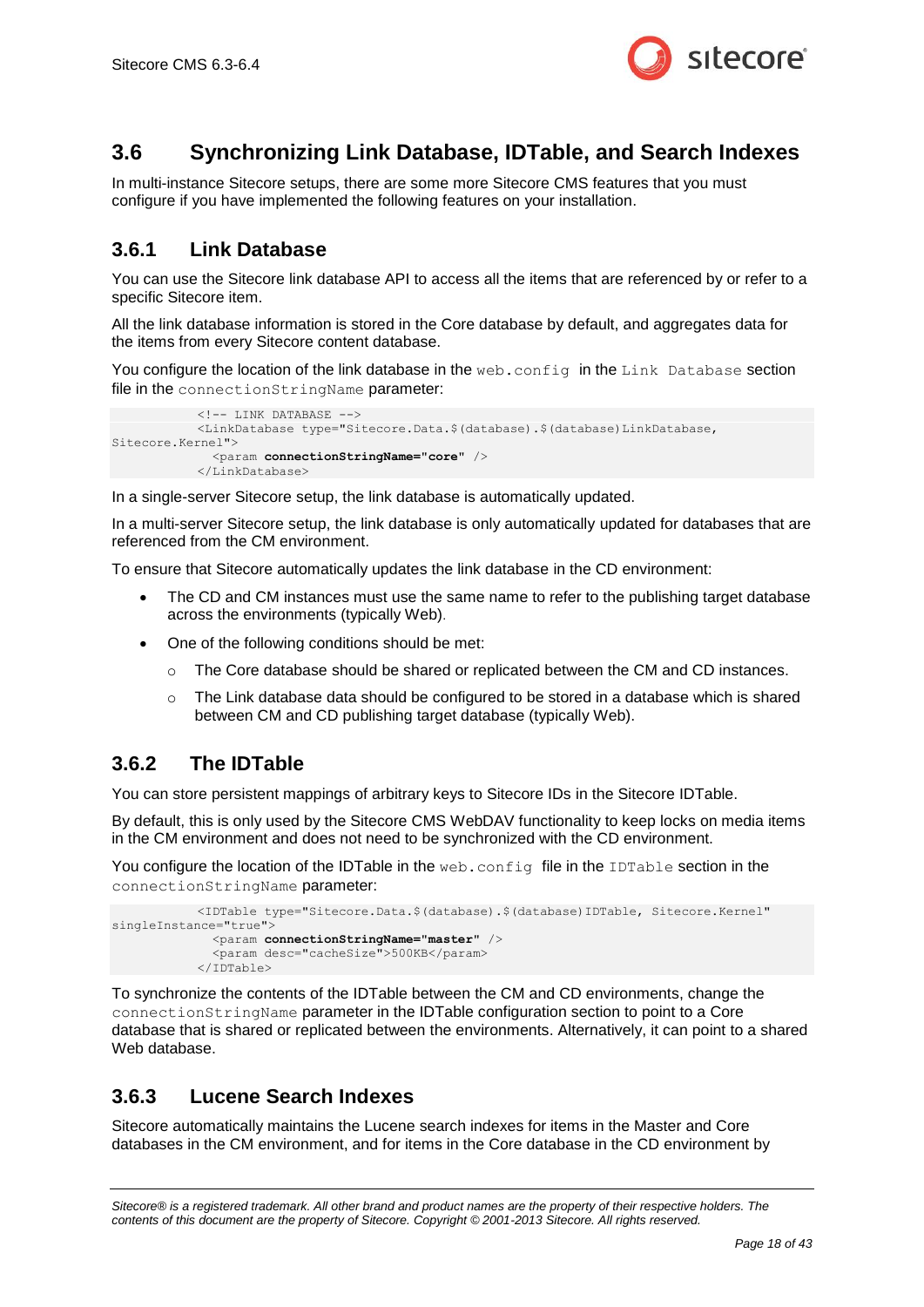

default. Sitecore keeps a local copy of the Lucene index in the file system of each instance and does not support sharing the indexes between instances.

When you configure the Lucene indexes for the Web database, you should enable History Engine for this database on all the Sitecore instances in the CM and CD environments to ensure that the indexes are automatically updated and synchronized.

To enable History Engine for a Sitecore database:

In the web.config file, add the following section to the

/configuration/sitecore/databases/database element, where id equals the name of the database:

```
<Engines.HistoryEngine.Storage>
 <obj type="Sitecore.Data.$(database).$(database)HistoryStorage, Sitecore.Kernel">
  <param connectionStringName="$(id)" />
     <EntryLifeTime>30.00:00:00</EntryLifeTime>
   </obj>
</Engines.HistoryEngine.Storage>
<Engines.HistoryEngine.SaveDotNetCallStack>false</Engines.HistoryEngine.SaveDotNetCallStack>
```
When a Sitecore item is changed, the Lucene indexes are updated immediately on the Sitecore instance where the change was made.

On remote servers in a multi-server environment, the Lucene indexes are not updated immediately after an item is changed. The Lucene indexes are automatically updated after the interval that is defined in the web.config file, in the Indexing.UpdateInterval setting and with the minimum wait time between the two consequent updates defined in the Indexing. UpdateJobThrottle setting.

For more information about integrating and configuring Lucene search integration, see the Sitecore Search and Indexing article:

[http://sdn.sitecore.net/Reference/Sitecore%206/Sitecore%20Search%20and%20Indexing.aspx.](http://sdn.sitecore.net/Reference/Sitecore%206/Sitecore%20Search%20and%20Indexing.aspx)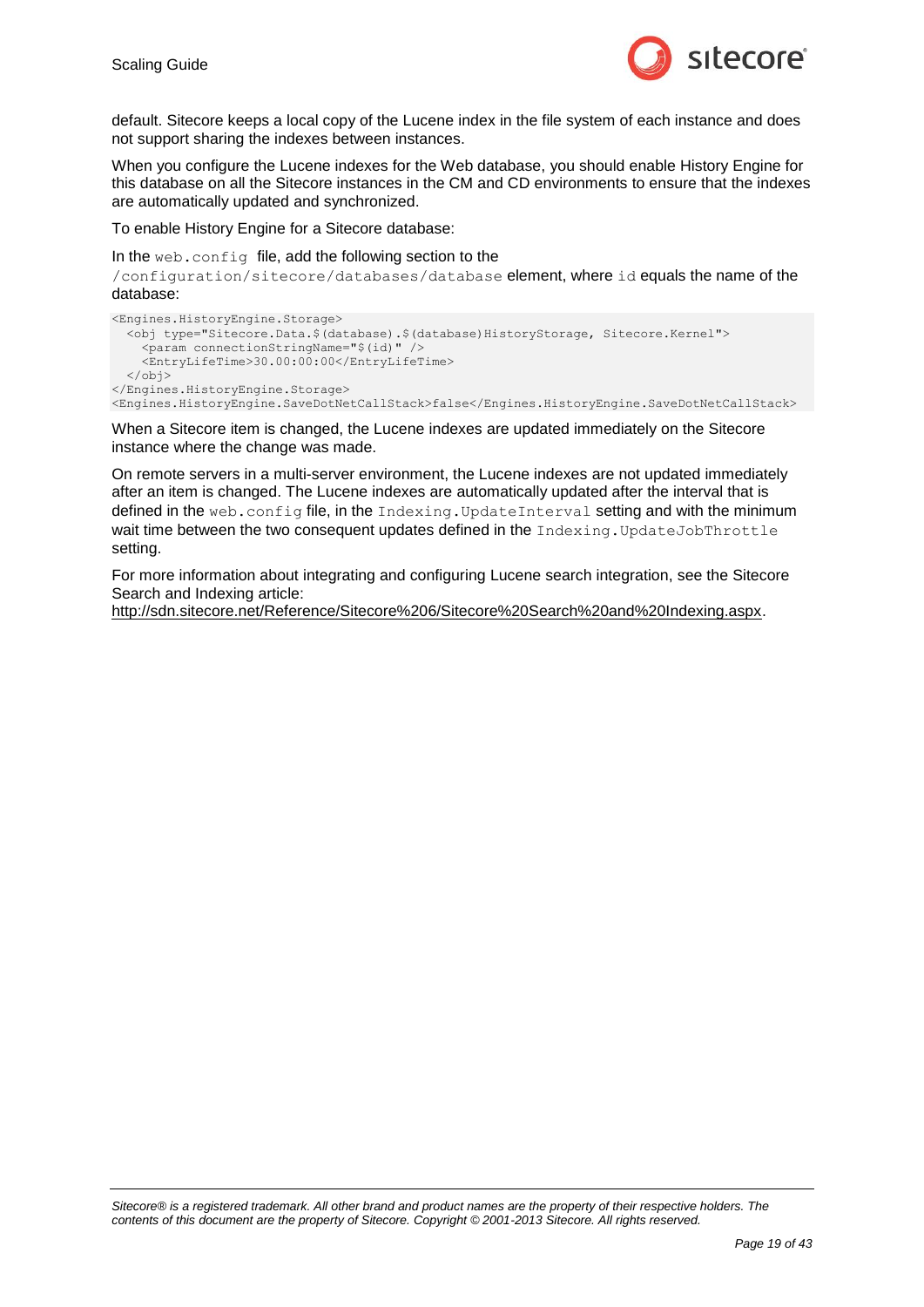

# <span id="page-19-0"></span>**3.7 Scaling Sitecore OMS**

Documentation about the server requirements, installation, and configuration of Sitecore OMS is available at: [http://sdn.sitecore.net/Products/OMS.aspx.](http://sdn.sitecore.net/Products/OMS.aspx)

When you configure Sitecore OMS in a multi-instance Sitecore setup, we recommend that:

You install the Analytics database on a dedicated database server for performance reasons.

For more information about optimizing the performance of an Analytics database, see the *OMS Performance Tuning Guide*: [http://sdn.sitecore.net/Products/OMS/Documentation.aspx.](http://sdn.sitecore.net/Products/OMS/Documentation.aspx)

All Sitecore CMS instances share the same Analytics database.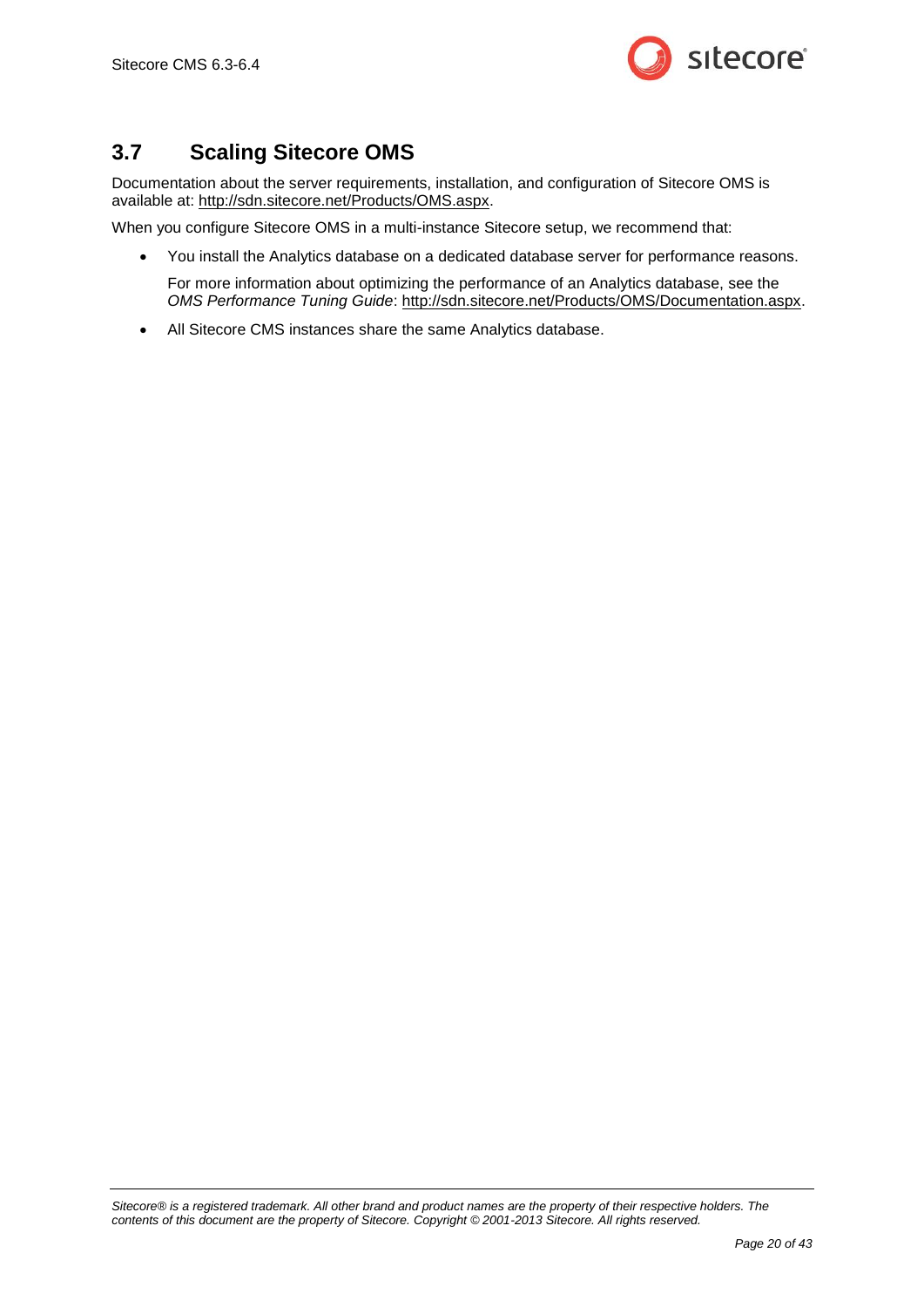

# **Chapter 4**

# <span id="page-20-0"></span>**Configuration Tasks**

This chapter describes some of the tasks that you must perform when you configure a multi-instance installation.

This chapter contains the following sections:

- How to: [Enable Scalability Settings](#page-21-0)
- How to: Disable or Enable [File Based Media](#page-22-0)
- How to: Configure the [Name of the Publishing Instance](#page-23-0)
- [How to: Configure HTML cache clearing](#page-24-0)
- How to: [Configure a Machine Key](#page-26-0)
- How to: [Remove References to the Master Database](#page-27-0)
- How to: Restrict [Access to Client Interfaces](#page-29-0)
- How to: Configure [a Remote Publishing Target](#page-30-0)
- How to: [Configure SQL Server Replication](#page-31-0)
- How to: [Address Security Caching](#page-32-0) Clearing
- How to: [Configure DFS](#page-33-0)
- <span id="page-20-1"></span>How to: [Configure Web](#page-41-0) Deployment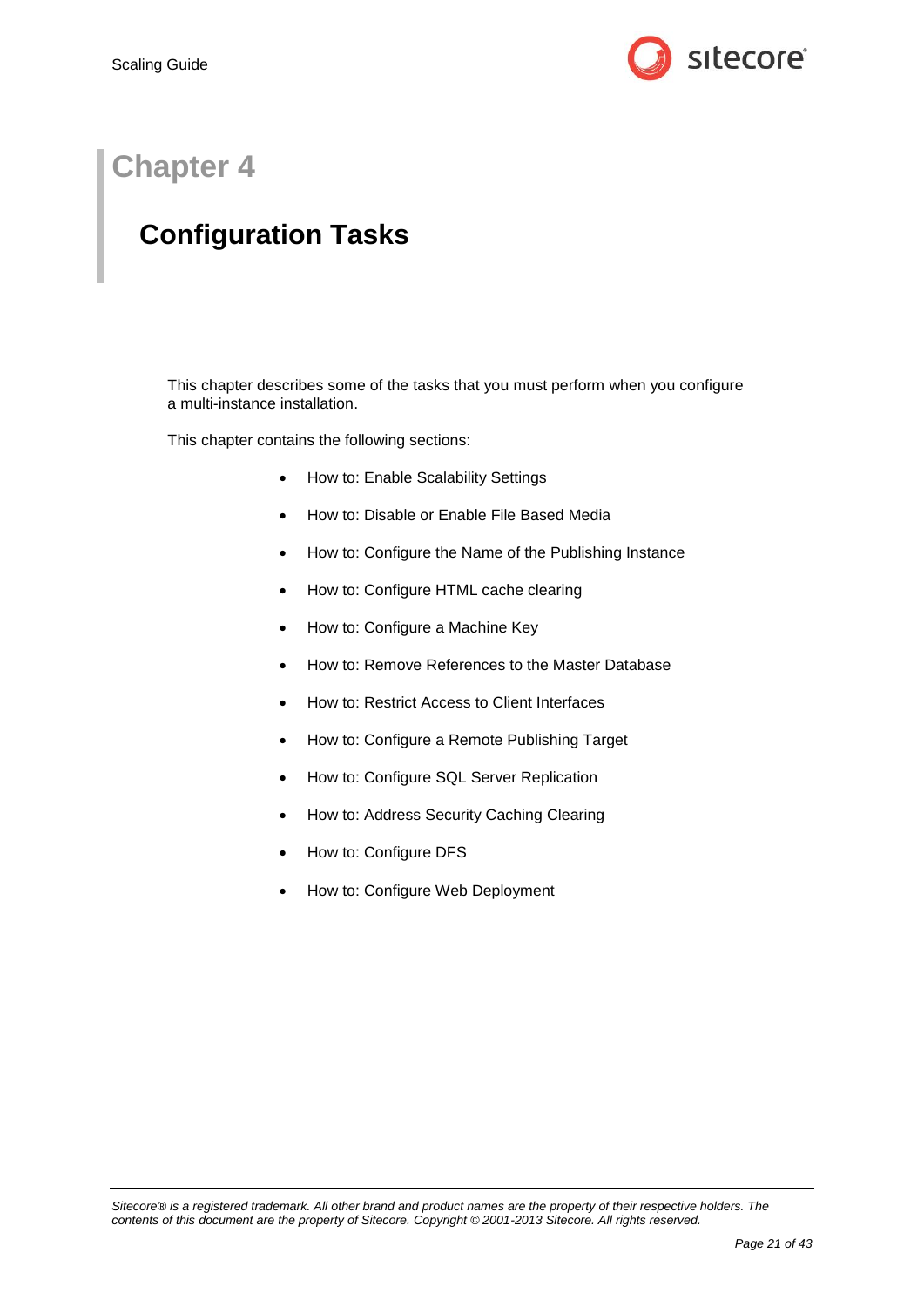

### <span id="page-21-0"></span>**4.1 How to: Enable Scalability Settings**

To enable the scalability settings for a Sitecore CMS application:

• Rename the /App Config/Include/ScalabilitySettings.config.example file to /App\_Config/Include/ScalabilitySettings.config (remove the .example extension).

#### **Note**

The values in the /App\_Config/Include/ScalabilitySettings.config file or any other /App\_Config/Include/\*.config file override the values in the web.config.

You can also enable the scalability settings by editing the web.config file and applying the list of configuration changes that the ScalabilitySettings.config file contains. However, we do not recommend this approach as it is error prone.

ScalabilitySettings.config file sets value of EnableEventQueues setting to true, which is a required step to configure Sitecore to record and process remote events, perform automatic cache synching between multiple instances and run distributed publishing.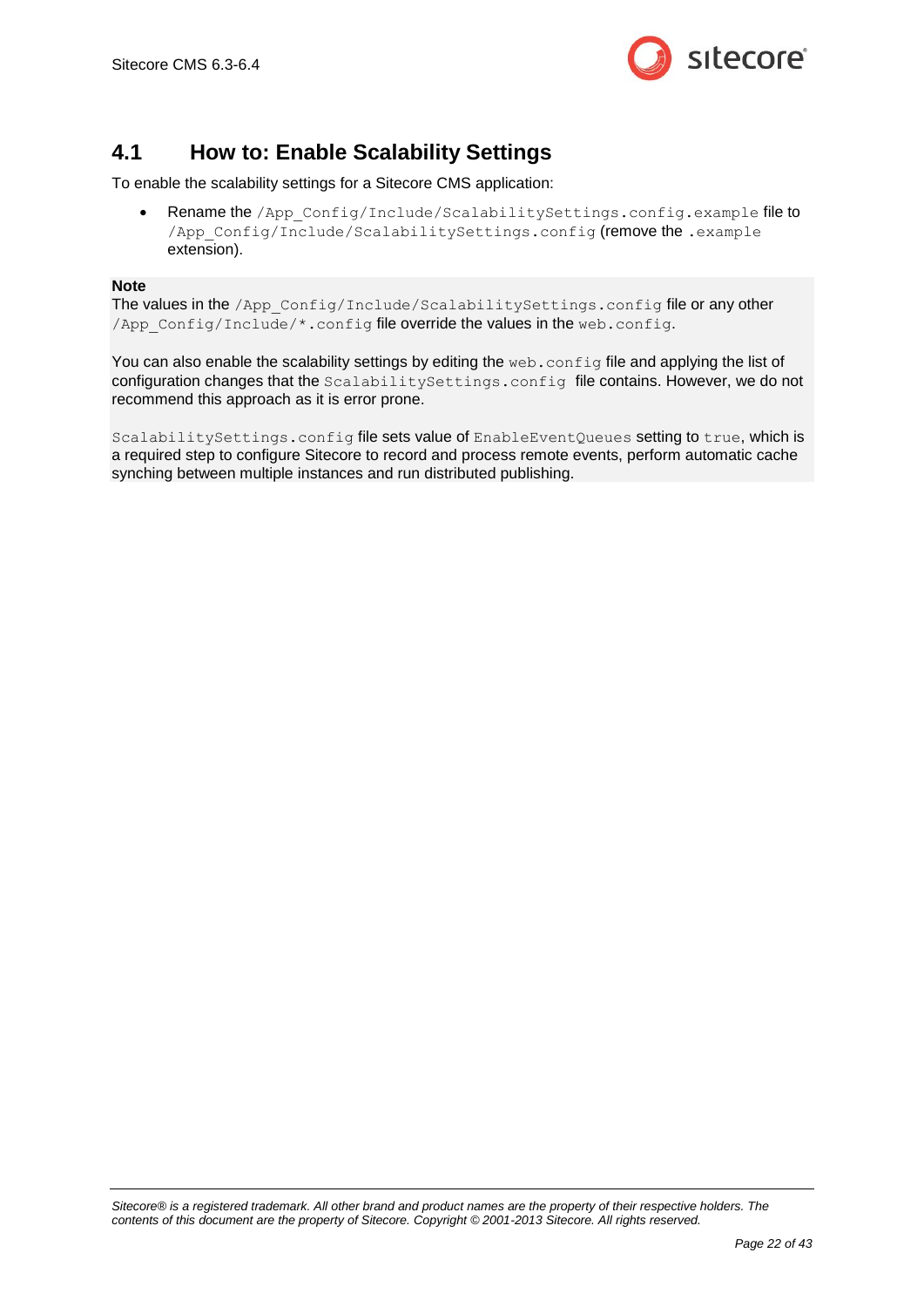

#### <span id="page-22-0"></span>**4.2 How to: Disable or Enable File Based Media**

To disable or enable file based media for a Sitecore CMS application:

 In the /App\_Config/Include/ScalabilitySettings.confg file, set the value of the Media.DisableFileMedia setting to the corresponding value.

#### **Note**

Changing the value of this setting controls whether or not users can choose between file system storage and database blob storage when they upload new media, or whether or not they can upload media to database blobs.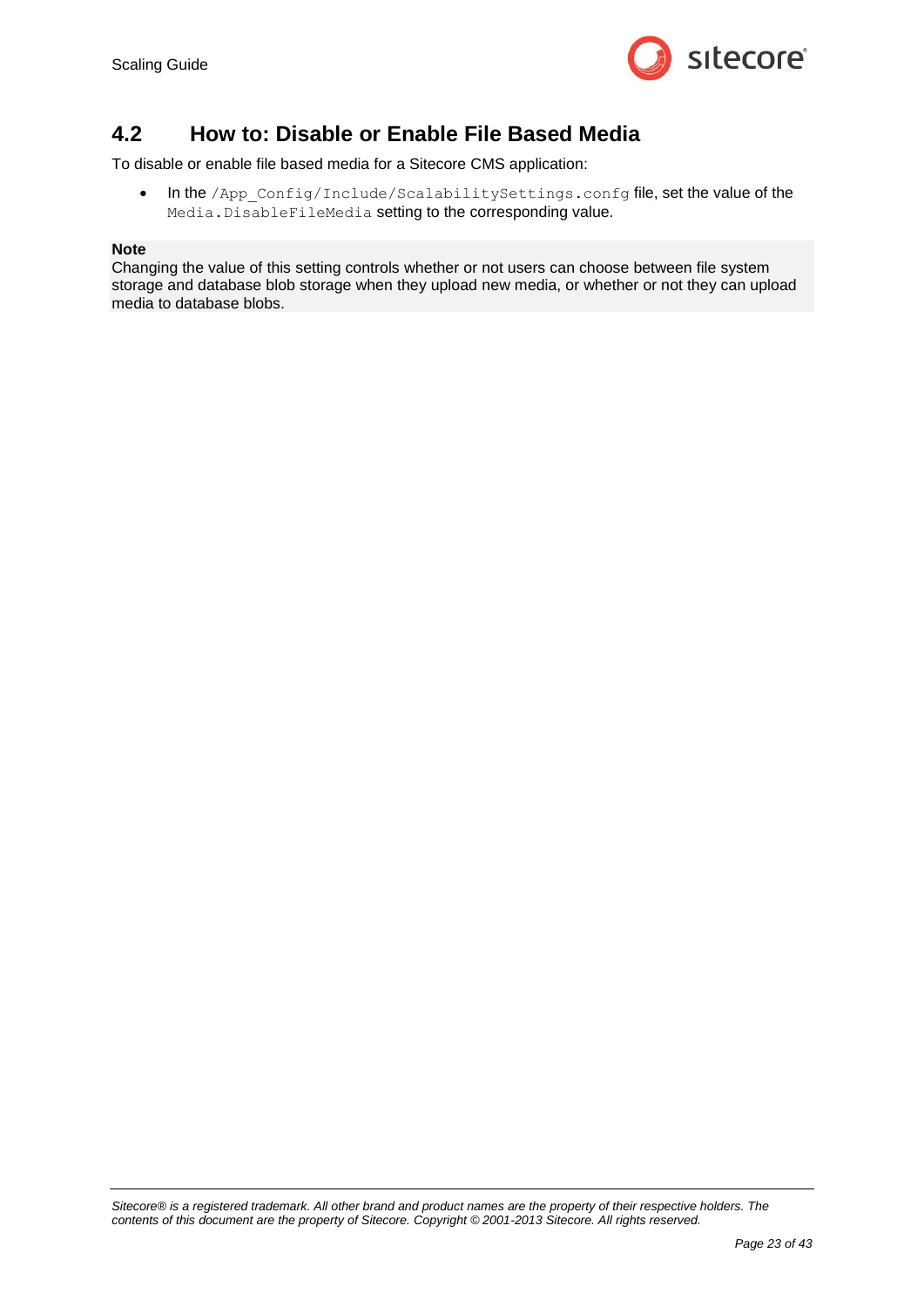

#### <span id="page-23-0"></span>**4.3 How to: Configure the Name of the Publishing Instance**

In a single instance CM environment, you don't need to make any changes.

If the CM environment contains two or more instances:

Choose a CM instance that will act as a publishing instance.

The publishing CM instance can still be an authoring instance, or it can also be used as a dedicated instance that is solely responsible for publishing. The latter option can be used to separate the publishing from the authoring CM instances for performance reasons, deployment strategy, or for other considerations. Publish operations can be initiated from any CM instance in the environment. They are queued, and then the publishing instance picks them up as a sequence.

 In the /App\_Config/Include/ScalabilitySettings.confg file, set the value of the Publishing. PublishingInstance setting to the name of the publishing instance. You must configure the Publishing. PublishingInstance to the same value on all the CM instances in the environment.

The name of the Sitecore CMS application instance is defined in the web.config file by the value of the InstanceName setting. It can also be defined in a . config file in the /App\_Config/Include subdirectory, such as /App Config/Include/ScalabilitySettings.config.

The InstanceName setting is empty by default, in which case its effective value is the concatenation of the NetBIOS machine name and the name of the IIS Web site, separated by a hyphen character ("- "). For example, the value of the InstanceName setting for a Website named ProjectName on a machine named CM-SERVER-A is CM-SERVER-A-ProjectName.

If Sitecore cannot determine the name of the IIS Web site, then the default value of the InstanceName setting is the machine name.

If Sitecore cannot determine the machine name, Sitecore raises an error.

You can update the InstanceName setting to control the instance names rather than using names that are generated automatically. This is useful if you wish to shorten the instance names, or if Sitecore cannot determine the NetBIOS machine name or the Web site name.

You can check the currently configured instance name of the Sitecore application by looking for an entry in the Sitecore log file that looks like this:

5224 12:00:00 INFO Instance Name: CM-SERVER-A-ProjectName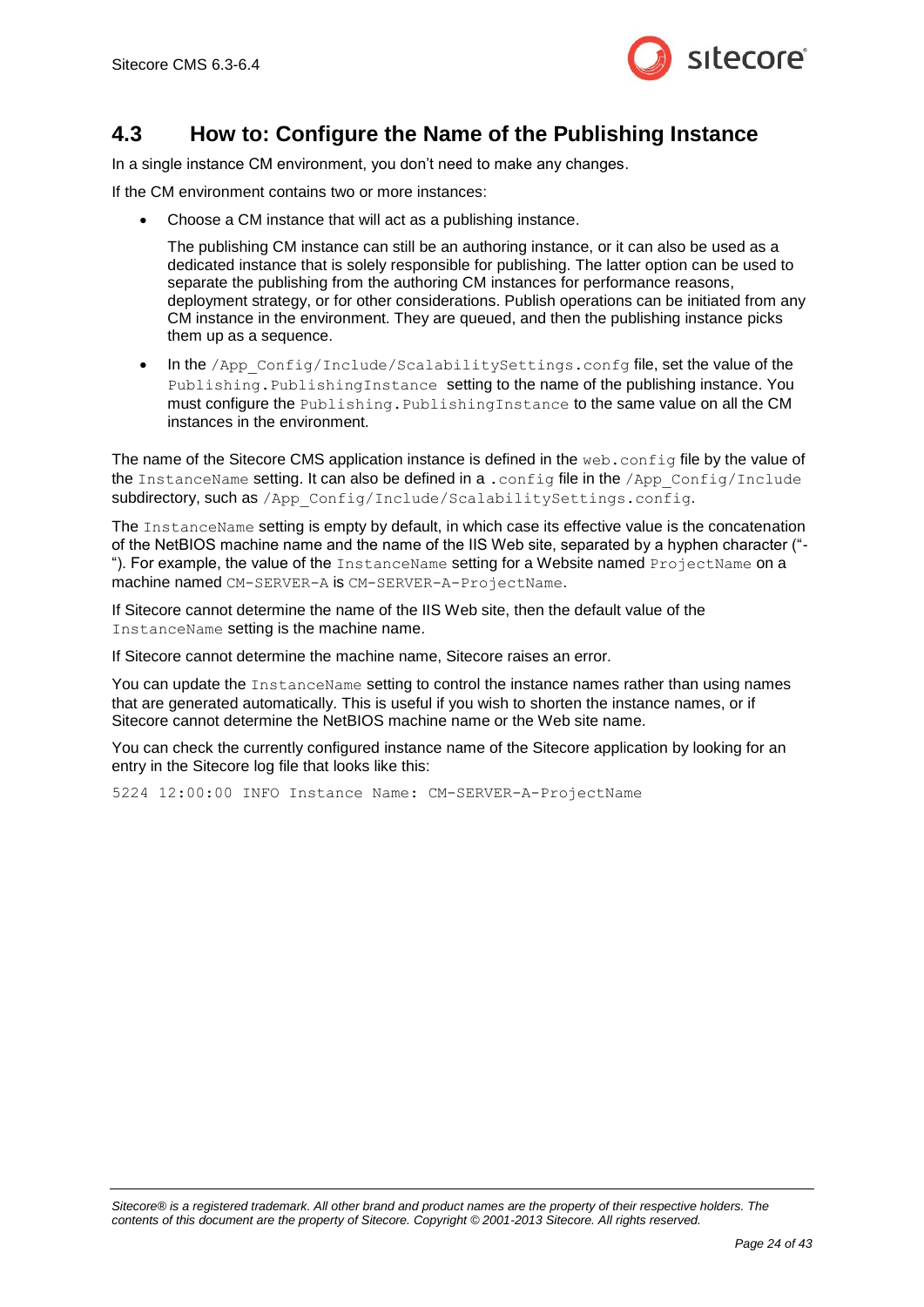

### <span id="page-24-0"></span>**4.4 How to: Configure HTML cache clearing**

By default, Sitecore is configured to automatically clear the HTML cache<sup>5</sup> for the managed site<sup>6</sup> with the name "website" right after the publishing operation ends.

In addition to the default configuration, you must manually configure HTML cache clearing if all of the following three conditions are met:

- You have configured the output of one or more renderings or sublayouts to be cached.
- Your solution contains one or more custom site definitions (i.e. other sites than the managed site with the name "website") where these renderings/sublayouts are used.
- Your custom site definitions in web.config have HTML caching enabled and HTML cache size set to a positive value<sup>7</sup>.

In other words: You can skip the rest of this section if you do not cache the output of any renderings/sublayouts or if you do cache the output of renderings/sublayouts but your solution does not define any custom sites.

There are two way to configure automatic HTML cache clearing for your custom sites: You can configure the system to clear HTML caches periodically using a scheduled agent or right after the publishing operation ends.

To configure HTML cache clearing after publishing operation:

- In web.config file, to the /events/event[@name="publish:end"]/handler/sites node, add another site node with the name of the site to clear HTML caches for.
- In web.config file, to the /events/event[@name="publish:end:remote"]/handler/sites node, add another site node with the name of the site to clear HTML caches for.

For example, if the custom site name is  $m$ ysite, related configuration section may look like:

```
 <event name="publish:end">
                 <handler type="Sitecore.Publishing.HtmlCacheClearer, Sitecore.Kernel" 
method="ClearCache">
                   <sites hint="list">
                     <site>website</site>
                     <site>mysite</site>
                   </sites>
                 </handler>
               </event>
               <event name="publish:end:remote">
                 <handler type="Sitecore.Publishing.HtmlCacheClearer, Sitecore.Kernel" 
method="ClearCache">
                   <sites hint="list">
                     <site>website</site>
                     <site>mysite</site>
                   </sites>
                 </handler>
              \langle/event>
```
<http://sdn.sitecore.net/Reference/Sitecore%206/Cache%20Configuration%20Reference.aspx>

<sup>-</sup><sup>5</sup> For more information about Sitecore HTML Caches, see Output Caching section of <http://sdn.sitecore.net/Reference/Sitecore%206/Presentation%20Component%20Reference.aspx> <sup>6</sup> For more information about multiple managed websites, see <http://sdn5.sitecore.net/Articles/Administration/Configuring%20Multiple%20Sites.aspx>

<sup>&</sup>lt;sup>7</sup> For more information about enabling and configuring size of HTML cache for managed Sitecore sites, see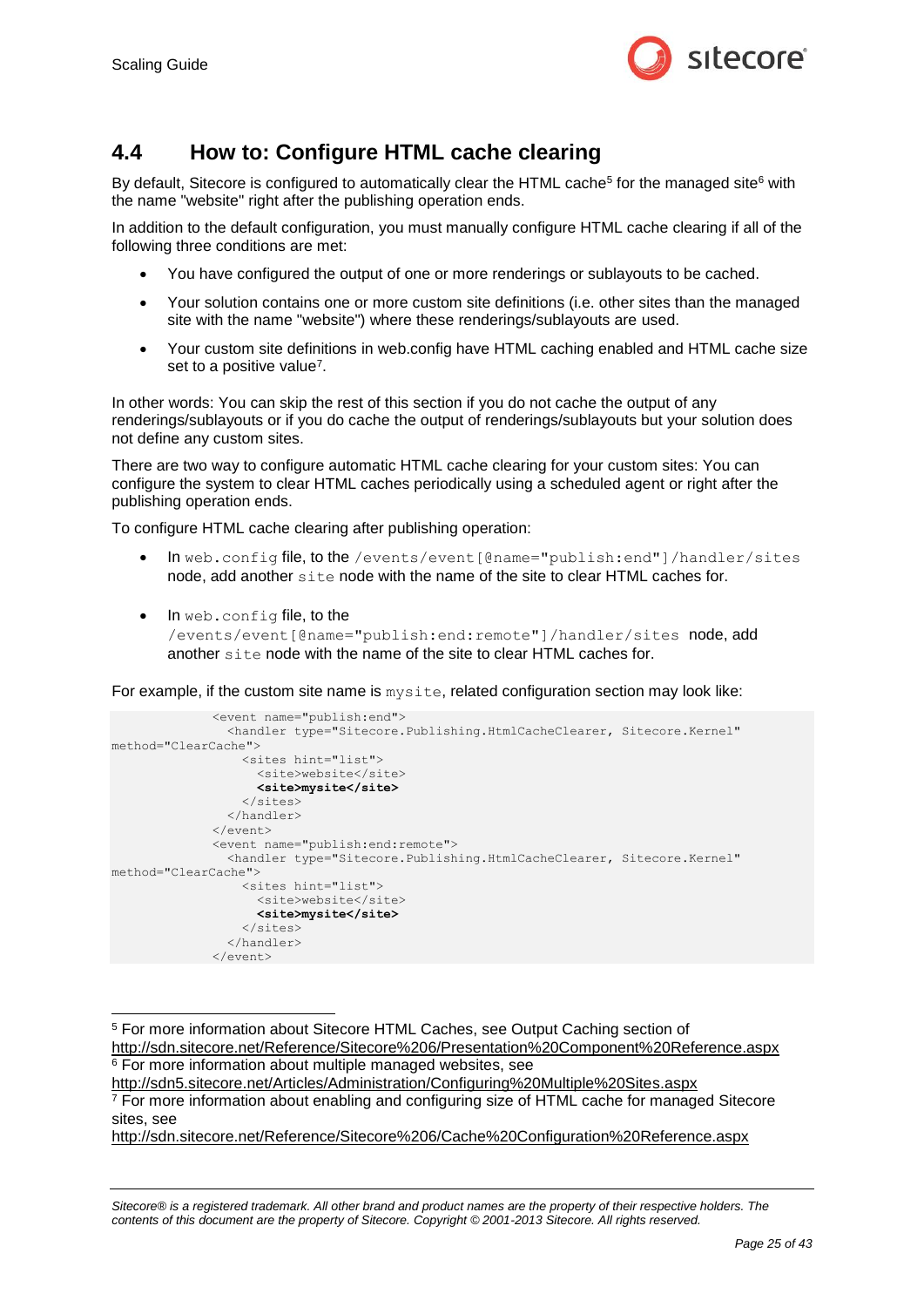

#### To configure HTML cache clearing using a scheduled agent:

 In web.config file, for the /scheduling/agent[@name=" Sitecore.Tasks.HtmlCacheClearAgent"] node, set the value of interval attribute to the required value.

#### For example, if HTML caches are required to be cleared every 5 minutes, related configuration section may look like:

<agent type="Sitecore.Tasks.HtmlCacheClearAgent" method="Run" interval="00:05:00" />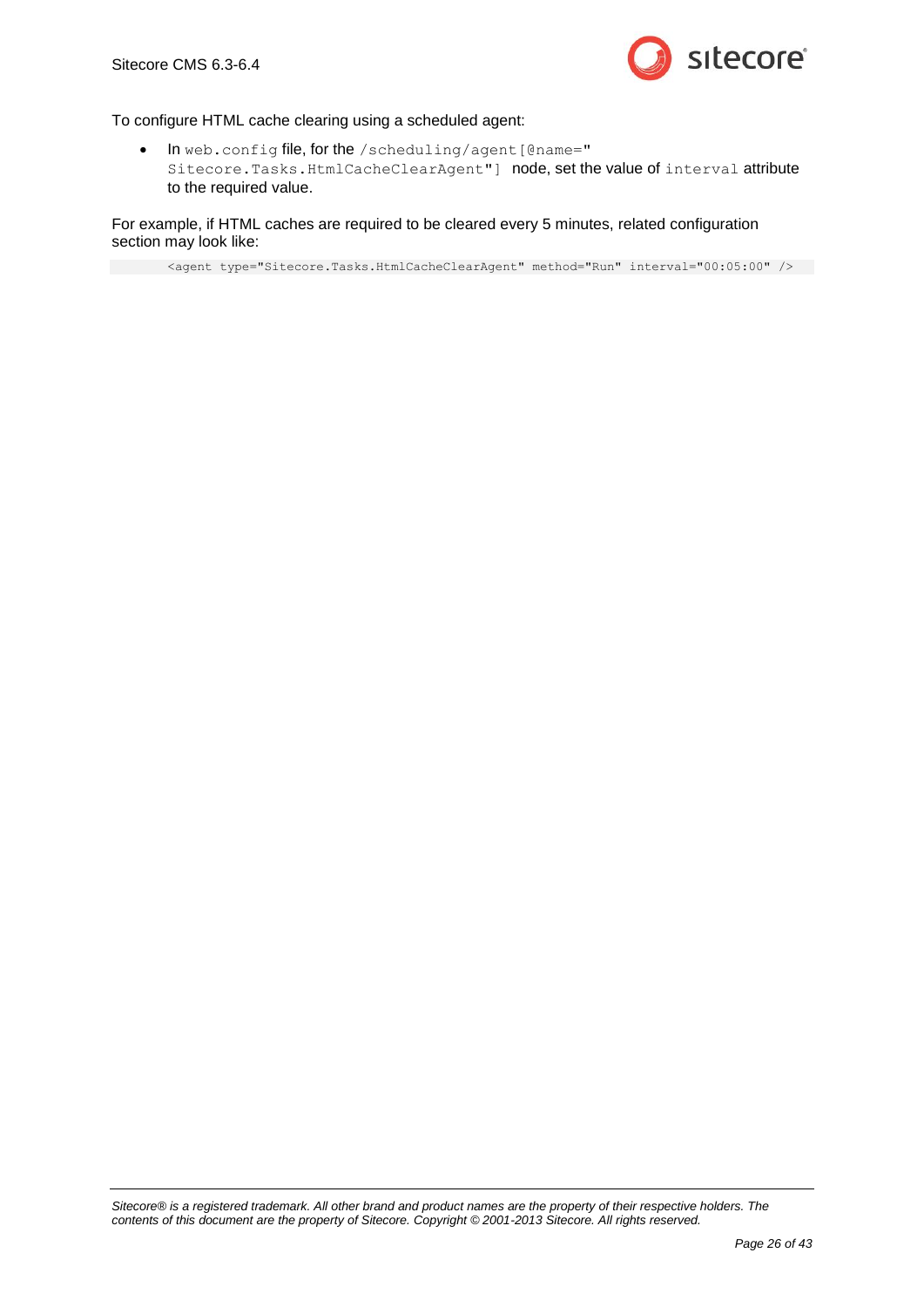

### <span id="page-26-0"></span>**4.5 How to: Configure a Machine Key**

In a single instance environment, you shouldn't change the configuration.

If the environment contains two or more instances:

• In the web.config file, set the validationKey and the decryptionKey attributes of the /configuration/system.web/machineKey element to a non-auto generated value. Ensure that the values are identical for all the instances within the environment and that the IsolateApps modifier is not present in either value.

For more information about the <machineKey> section of the web.config file, see [http://msdn.microsoft.com/en-us/library/w8h3skw9\(VS.90\).aspx.](http://msdn.microsoft.com/en-us/library/w8h3skw9(VS.90).aspx)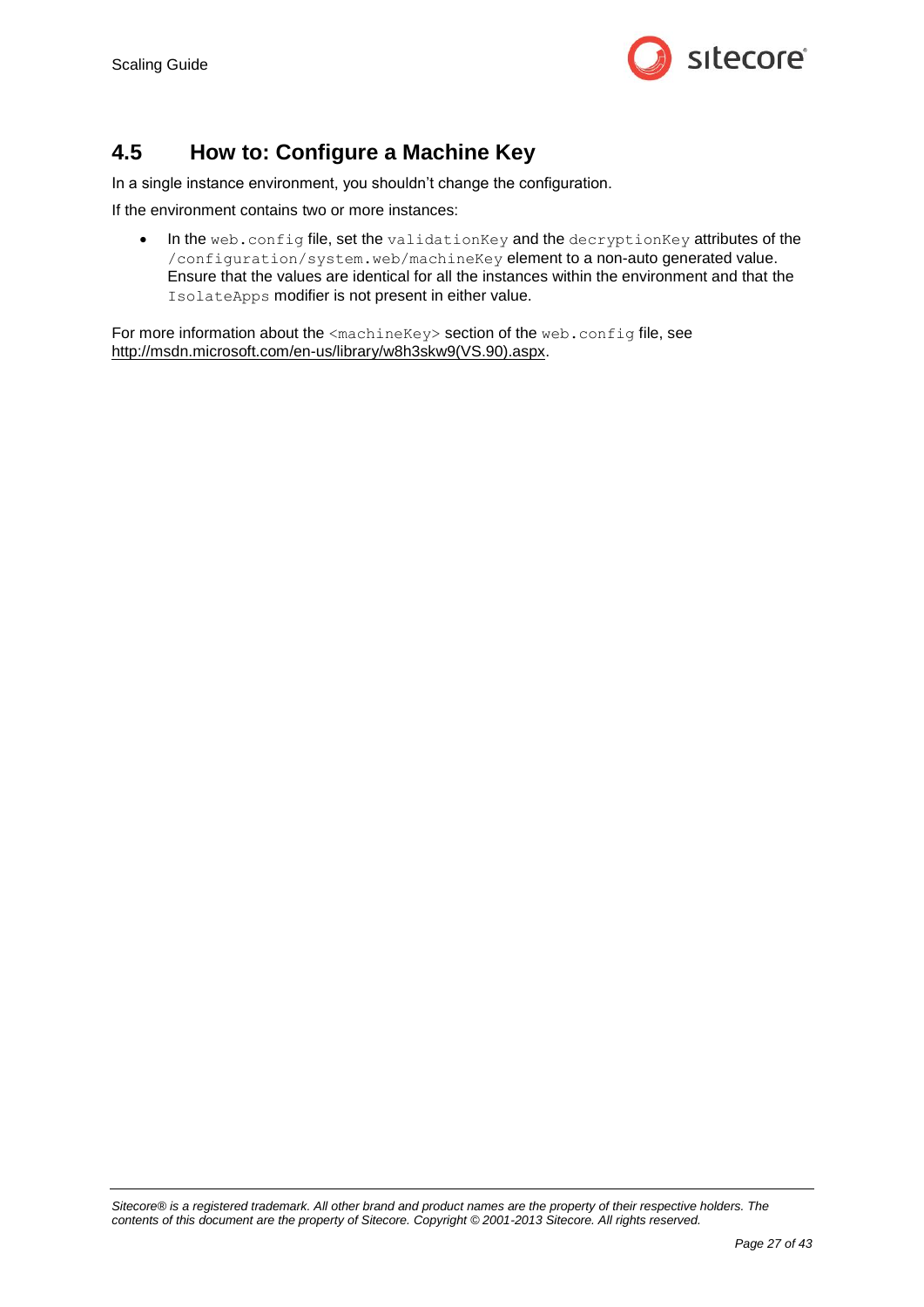

#### <span id="page-27-0"></span>**4.6 How to: Remove References to the Master Database**

There are two ways to remove references to the Master database:

- Use the Include file.
- Remove them manually.

#### <span id="page-27-1"></span>**Using an Include File to Remove References to Master Database**

You can use an include file to remove any references to the Master database on a CD Sitecore instance when you are running Sitecore CMS 6.4:

Copy the SwitchMasterToWeb.config file that you can download from <http://sdn.sitecore.net/Reference/Sitecore%206/Scaling%20Guide.aspx> to the /App\_Config/Include folder.

#### **Note**

The filename is important. Because of the way Sitecore CMS processes include files, the SwitchMasterToWeb.config file name is listed alphabetically after the Sitecore.WebDAV.config file.

In the /App\_Config/ConnectionStrings.config or in the /App\_Config/ConnectionStringsOracle.config file, comment out the master connection string.

#### <span id="page-27-2"></span>**Manually Removing References to the Master Database**

As an alternative to the instructions in the previous section or if you are running on Sitecore CMS 6.3, you can manually remove references to the Master database.

To manually remove references to the Master database:

In the web.config file:

- Change the content attribute of the /sites/site[@name="shell"] node to web.
- Change the content attribute of the /sites/site[@name="modules\_shell"] node to web.
- If it is present, comment out the  $/sites/site[@name='testing']$  node.
- Change the connectionStringName attribute of the /IDTable/param[@connectionStringName="master"] node to web.
- Comment out the /databases/database[@id='master'] node.
- Comment out the /search/configuration/indexes/index/locations/master node.
- Comment out the Sitecore.Tasks.DatabaseAgent that has its database parameters set to master.

In the /App\_Config/Include/Sitecore.WebDAV.config file:

 Comment out the /scheduling/agent[@type="Sitecore.Tasks.CleanupFDAObsoleteMediaData"] /databases/database/[@name='master'] node.

*Sitecore® is a registered trademark. All other brand and product names are the property of their respective holders. The contents of this document are the property of Sitecore. Copyright © 2001-2013 Sitecore. All rights reserved.*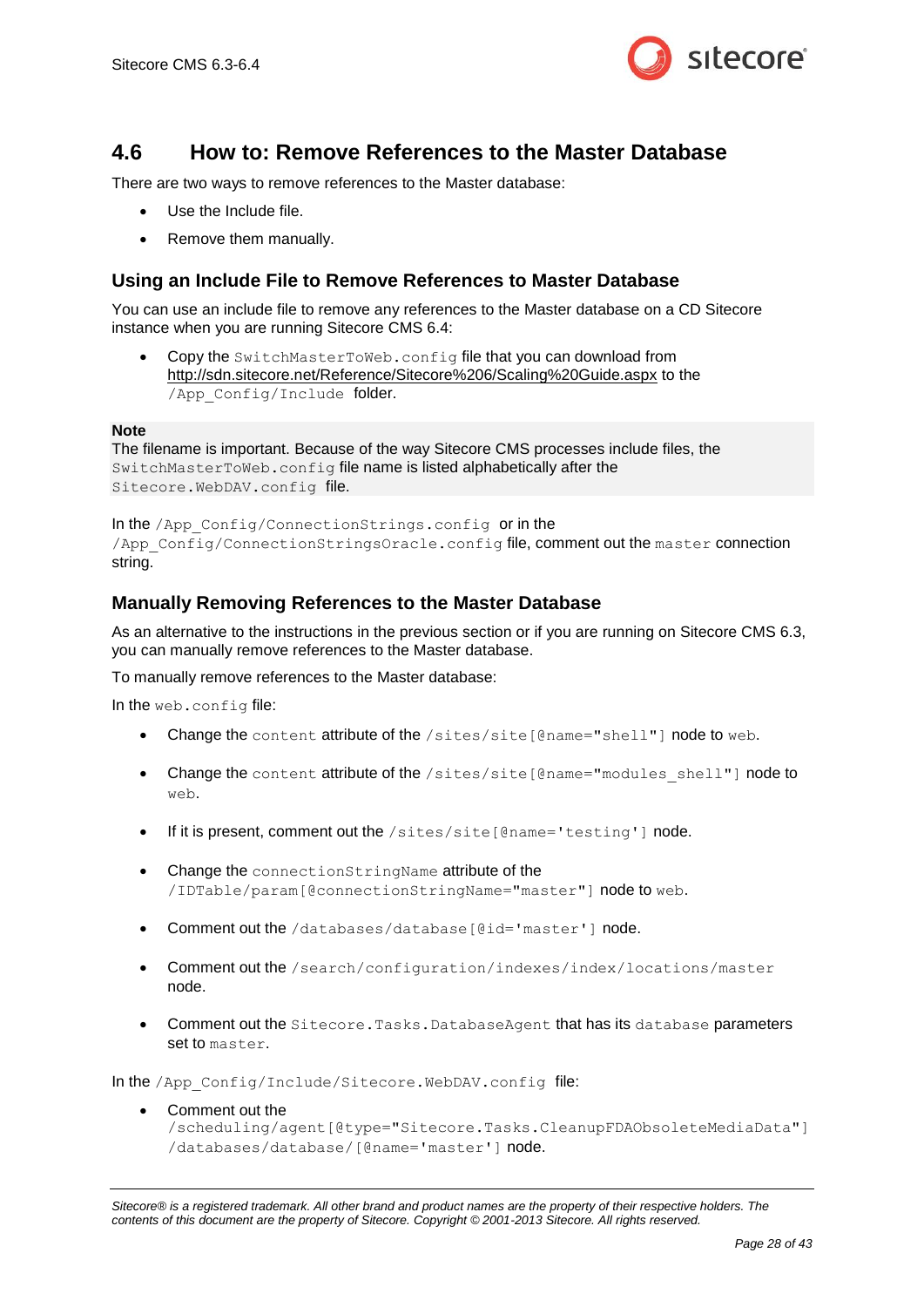#### Scaling Guide



In the /App\_Config/ConnectionStrings.config or in the/App\_Config/ConnectionStringsOracle.config file:

Comment out the master connection string.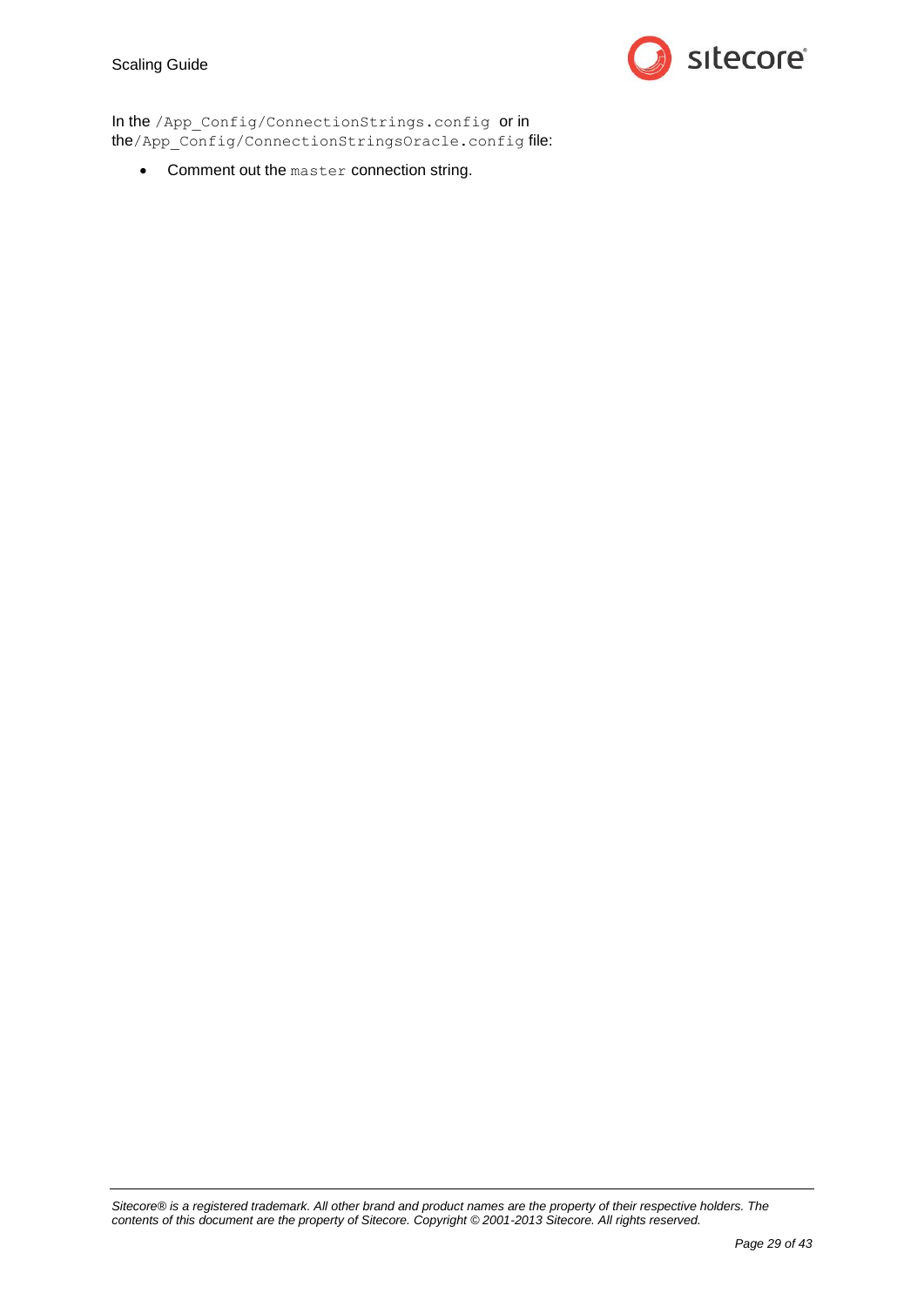

### <span id="page-29-0"></span>**4.7 How to: Restrict Access to Client Interfaces**

To prevent unauthorized access to the Sitecore Client interfaces, you must restrict access to them on every instance of the CD environment.

To restrict access to client interfaces, we recommend that you implement IP-based security restrictions or disable Anonymous IIS access to the /sitecore/admin, /sitecore/login, /sitecore/shell folders and the /sitecore/default.aspx page.

The /sitecore/service folder should be excluded from the IIS restrictions because it contains a number of service ASPX pages that are used by the Sitecore application when reporting various conditions that may occur in the application, such as, 404 Page Not Found or 403 Forbidden, to the web client.

You can move files from the /sitecore/service folder outside the /sitecore folder, and then you must also update the following settings in the web.config file:

ErrorPage NoAccessUrl NoLicenseUrl LayoutNotFoundUrl ItemNotFoundUrl LinkItemNotFoundUrl

For more information about configuring IP-based security restrictions in IIS 7 and later, see [http://www.iis.net/ConfigReference/system.webServer/security/ipSecurity.](http://www.iis.net/ConfigReference/system.webServer/security/ipSecurity)

For more information about configuring IP-based security restrictions in IIS 6 and earlier, see [http://www.microsoft.com/technet/prodtechnol/WindowsServer2003/Library/IIS/128d26dd-decb-42f9-](http://www.microsoft.com/technet/prodtechnol/WindowsServer2003/Library/IIS/128d26dd-decb-42f9-8efb-30724d1a2f29.mspx?mfr=true) [8efb-30724d1a2f29.mspx?mfr=true.](http://www.microsoft.com/technet/prodtechnol/WindowsServer2003/Library/IIS/128d26dd-decb-42f9-8efb-30724d1a2f29.mspx?mfr=true)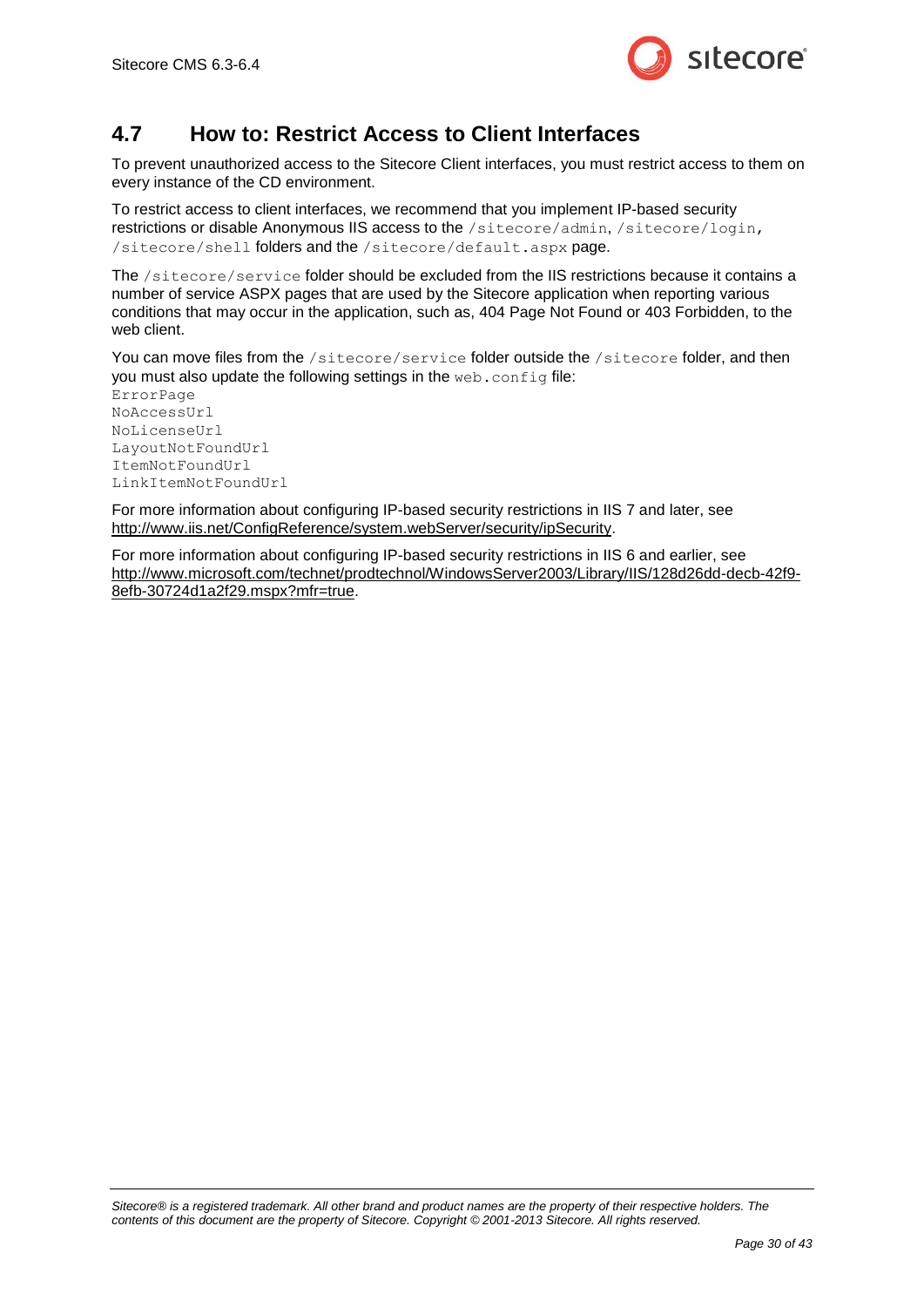

### <span id="page-30-0"></span>**4.8 How to: Configure a Remote Publishing Target**

To configure a remote publishing target, you must:

- Create a publishing target database.
- Register the publishing target database.

#### <span id="page-30-1"></span>**Creating a Publishing Target Database**

To create a publishing target database, on the database server:

Create the database from an archive of the default web publishing target in the Sitecore .  $z$ <sub>1</sub> $p$ distributive.

or

Duplicate an existing publishing target database.

#### <span id="page-30-2"></span>**Registering a Publishing Target Database**

To register the publishing target database, on each of the CM instances:

- 1. In the web.config file, duplicate the /configuration/sitecore/databases/database element with an id of web, and then change the id attribute in the new <database> element to the name of the publishing target database connection string name, such as pub.
- 2. In the /App\_Config/ConnectionStrings.config or in the /App\_Config/ConnectionStringsOracle.config file, duplicate the /connectionStrings/add element named web, change the name attribute from web to the connection string name, such as pub, and then change the connectionString property to access the publishing target database.
- 3. On one of the CM instances, in the **Content Editor,** select the /Sitecore/System/Publishing targets item.
- 4. In the **Content Editor**, insert a publishing target definition item that is named after the database and is based on the System/Publishing target data template.
- 5. In the **Content Editor**, in the new publishing target definition item, in the Data section, in the Target database field, enter the name of the publishing target database, such as pub.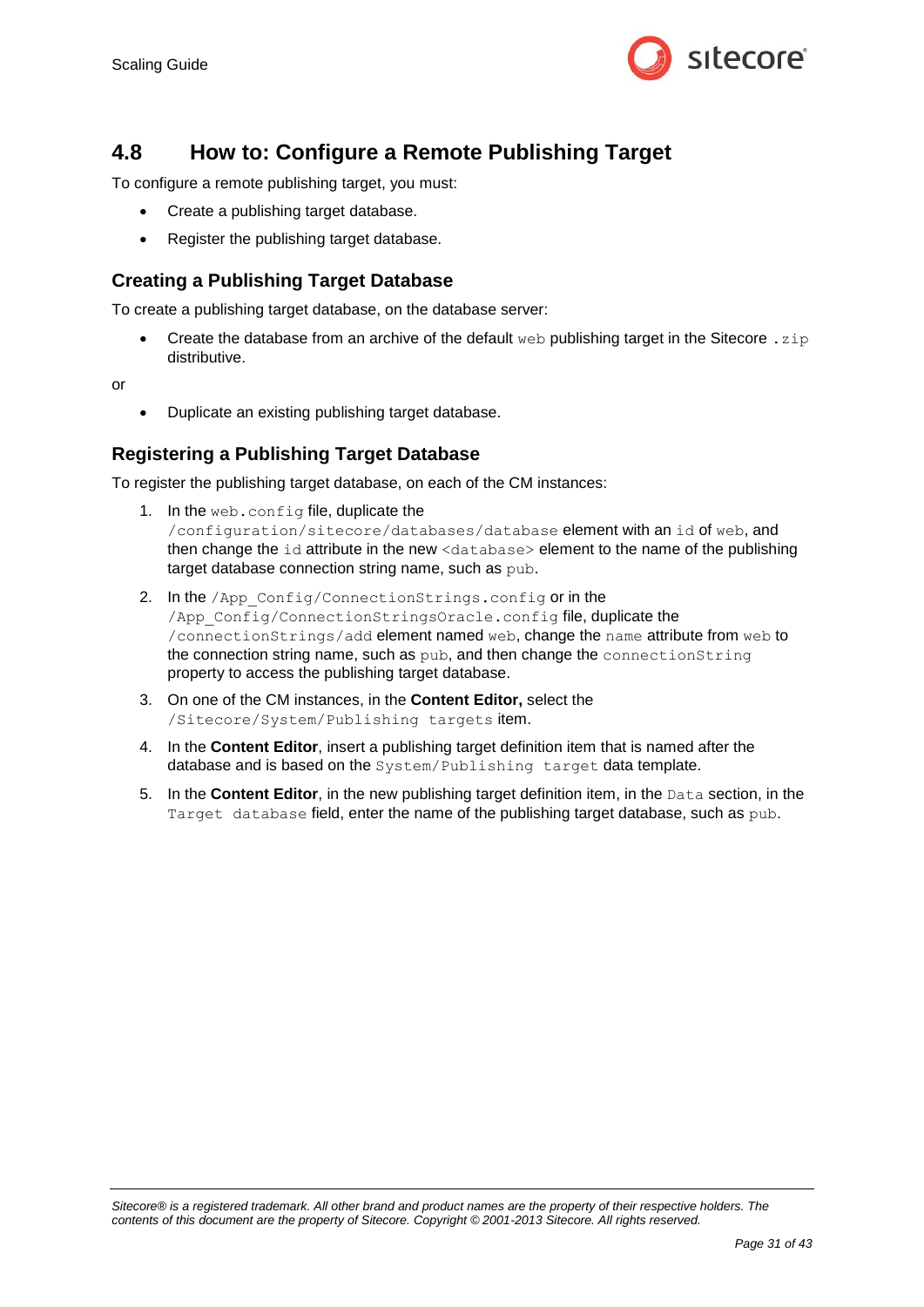

# <span id="page-31-0"></span>**4.9 How to: Configure SQL Server Replication**

For more information about how to configure SQL server replication for Sitecore databases, see the *SQL Server Replication Guide*:

[http://sdn.sitecore.net/Reference/Sitecore%206/SQL%20Server%20Replication%20Guide.aspx.](http://sdn.sitecore.net/Reference/Sitecore%206/SQL%20Server%20Replication%20Guide.aspx)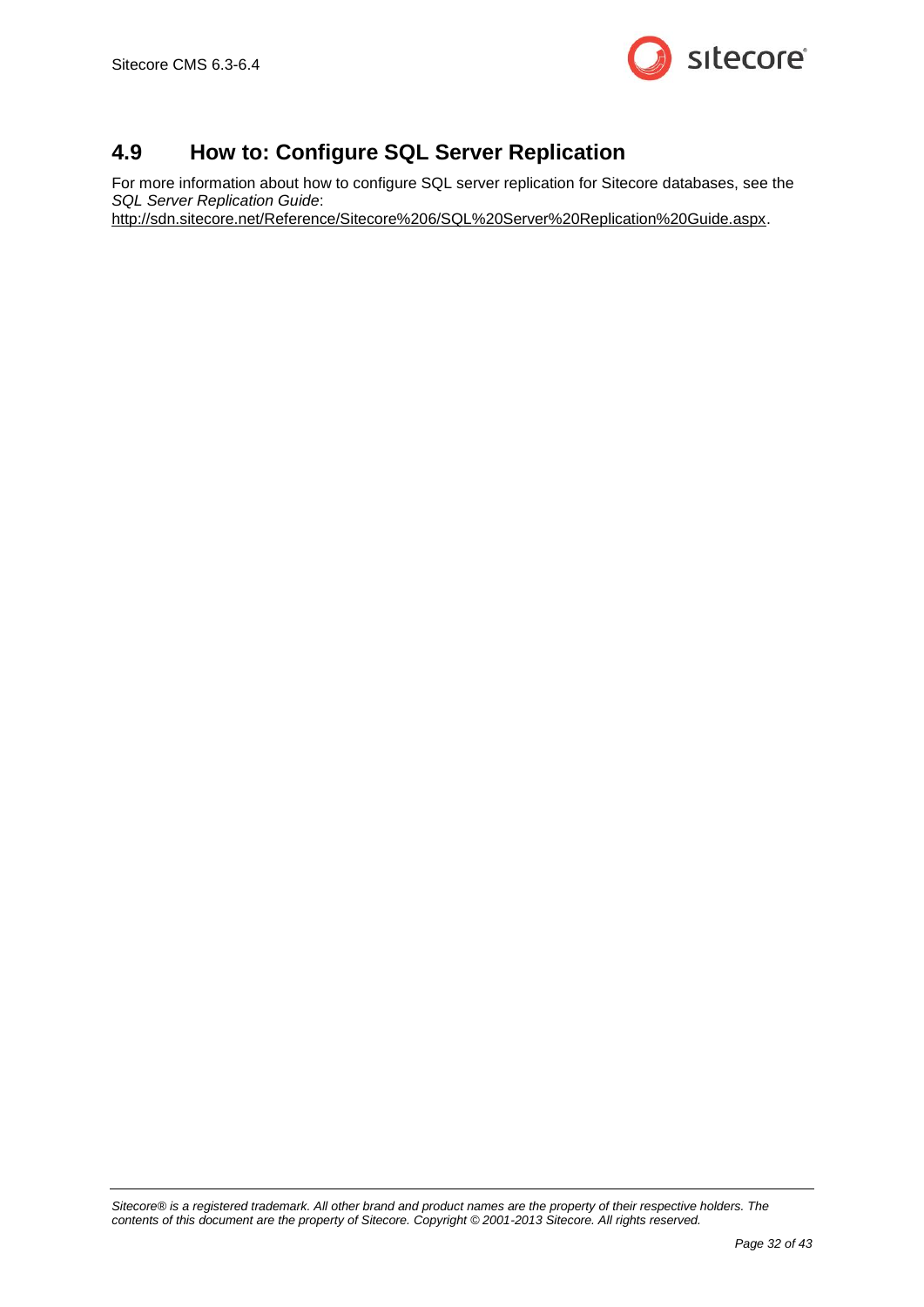

# <span id="page-32-0"></span>**4.10 How to: Address Security Caching Clearing**

There are two ways to address security caching:

- Security caches expiration
- Forwarding of security events

After you implement the instructions in the *How to: [Enable Scalability Settings](#page-21-0)* section, security caches expiration is automatically enabled. The only disadvantage of this approach comparing to the forwarding of security events is that the security caches can remain outdated for longer periods of time.

Forwarding of security events allows security caches to be updated automatically right after the relevant security events occur. However, this approach requires one environment (CM or CD) to write to another environment's (CD or CM) remote database whenever the relevant events occur. This is only recommended for setups where instant updates of security caches are critical.

To configure security cache expiration:

 On each instance of the environment that does not perform security data updates, but needs to read them (typically CD), set the value of the Caching. SecurityCacheExpiration setting in the /App\_Config/Include/ScalabilitySettings.config or web.config file to an appropriate value, such as 00:20:00.

To configure the forwarding of security events:

- 1. On each instance of the environment that performs security data updates (typically CM), in the /App\_Config/Include subdirectory, rename the file named ForwardingSecurityEvents.config.example to ForwardingSecurityEvents.config and remove the .example extension.
- 2. In the /App\_Config/Include/ForwardingSecurityEvents.config file, within the /sitecore/pipelines/initialize/processor/domains element, add an element named after the domain that requires synchronization. Use the name of the domain as the text of the new element.

For example, to forward security events for a domain named domainname, add the <domainname> element as shown here:

```
...
<domains hint="list">
   <extranet>extranet</extranet>
   <domainname>domainname</domainname>
</domains>
...
```
3. In the /App\_Config/Include/ForwardingSecurityEvents.config file, within the /sitecore/pipelines/initialize/processor/targets element, add an element named after the remote database from the CD environment. Use the name of the database as the text of the new element.

In a typical setup, to forward security events to the database named pub, change the  $\langle web \rangle$ element to  $\langle \text{pub} \rangle$  as shown here:

```
...
<targets hint="list">
   <pub>pub</pub>
</targets>
```
4. In the /App\_Config/Include/ForwardingSecurityEvents.config file, remove the /sitecore/databases element.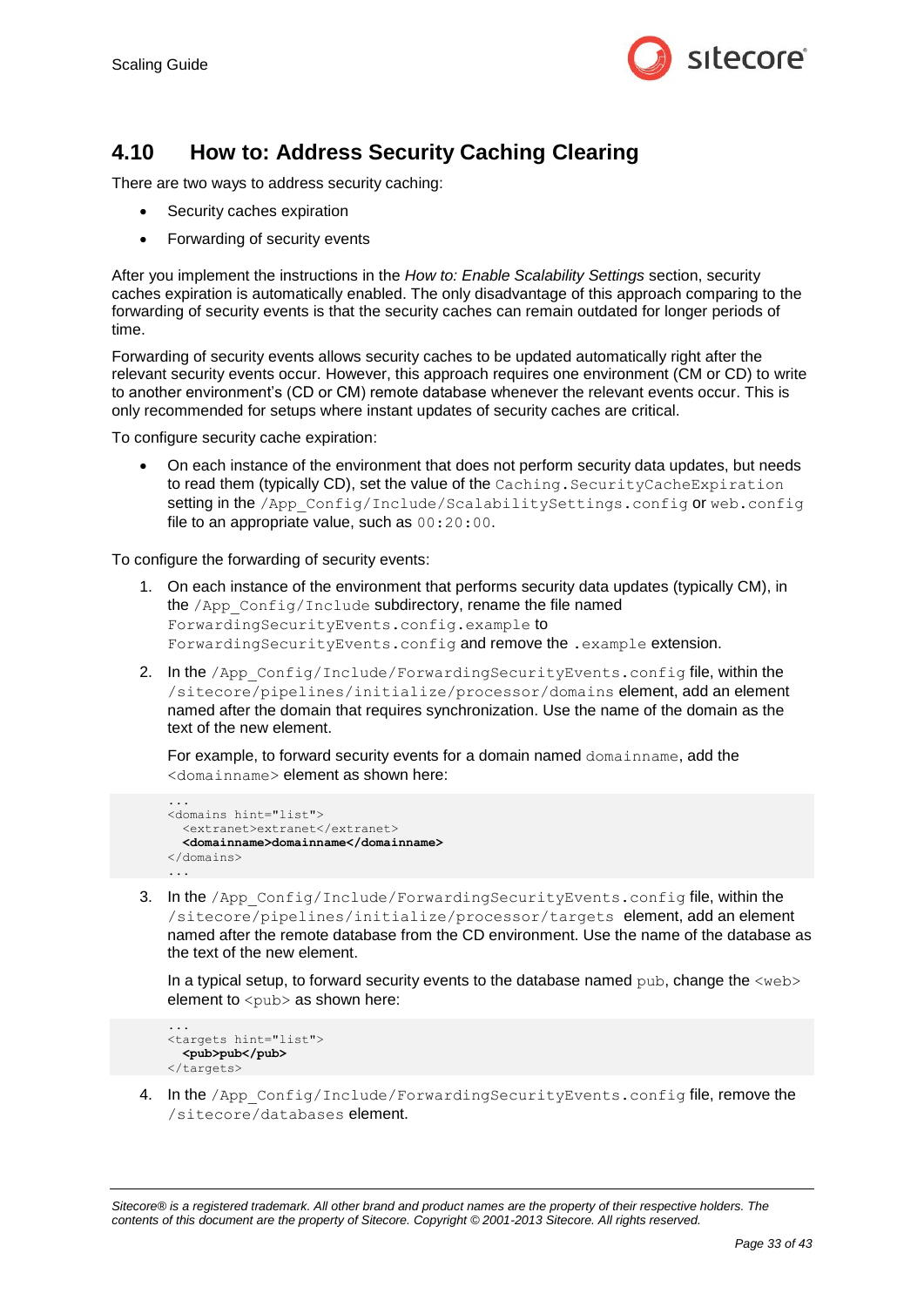

# <span id="page-33-0"></span>**4.11 How to: Configure DFS**

To configure DFS:

- 1. Designate one of the servers in the group as the primary server. Replication begins initially from the primary server, but subsequent file system events on any server in the group replicate to the others.
- 2. In Microsoft Windows, on the server hosting the primary instance, start the **Server Manager**.
- 3. In the **Server Manager**, expand **Roles**, **File Services**, **DFS Management**, and then select **Replication**.



4. In the **Server Manager**, in the **Actions** panel, click **New Replication Group...** and the **New Replication Group** wizard appears.

You use the New Replication Group wizard to configure the replication group.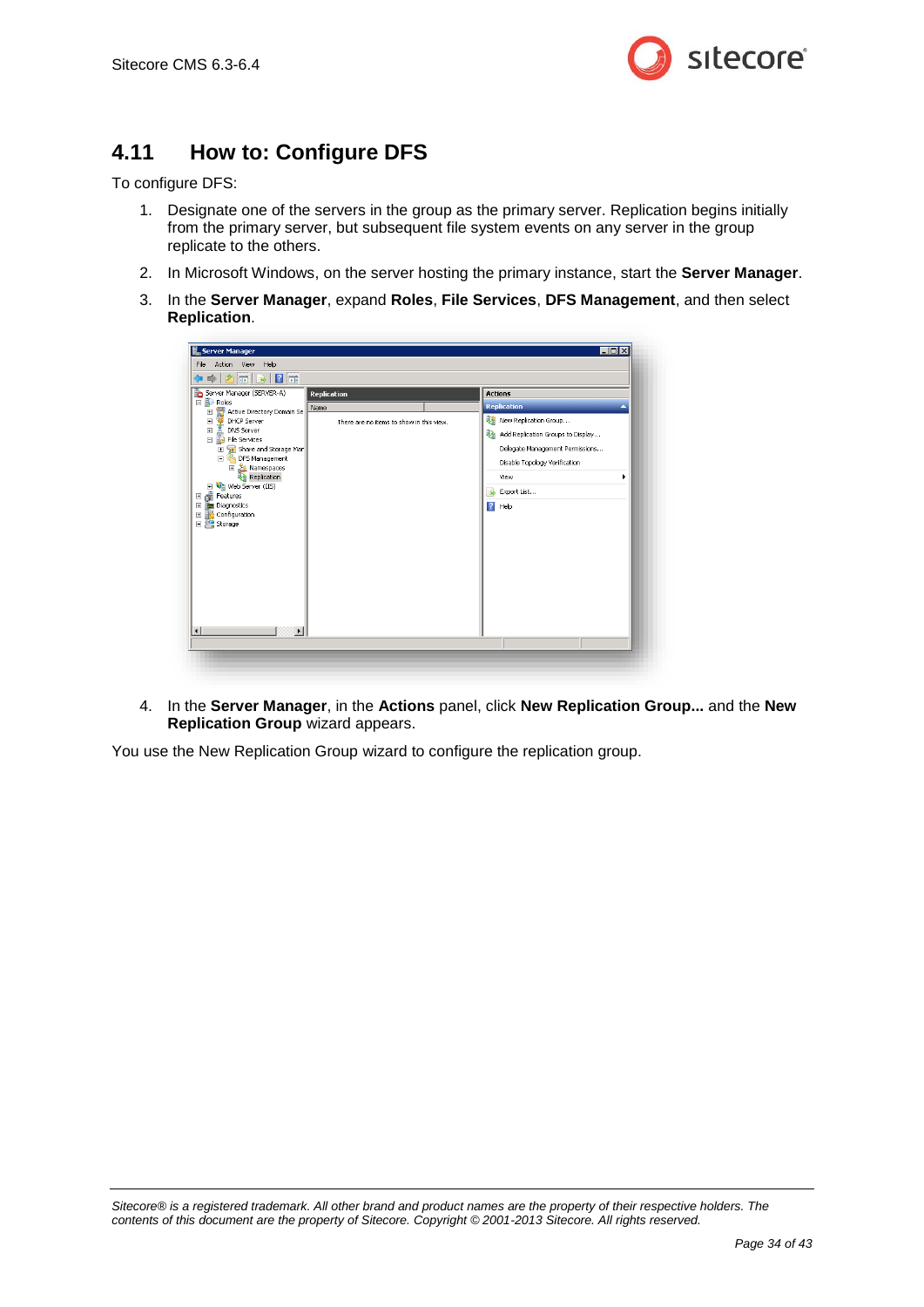

To configure the replication group:

1. In the **New Replication Group** wizard, in the **Replication Group Type** window, select the **Multipurpose replication group** option.

| New Replication Group Wizard<br><b>Replication Group Type</b>                                                                                                                                                                                                                                                         | $\blacksquare$ $\blacksquare$ $\times$                                                                                                                                                                                                                                                                                                                                                                                                                                                                                           |
|-----------------------------------------------------------------------------------------------------------------------------------------------------------------------------------------------------------------------------------------------------------------------------------------------------------------------|----------------------------------------------------------------------------------------------------------------------------------------------------------------------------------------------------------------------------------------------------------------------------------------------------------------------------------------------------------------------------------------------------------------------------------------------------------------------------------------------------------------------------------|
| Steps:<br>Replication Group Type<br>Name and Domain<br>Replication Group Members<br>Topology Selection<br><b>Hub Members</b><br>Hub and Spoke Connections<br>Replication Group Schedule<br>and Bandwidth<br>Primary Member<br>Folders to Replicate<br>Review Settings and Create<br>Replication Group<br>Confirmation | Select the type of replication group to create.<br>G.<br>Multipurpose replication group<br>This option configures replication between two or more servers for publication,<br>content sharing, and other scenarios.<br>Replication group for data collection<br>O<br>This option configures two-way replication between two servers, such as a<br>branch server and a hub (destination) server. This allows you to collect data at<br>the hub server. You can then use backup software to back up the data on the<br>hub server. |
|                                                                                                                                                                                                                                                                                                                       | < Previous<br>Next ><br>Cancel                                                                                                                                                                                                                                                                                                                                                                                                                                                                                                   |

2. Click **Next** and the **Name and Domain** window appears.

| Steps:                                          | Type a name and domain for the replication group. The name of the replication<br>group must be unique in the domain that hosts the replication group. |
|-------------------------------------------------|-------------------------------------------------------------------------------------------------------------------------------------------------------|
| <b>Replication Group Type</b>                   |                                                                                                                                                       |
| Name and Domain                                 | Name of replication group:                                                                                                                            |
| <b>Replication Group Members</b>                | Sitecore                                                                                                                                              |
| Topology Selection                              |                                                                                                                                                       |
| <b>Hub Members</b>                              | Optional description of replication group:                                                                                                            |
| Hub and Spoke Connections                       | Media Files replication for Sitecore                                                                                                                  |
| Replication Group Schedule<br>and Bandwidth     |                                                                                                                                                       |
| Primary Member                                  | Domain:                                                                                                                                               |
| Folders to Replicate                            | Browse<br>sitecore.example.com                                                                                                                        |
| Review Settings and Create<br>Replication Group |                                                                                                                                                       |
| Confirmation                                    |                                                                                                                                                       |
|                                                 |                                                                                                                                                       |
|                                                 |                                                                                                                                                       |
|                                                 |                                                                                                                                                       |
|                                                 |                                                                                                                                                       |
|                                                 |                                                                                                                                                       |
|                                                 |                                                                                                                                                       |

- 3. In the **Name and Domain** window, in the **Name of replication group** field, enter a name
- 4. In the **Optional description of replication group** field, enter a description of the environment and its purpose, such as *CM Production File Media*.
- 5. In the **Domain** field, click **Browse** and select the appropriate domain.

*Sitecore® is a registered trademark. All other brand and product names are the property of their respective holders. The contents of this document are the property of Sitecore. Copyright © 2001-2013 Sitecore. All rights reserved.*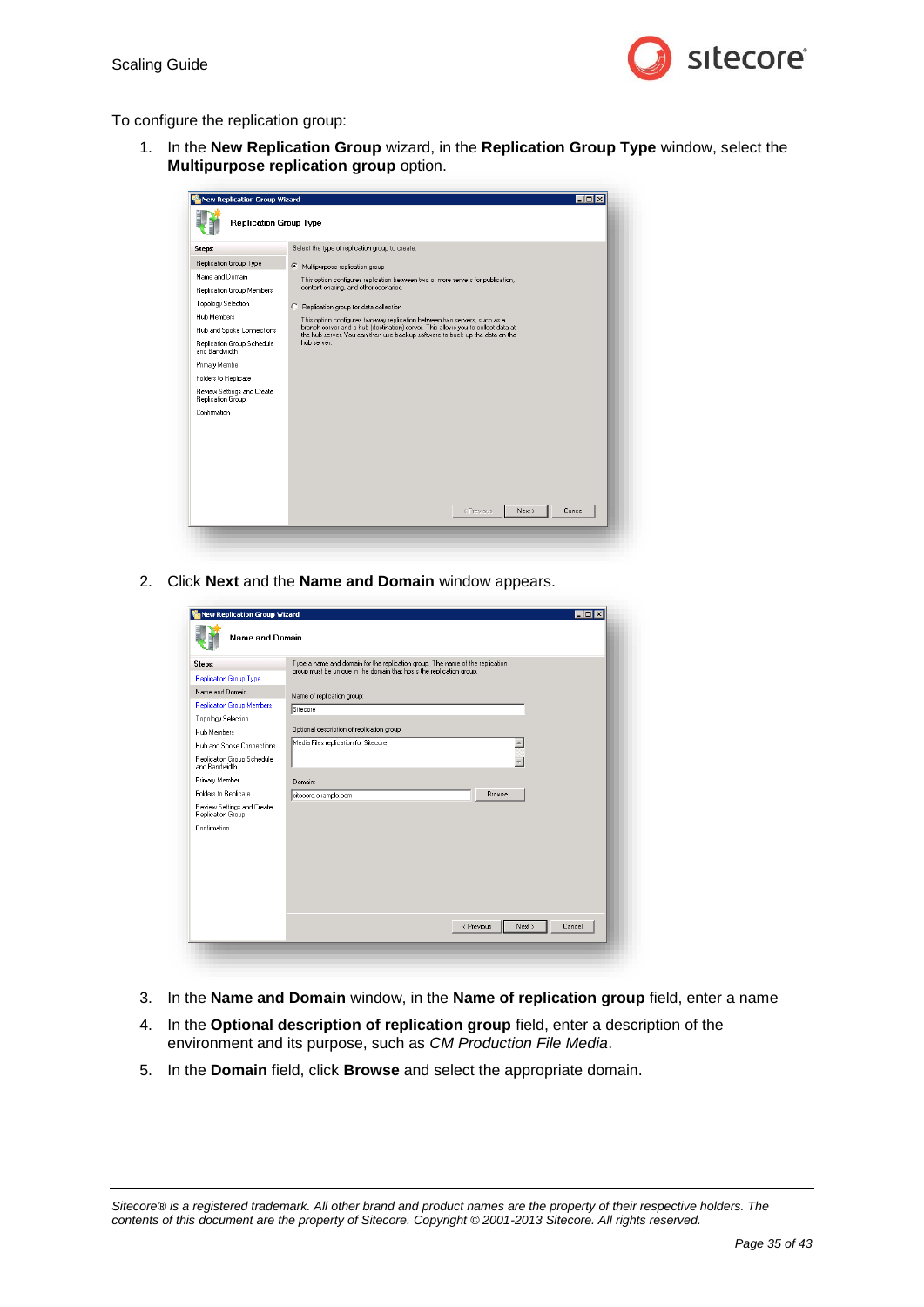

6. Click **Next** and the **Replication Group Members** window appears.

| Steps:                                          |                      | Click Add and then select two or more servers that will become members of the |            |                  |  |
|-------------------------------------------------|----------------------|-------------------------------------------------------------------------------|------------|------------------|--|
| <b>Replication Group Type</b>                   | replication group.   |                                                                               |            |                  |  |
| Name and Domain                                 | Members:             |                                                                               |            |                  |  |
| Replication Group Members                       | Server               | Domain                                                                        |            |                  |  |
| Topology Selection                              | SERVER-A<br>SERVER-B | sitecore.example.com<br>sitecore.example.com                                  |            |                  |  |
| <b>Hub Members</b>                              |                      |                                                                               |            |                  |  |
| Hub and Spoke Connections                       |                      |                                                                               |            |                  |  |
| Replication Group Schedule<br>and Bandwidth     |                      |                                                                               |            |                  |  |
| Primary Member                                  |                      |                                                                               |            |                  |  |
| Folders to Replicate                            |                      |                                                                               |            |                  |  |
| Review Settings and Create<br>Replication Group |                      |                                                                               |            |                  |  |
| Confirmation                                    |                      |                                                                               |            |                  |  |
|                                                 |                      |                                                                               |            |                  |  |
|                                                 |                      |                                                                               |            |                  |  |
|                                                 |                      |                                                                               |            |                  |  |
|                                                 | Add                  | Remove                                                                        |            |                  |  |
|                                                 |                      |                                                                               |            |                  |  |
|                                                 |                      |                                                                               |            |                  |  |
|                                                 |                      |                                                                               |            |                  |  |
|                                                 |                      |                                                                               | < Previous | Next ><br>Cancel |  |

- 7. In the **Replication Group Members** window, click **Add** and add the servers that will participate in replication.
- 8. Click **Next** and the **Topology Selection** window appears.

| <b>New Replication Group Wizard</b>                                                                                                                                                                        | - 101                                                                                                                                                                                                                                                                                                                                                                                                                                                                                                                               |
|------------------------------------------------------------------------------------------------------------------------------------------------------------------------------------------------------------|-------------------------------------------------------------------------------------------------------------------------------------------------------------------------------------------------------------------------------------------------------------------------------------------------------------------------------------------------------------------------------------------------------------------------------------------------------------------------------------------------------------------------------------|
| <b>Topology Selection</b>                                                                                                                                                                                  |                                                                                                                                                                                                                                                                                                                                                                                                                                                                                                                                     |
| Steps:                                                                                                                                                                                                     | Select a topology of connections among members of the replication group.                                                                                                                                                                                                                                                                                                                                                                                                                                                            |
| <b>Replication Group Type</b><br>Name and Domain<br><b>Replication Group Members</b><br><b>Topology Selection</b><br>Replication Group Schedule<br>and Bandwidth<br>Primary Member<br>Folders to Replicate | $C$ Hub and spoke<br>This topology requires three or more members in the replication group. In this<br>topology, spoke members are connected to one or two hub members. This<br>topology works well in publication scenarios where data originates from the hub<br>member and replicates out to the spoke members.<br>$\bullet$ Full mesh<br>In this topology, each member replicates with all other members of the replication<br>group. This topology works well when there are ten or fewer members in the<br>replication group. |
| Review Settings and Create<br>Replication Group                                                                                                                                                            | No topology<br>О.                                                                                                                                                                                                                                                                                                                                                                                                                                                                                                                   |
| Confirmation                                                                                                                                                                                               | Select this option if you want to create a custom topology after you finish this<br>wizard. No replication will take place until you create the custom topology.<br>For more information about creating a namespace, see DFS Management Help                                                                                                                                                                                                                                                                                        |
|                                                                                                                                                                                                            | < Previous<br>Next ><br>Cancel                                                                                                                                                                                                                                                                                                                                                                                                                                                                                                      |

9. In the **Topology Selection** window, select the **Full mesh** option.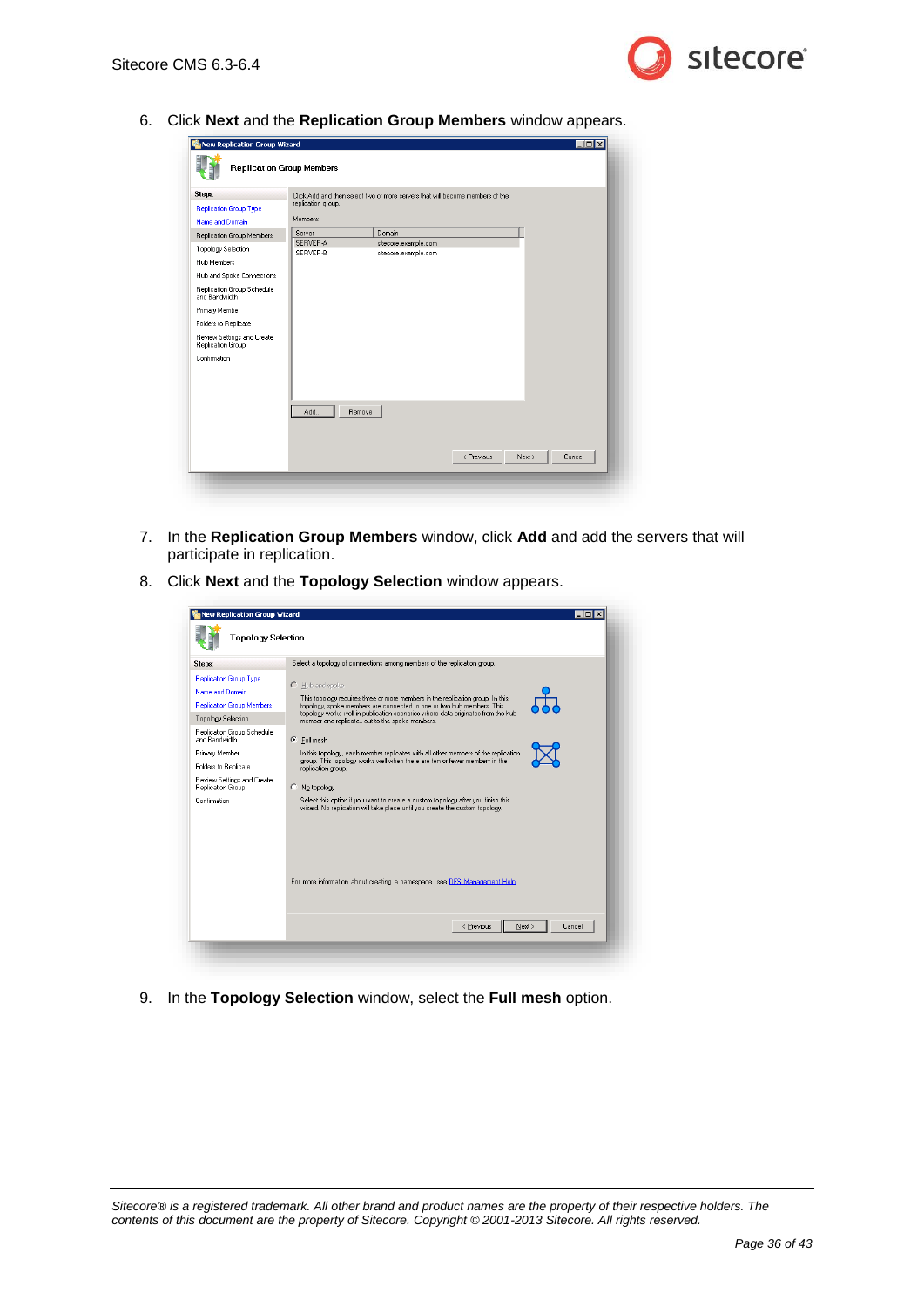

10. Click **Next** and the **Replication Group Schedule** window appears.

| Steps:                                                                                                                                                                                                                                                                               | Select the replication schedule and bandwidth to be used by default for all new<br>connections in the replication group.                                                                                                                                                                                                                                                                                                                                                                                          |
|--------------------------------------------------------------------------------------------------------------------------------------------------------------------------------------------------------------------------------------------------------------------------------------|-------------------------------------------------------------------------------------------------------------------------------------------------------------------------------------------------------------------------------------------------------------------------------------------------------------------------------------------------------------------------------------------------------------------------------------------------------------------------------------------------------------------|
| <b>Replication Group Type</b><br>Name and Domain<br><b>Replication Group Members</b><br><b>Topology Selection</b><br>Replication Group Schedule<br>and Bandwidth<br>Primary Member<br><b>Folders to Replicate</b><br>Review Settings and Create<br>Replication Group<br>Confirmation | Replicate continuously using the specified bandwidth<br>G<br>Use this option to enable replication 24 hours a day, seven days a week<br>using the following bandwidth:<br>Bandwidth:<br>Full<br>Replicate during the specified days and times<br>C<br>Use this option to specify the days and times at which replication occurs by<br>default. The initial replication schedule has no replication intervals; you must<br>create at least one replication interval before replication can occur.<br>Edit Schedule |
|                                                                                                                                                                                                                                                                                      | Cancel<br>< Previous<br>Next >                                                                                                                                                                                                                                                                                                                                                                                                                                                                                    |

- 11. In the **Replication Group Schedule and Bandwidth** window, select the **Replicate continuously using the specified bandwidth** option, and in the **Bandwidth** field, select *Full*.
- 12. Click **Next** and the **Primary Member** window appears.

| <b>New Replication Group Wizard</b><br>Primary Member | $\Box$ olx                                                                                                                         |
|-------------------------------------------------------|------------------------------------------------------------------------------------------------------------------------------------|
| Steps:                                                | Select the server that contains the content you want to replicate to other members.<br>This server is known as the primary member. |
| <b>Replication Group Type</b>                         |                                                                                                                                    |
| Name and Domain                                       | Primary member:                                                                                                                    |
| <b>Replication Group Members</b>                      | SERVER-A                                                                                                                           |
| <b>Topology Selection</b>                             | A<br>If the folders to be replicated already exist on multiple servers, the folders and                                            |
| <b>Replication Group Schedule</b><br>and Bandwidth    | files on the primary member will be authoritative during initial replication.                                                      |
| Primary Member                                        |                                                                                                                                    |
| Folders to Replicate                                  |                                                                                                                                    |
| Review Settings and Create<br>Replication Group       |                                                                                                                                    |
| Confirmation                                          |                                                                                                                                    |
|                                                       |                                                                                                                                    |
|                                                       |                                                                                                                                    |
|                                                       |                                                                                                                                    |
|                                                       |                                                                                                                                    |
|                                                       | For more information about the primary member and authoritative content, see<br><b>DFS Management Help</b>                         |
|                                                       | < Previous<br>Next ><br>Cancel                                                                                                     |
|                                                       |                                                                                                                                    |

13. In the **Primary Member** window, in the **Primary member** field, select the primary member server.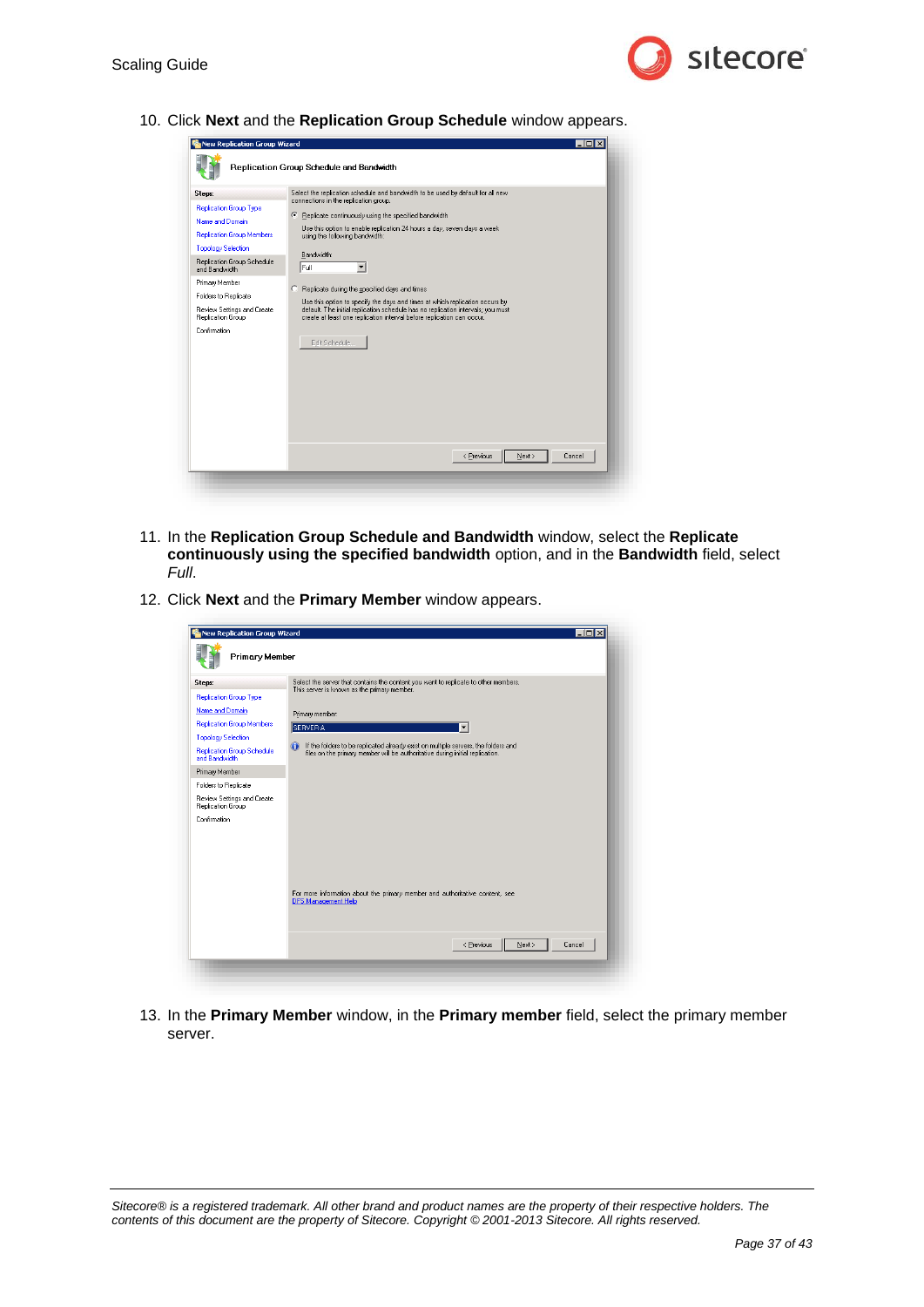

14. Click **Next** and the **Folders to Replicate** window appears.

| New Replication Group Wizard<br><b>Folders to Replicate</b> |                                                                              |                               | $\Box$ olx |
|-------------------------------------------------------------|------------------------------------------------------------------------------|-------------------------------|------------|
| Steps:                                                      | To select a folder on the primary member that you want to replicate to other |                               |            |
| Replication Group Type                                      | members of the replication group, click Add.                                 |                               |            |
| Name and Domain                                             | Replicated folders:                                                          |                               |            |
| <b>Replication Group Members</b>                            | Local Path                                                                   | NTFS Permissions<br>Replicate |            |
| <b>Topology Selection</b>                                   |                                                                              |                               |            |
| Replication Group Schedule<br>and Bandwidth                 |                                                                              |                               |            |
| <b>Primary Member</b>                                       |                                                                              |                               |            |
| Folders to Replicate                                        |                                                                              |                               |            |
| Local Path of MediaFiles on<br>Other Members                |                                                                              |                               |            |
| Local Path of Security on Other<br><b>Members</b>           |                                                                              |                               |            |
| Review Settings and Create<br>Replication Group             |                                                                              |                               |            |
| Confirmation                                                |                                                                              |                               |            |
|                                                             | Edit.,<br>Add<br>Remove                                                      |                               |            |
|                                                             |                                                                              |                               |            |
|                                                             |                                                                              | Next ><br>< Previous          | Cancel     |

You use this window to select the subdirectories that you want to replicate.

15. In the **Folders to Replicate** window, click **Add** and the **Add Folder to Replicate** dialog box appears.

| <b>SERVER A</b>                                     |                                                                                                                                              |        |
|-----------------------------------------------------|----------------------------------------------------------------------------------------------------------------------------------------------|--------|
| Local path of folder to replicate:                  |                                                                                                                                              |        |
|                                                     | C:\inetpub\wwwwroot\Sitecore\App Data\Replicat                                                                                               | Browse |
| Example: C:\Documents                               |                                                                                                                                              |        |
| MediaFiles                                          | Select or type a name to represent this folder on all members of the<br>replication group. This name is known as the replicated folder name. |        |
|                                                     |                                                                                                                                              |        |
| Use custom name:                                    |                                                                                                                                              |        |
|                                                     |                                                                                                                                              |        |
| Use name based on path:<br>C.<br>Example: Documents |                                                                                                                                              |        |
|                                                     |                                                                                                                                              |        |

16. In the **Add Folder to Replicate** dialog box, in the **Local path of folder to replicate** field, click **Browse**, and select the subdirectory that you want to replicate, and then click **OK**.

Repeat this process for each subdirectory that you want to replicate.

To configure replication of file media, select the parent directory specified by the Media.FileFolder setting in the /App Config/Include/ScalabilitySettings.config or web.config file, such as /App\_Data/Replicated/MediaFiles (C:\inetpub\sitecore\wwwroot\Sitecore\App\_Data\Replicated\MediaFiles).

*Sitecore® is a registered trademark. All other brand and product names are the property of their respective holders. The contents of this document are the property of Sitecore. Copyright © 2001-2013 Sitecore. All rights reserved.*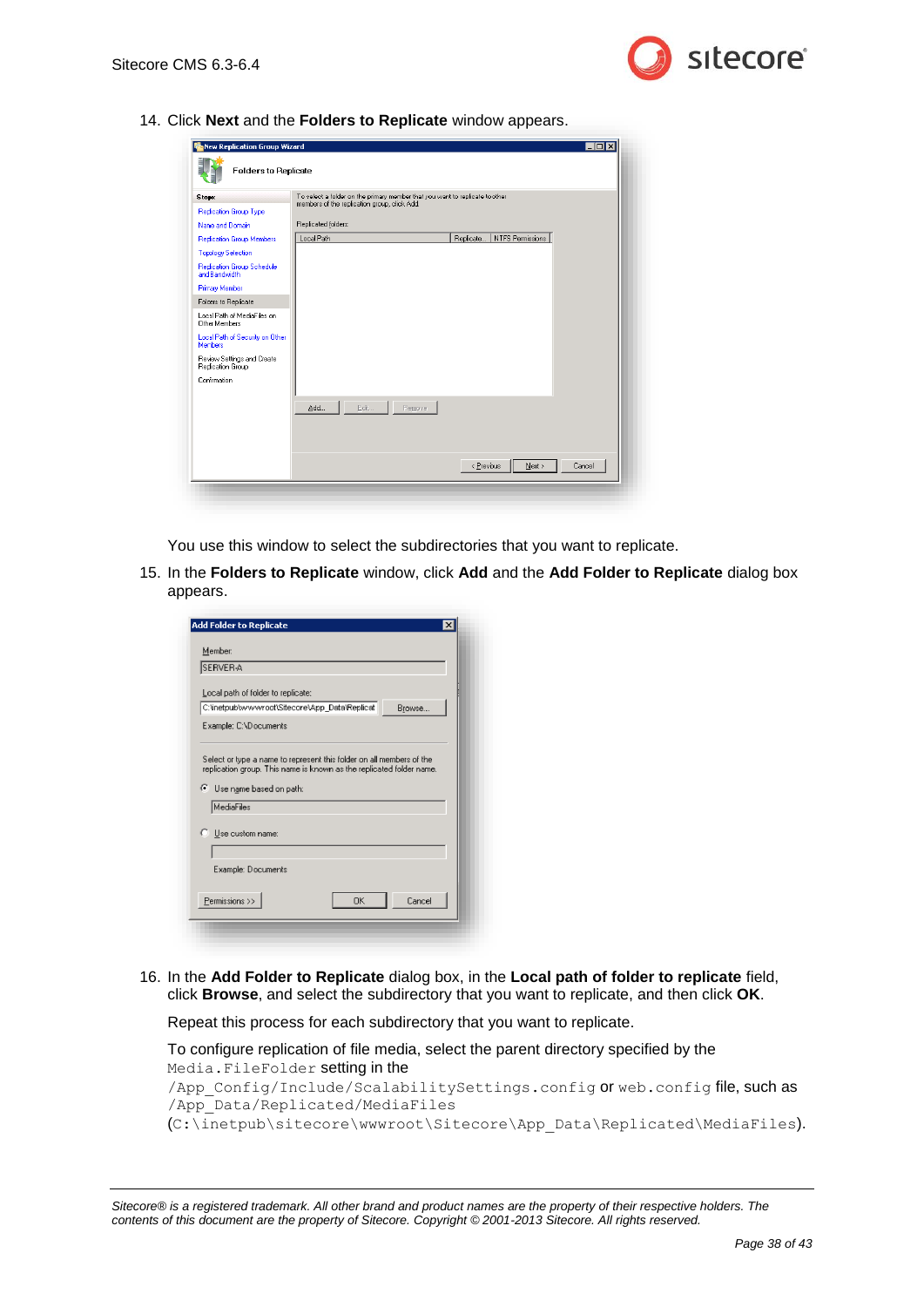To synchronize the security domain configuration file, select the subdirectory containing the security domain configuration file as specified by the  $arg0$  attribute in the

/sitecore/configuration/configStores/add element named domains in the web.config file, such as /App\_Config/Security (C:\inetpub\sitecore\wwwroot\Sitecore\App\_Config\Security).

#### **Warning**

Do not configure DFS for subdirectories other than those specified in this section.

The **Folders to Replicate** window should look something like this:

| Steps:                                              | To select a folder on the primary member that you want to replicate to other<br>members of the replication group, click Add. |                                                                |  |
|-----------------------------------------------------|------------------------------------------------------------------------------------------------------------------------------|----------------------------------------------------------------|--|
| <b>Replication Group Type</b>                       |                                                                                                                              |                                                                |  |
| Name and Domain                                     | Replicated folders:                                                                                                          |                                                                |  |
| <b>Replication Group Members</b>                    | Local Path                                                                                                                   | <b>NTFS Permissions</b><br>Replicate                           |  |
| <b>Topology Selection</b>                           | C:Vnetpub\wwwwroot\Sitecore\App_Data\Replicated<br>C:\inetpub\wwwroot\Sitecore\App Config\Security                           | MediaFiles<br>Use existing per<br>Security<br>Use existing per |  |
| <b>Replication Group Schedule</b><br>and Bandwidth  |                                                                                                                              |                                                                |  |
| <b>Primary Member</b>                               |                                                                                                                              |                                                                |  |
| Folders to Replicate                                |                                                                                                                              |                                                                |  |
| Local Path of MediaFiles on<br><b>Other Members</b> |                                                                                                                              |                                                                |  |
| Local Path of Security on Other<br><b>Members</b>   |                                                                                                                              |                                                                |  |
| Review Settings and Create<br>Replication Group     |                                                                                                                              |                                                                |  |
| Confirmation                                        |                                                                                                                              |                                                                |  |
|                                                     |                                                                                                                              |                                                                |  |
|                                                     | Edit<br>Add<br>Remove                                                                                                        |                                                                |  |
|                                                     |                                                                                                                              |                                                                |  |
|                                                     |                                                                                                                              |                                                                |  |
|                                                     |                                                                                                                              |                                                                |  |

17. Click **Next** and the **Local Path** window appears.

| Steps:<br>Replication Group Type<br>Name and Domain<br><b>Replication Group Members</b><br><b>Topology Selection</b> | select the appropriate member and then click Edit<br>$\bigcirc$<br>Primary member:<br>Primary member local path:<br>Member details: | To specify the local path of the replicated folder or whether the folder is read-only,<br>SERVER-R<br>C:\inetpub\www.oot\Sitecore |  |
|----------------------------------------------------------------------------------------------------------------------|-------------------------------------------------------------------------------------------------------------------------------------|-----------------------------------------------------------------------------------------------------------------------------------|--|
| <b>Replication Group Schedule</b><br>and Bandwidth                                                                   | Member<br>Local Path<br>SERVER-A<br><not set=""></not>                                                                              | Membership Stat<br>Disabled                                                                                                       |  |
| <b>Primary Member</b>                                                                                                |                                                                                                                                     |                                                                                                                                   |  |
| <b>Folders to Replicate</b>                                                                                          |                                                                                                                                     |                                                                                                                                   |  |
| Local Path of Sitecore on Other<br>Members                                                                           |                                                                                                                                     |                                                                                                                                   |  |
| Review Settings and Create<br>Replication Group                                                                      |                                                                                                                                     |                                                                                                                                   |  |
| Confirmation                                                                                                         |                                                                                                                                     |                                                                                                                                   |  |
|                                                                                                                      |                                                                                                                                     |                                                                                                                                   |  |

In this window, you configure the target path for each replicated subdirectory on each server in the replication group.

*Sitecore® is a registered trademark. All other brand and product names are the property of their respective holders. The contents of this document are the property of Sitecore. Copyright © 2001-2013 Sitecore. All rights reserved.*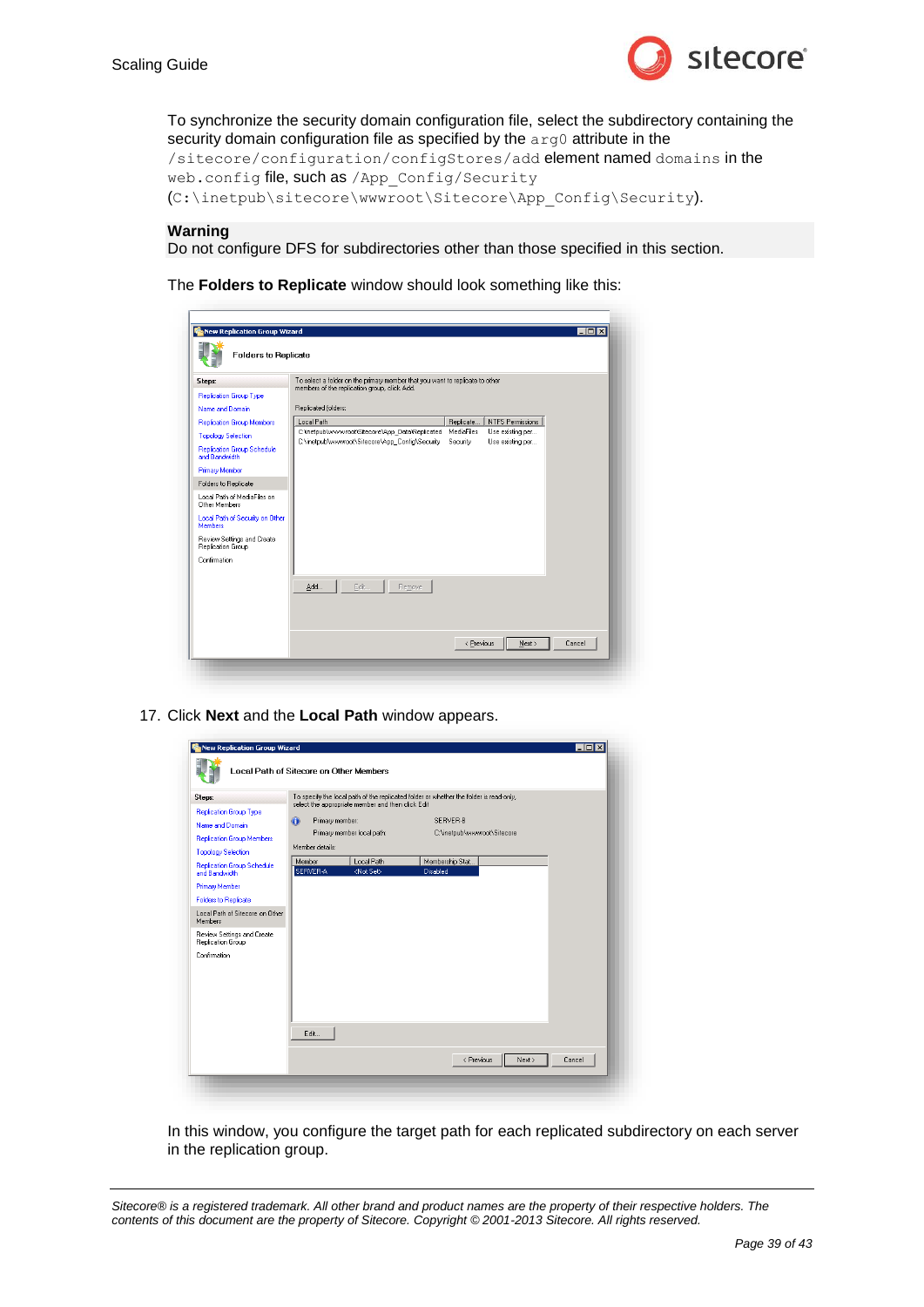

18. In the **Local Path** window, select each server and then click **Edit**. The **Edit** dialog box appears.

|          | Member:                                                            |
|----------|--------------------------------------------------------------------|
|          | SERVER-B                                                           |
|          | Select the initial status of the replicated folder on this member. |
|          |                                                                    |
|          | Membership status:                                                 |
| C.       | Disabled                                                           |
|          | The replicated folder will not be stored on this member.           |
|          |                                                                    |
| $\sigma$ | Enabled                                                            |
|          | Keep the following folder synchronized with other members.         |
|          | Local path of folder:                                              |
|          | Browse<br>C:\inetpub\wwwwroot\Sitecore\App_Data\Replicated         |
|          | Example: C:\Data                                                   |
|          |                                                                    |
|          | Make the selected replicated folder on this member read-only.      |
|          |                                                                    |
|          |                                                                    |
| г        |                                                                    |
|          |                                                                    |

19. In the **Edit** dialog, select the **Enabled** option, and then in the **Local path of folder** field click **Browse** and select the appropriate local path, and then click **OK**.

To configure replication of file media, select the parent directory of the directory specified by the Media.FileFolder setting in the

/App\_Config/Include/ScalabilitySettings.config or web.config file of the target instance, such as /App\_Data/Replicated/MediaFiles (C:\inetpub\sitecore\wwwroot\Sitecore\App\_Data\Replicated\MediaFiles).

To synchronize the security domain configuration file, select the subdirectory containing the security domain configuration file as specified by the arg0 attribute in the /sitecore/configuration/configStores/add element named domains in the web.config file of the CD Web Deployment target instance, such as /App\_Config/Security (C:\inetpub\sitecore\wwwroot\Sitecore\App\_Config\Security).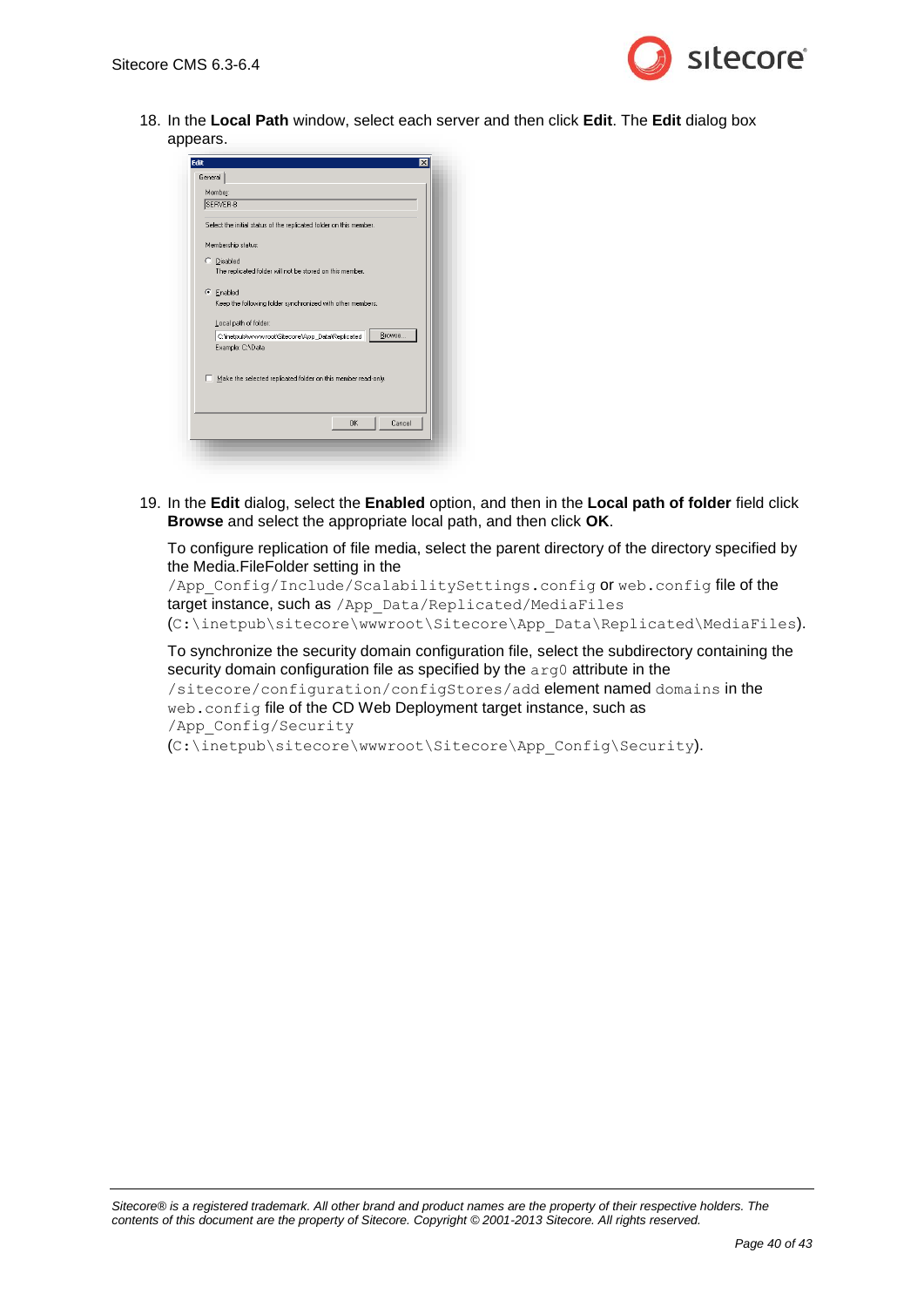

20. In the **Local Path** window, click **Next** and the **Review Settings and Create Replication Group** window appears.

| <b>Replication Group Type</b><br>Name and Domain           | correct, click Create to create the new replication group. To change a setting, click<br>Previous, or select the appropriate page in the orientation pane. |
|------------------------------------------------------------|------------------------------------------------------------------------------------------------------------------------------------------------------------|
|                                                            |                                                                                                                                                            |
|                                                            |                                                                                                                                                            |
| <b>Replication Group Members</b>                           | Replication group settings:                                                                                                                                |
| <b>Topology Selection</b>                                  | Replication Group Name:<br>Sitecore                                                                                                                        |
| <b>Replication Group Schedule</b><br>and Bandwidth         | Replication Group Description:                                                                                                                             |
| <b>Primary Member</b>                                      | Media Files replication for Sitecore                                                                                                                       |
| <b>Folders to Replicate</b>                                | Domain of Replication Group:<br>sitecore.example.com                                                                                                       |
| <b>Local Path of MediaFiles on</b><br><b>Other Members</b> | Replication Group Members (2):<br>SERVER-A                                                                                                                 |
| Local Path of Security on Other<br><b>Members</b>          | SERVER-B                                                                                                                                                   |
| Review Settings and Create<br>Replication Group            | Topology type:<br>Full mesh                                                                                                                                |
| Confirmation                                               | List of connections (2):<br>SERVER B > SERVER A<br>SERVER-A -> SERVER-B                                                                                    |
|                                                            | Default Connection Schedule:<br>Replicate continuously with Full bandwidth                                                                                 |
|                                                            |                                                                                                                                                            |
|                                                            |                                                                                                                                                            |

- 21. Ensure that all of the settings you specified are correct and the click **Create**.
- 22. In the **Confirmation** window, click **Close**.

| File<br>Action<br>View<br>Help<br>12 団<br>$\ \vec{r}\ $                                                                                                                                                                                                                                                  |                                                                                                                                                                                   |               |                      |                          |                    |
|----------------------------------------------------------------------------------------------------------------------------------------------------------------------------------------------------------------------------------------------------------------------------------------------------------|-----------------------------------------------------------------------------------------------------------------------------------------------------------------------------------|---------------|----------------------|--------------------------|--------------------|
| Server Manager (SERVER-A)<br>i.<br>$\Box$ Roles<br>Active Directory Domain Se<br>$\blacksquare$<br><b>DHCP Server</b><br>$\blacksquare$<br>$\boxed{\textcolor{blue}{\textbf{+}}}$<br>DNS Server<br>File Services<br>同<br>E.<br>Share and Storage Mar<br>$\boxed{\textcolor{blue}{\textbf{+}}}$<br>$\Box$ | Sitecore (sitecore.example.com)<br>Memberships   Connections   Replicated Folders   Delegation  <br>4 entries<br>Local Path<br>State<br>□ Replicated Folder: MediaFiles (2 items) | Membership St | Member               | Replicated Folder        | Staging Quota      |
| DFS Management<br>Namespaces<br>$\boxed{+}$<br>□ <sup>1</sup> Replication<br>Sitecore<br>El Veb Server (IIS)<br>Features<br>$\begin{array}{c} \hline \end{array}$<br>$\blacksquare$<br><b>Diagnostics</b><br>Configuration<br>$\blacksquare$<br>Storage<br>$\overline{+}$                                | C:\inetpub Enabled<br>C:\inetpub Enabled<br>Replicated Folder: Security (2 items)                                                                                                 |               | SERVER-A<br>SERVER-R | MediaFiles<br>MediaFiles | 4.00 GB<br>4.00 GB |
|                                                                                                                                                                                                                                                                                                          | C:\inetpub Enabled<br>C:\inetpub Enabled                                                                                                                                          |               | SERVER-A<br>SERVER-B | Security<br>Security     | 4.00 GB<br>4.00 GB |
| $\left  \cdot \right $<br>$\blacktriangleright$                                                                                                                                                                                                                                                          |                                                                                                                                                                                   |               |                      |                          |                    |

Depending on latency in applying the Windows domain group policy, replication may not begin immediately, and you may see a message like this:

| Replication will not begin until the configuration is picked up by the members of the<br>replication group. The amount of time this takes depends on Active Directory Domain<br>Services replication latency as well as the polling interval. |
|-----------------------------------------------------------------------------------------------------------------------------------------------------------------------------------------------------------------------------------------------|
| Do not show this again                                                                                                                                                                                                                        |
|                                                                                                                                                                                                                                               |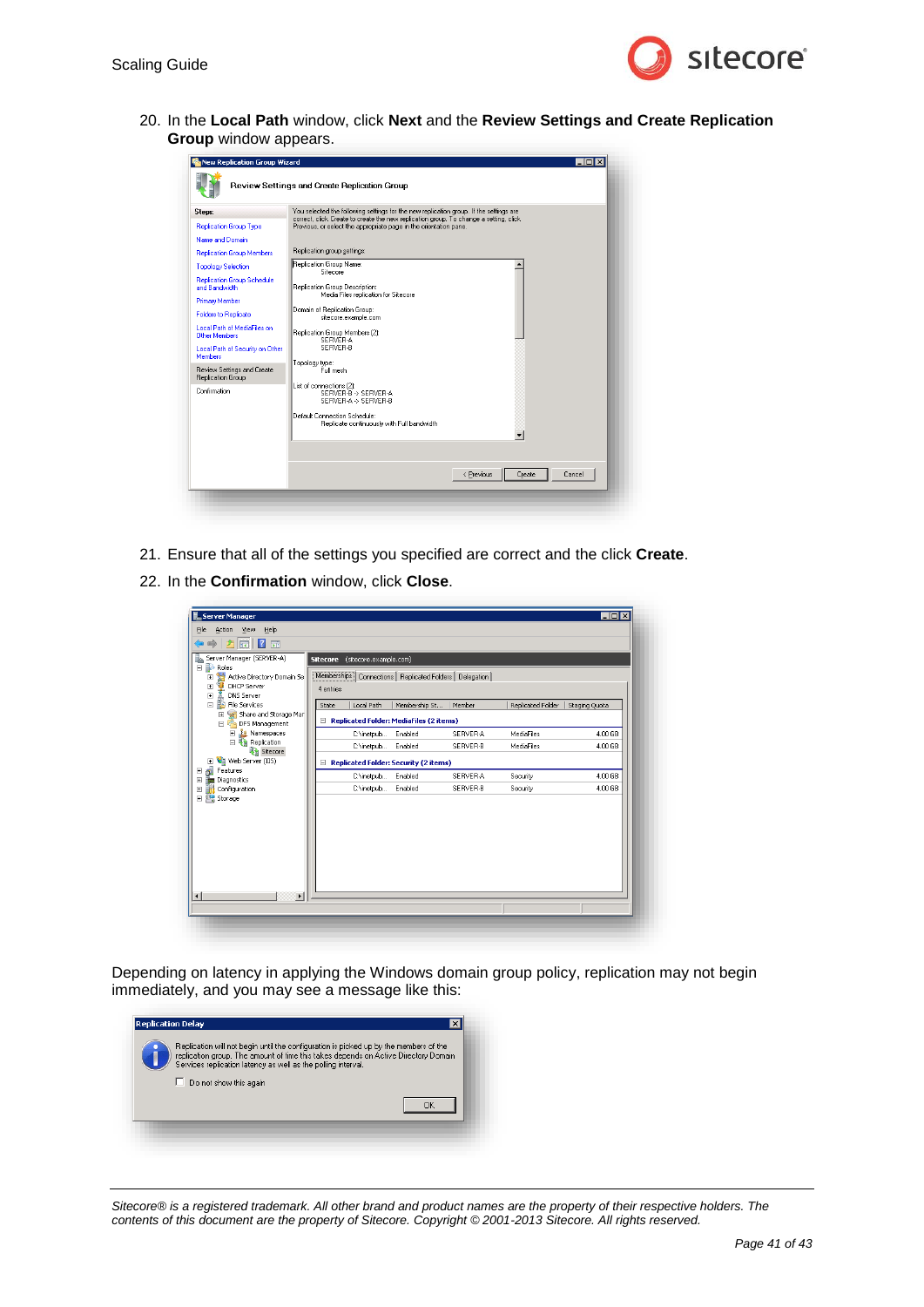

# <span id="page-41-0"></span>**4.12 How to: Configure Web Deployment**

To configure Web Deployment of file media from CM to CD, on the publishing instance or all CM instances:

- 1. In the /App\_Config/Include subdirectory, rename the WebDeploy.config.example file to WebDeploy.config (remove the .example extension).
- 2. In the /App\_Config/Include/WebDeploy.config file, configure parameters for the /configuration/sitecore/events/event/handler element as follows:

| <b>Element</b>                    | <b>Purpose</b>                                                                                                                                                                                                                                                                                                                                                                                                                                                           |
|-----------------------------------|--------------------------------------------------------------------------------------------------------------------------------------------------------------------------------------------------------------------------------------------------------------------------------------------------------------------------------------------------------------------------------------------------------------------------------------------------------------------------|
| <targetdatabase></targetdatabase> | The event handler invokes Web Deployment when you publish to the<br>identified publishing target database. TargetDatabase matches the name<br>attribute of a /configuration/add element in the<br>/App Config/ConnectionStrings.configfile.                                                                                                                                                                                                                              |
| <targetserver></targetserver>     | The IP address or DNS name of the target server that will receive the files, or<br>the URL of the Web Deployment Agent service on the target server. For more<br>information, see the Web Deployment Tool Installation article.                                                                                                                                                                                                                                          |
| <username></username>             | The Windows domain and username of an account with permissions to<br>modify the required file systems on the remote server, such as<br>DOMAIN\username (you can omit the domain for local Windows accounts).                                                                                                                                                                                                                                                             |
|                                   | <b>Note</b><br>Because of a bug in Web Deploy 2.0, the user must be either the built-in<br>Administrator or a member of the Domain Administrators security group. The<br>Sitecore reference number for the issue is 351405. For more information<br>about this requirement, see http://learn.iis.net/page.aspx/1023/web-deploy-<br>error-codes/                                                                                                                          |
| <password></password>             | The password of the user specified by the <username> parameter described<br/>previously.</username>                                                                                                                                                                                                                                                                                                                                                                      |
| <localroot></localroot>           | The full path to the subdirectory containing files to deploy. If omitted, the<br>effective value of the <localroot> element is the document root of the<br/>source Web site.</localroot>                                                                                                                                                                                                                                                                                 |
| <remoteroot></remoteroot>         | The full path to the subdirectory to receive deployed files on the remote<br>server. If omitted, the effective value of the <remoteroot> element is the<br/>document root of the target Web site.</remoteroot>                                                                                                                                                                                                                                                           |
| $\text{times}/\text{*}$           | One or more local subdirectories or files to deploy, each configured with a<br>separate element within the <items> element, relative to the subdirectory<br/>specified by the <localroot> element. Subdirectories and files deploy to<br/>the corresponding locations on the target server relative to the value specified<br/>by the <remoteroot> element. The names of elements within the <items><br/>element are arbitrary.</items></remoteroot></localroot></items> |

Sitecore uses a publish: begin event handler to initiate Web Deployment. Because CD instances do not publish, this event handler is irrelevant in CD instances. In load-balanced CM environments, only the CM publishing instance invokes Web Deployment; the event handler that initiates Web Deployment is irrelevant to other CM instances. This event handler has no effect in CD environments and on all but the publishing instance in CM environments.

By default, the publish:begin event handler that invokes Web Deployment is asynchronous, using one or more background threads. This can cause content to appear in the publishing target database before deployment of file media referenced by that content completes. To cause the handler to